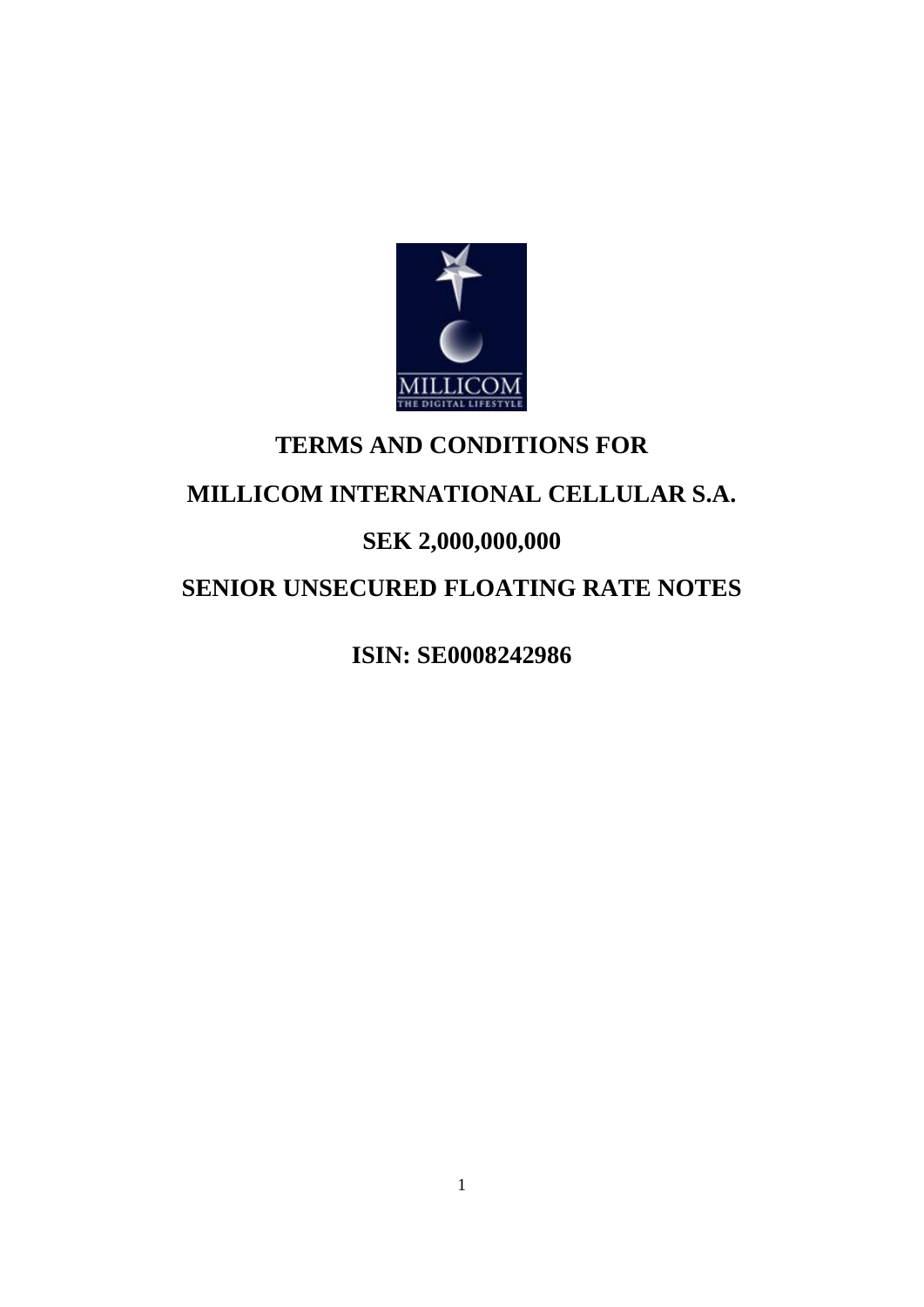# **TABLE OF CONTENTS**

| 1.  |  |
|-----|--|
| 2.  |  |
| 3.  |  |
| 4.  |  |
| 5.  |  |
| 6.  |  |
| 7.  |  |
| 8.  |  |
| 9.  |  |
| 10. |  |
| 11. |  |
| 12. |  |
| 13. |  |
| 14. |  |
| 15. |  |
| 16. |  |
| 17. |  |
| 18. |  |
| 19. |  |
| 20. |  |
| 21. |  |
| 22. |  |
| 23. |  |
| 24. |  |
| 25. |  |
| 26. |  |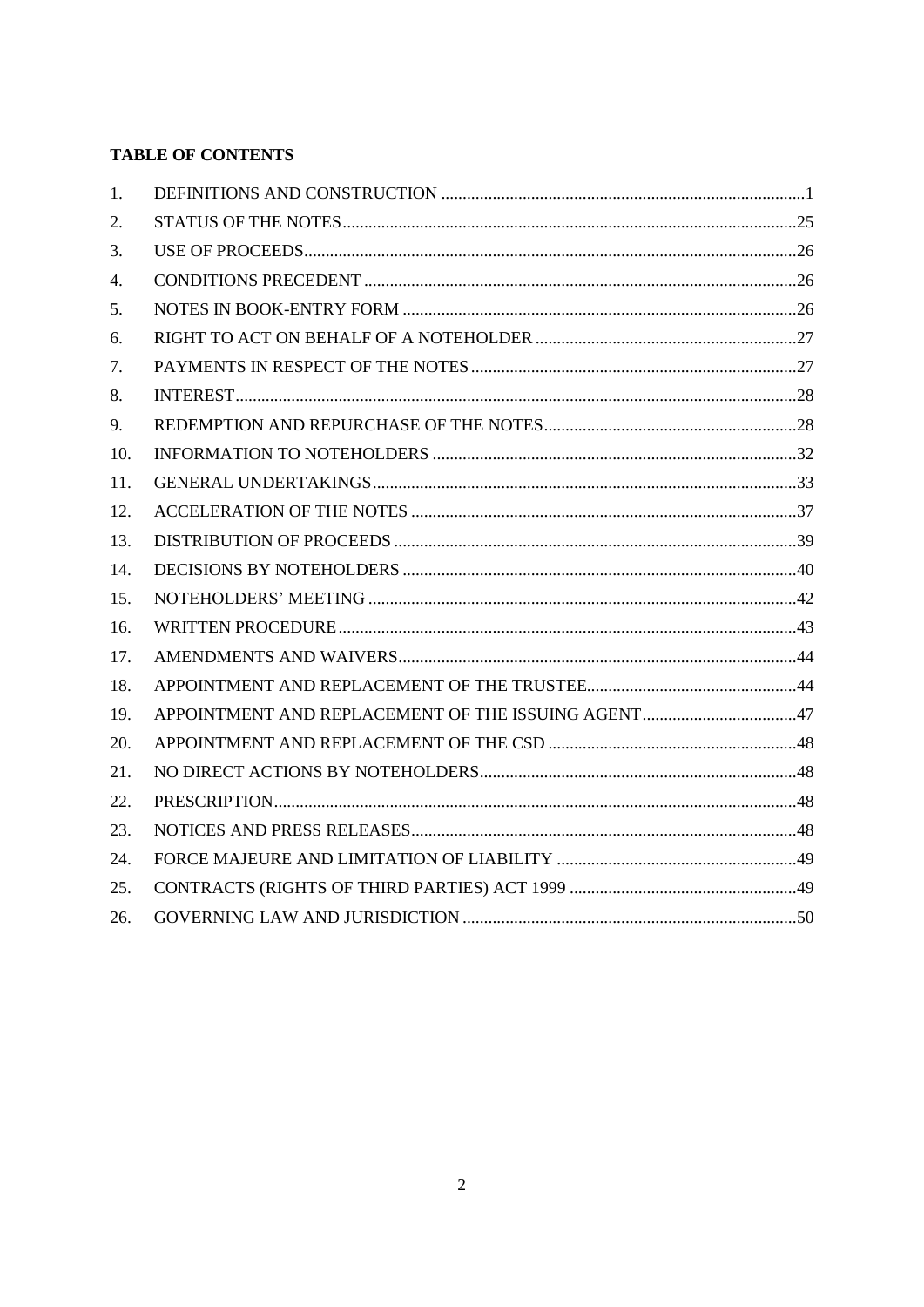# **1. DEFINITIONS AND CONSTRUCTION**

#### 1.1 **Definitions**

In these terms and conditions (the "**Terms and Conditions**"):

"**Account Operator**" means a bank or other party duly authorised to operate as an account operator pursuant to the Financial Instruments Accounts Act and through which a Noteholder has opened a Securities Account in respect of its Notes.

"**Acquired Debt**" means Financial Indebtedness of the Issuer or any of its Subsidiaries:

- (a) incurred and outstanding on the date on which a Subsidiary (i) was acquired by the Issuer or any of its Subsidiaries or (ii) is merged, consolidated, amalgamated or otherwise combined with (including pursuant to any acquisition of assets and assumption of related liabilities) the Issuer or its Subsidiary; or
- (b) incurred to provide all or part of the funds utilised to consummate the transaction or series of related transactions pursuant to which such person became a Subsidiary of the Issuer or was otherwise acquired by the Issuer or its Subsidiary;

**provided** that, after giving pro forma effect to the transactions by which such person became a Subsidiary of the Issuer or is merged, consolidated, amalgamated or otherwise combined with the Issuer or its Subsidiary, (i) the Issuer would have been able to incur \$1.00 (or its equivalent in any other currency or currencies) of additional Financial Indebtedness pursuant to clause (i) of Condition [11.3](#page-35-0) hereof; or (ii) the Net Leverage Ratio would not be greater than such ratio before giving effect to such transactions.

"**Adjusted Nominal Amount**" means the Total Nominal Amount less the Nominal Amount of all Notes owned by a Group Company or an Affiliate, irrespective of whether such person is directly registered as owner of such Notes.

"**Additional Notes**" means any Notes issued after the First Issue Date on one or more occasions.

"**Affiliate**" means (i) means, in relation to any person, a Subsidiary of that person or a Holding Company of that person or any other Subsidiary of that Holding Company, and (ii) any other person or entity owning any Notes (irrespective of whether such person is directly registered as owner of such Notes) that has undertaken towards a Group Company or an entity referred to in item (i) to vote for such Notes in accordance with the instructions given by a Group Company or an entity referred to in item (i).

"**Asset Disposition**" means any transfer, conveyance, sale, lease or other disposition by the Issuer or any of its Subsidiaries (including a consolidation or merger or other sale of any such Subsidiary with, into or to another person in a transaction in which such Subsidiary ceases to be a Subsidiary of the Issuer of (i) shares of Capital Stock (other than directors' qualifying shares and shares to be held by third parties to satisfy applicable legal requirements) or other ownership interests of a Subsidiary of the Issuer, (ii) substantially all of the assets of the Issuer or any of its Subsidiaries representing a division or line of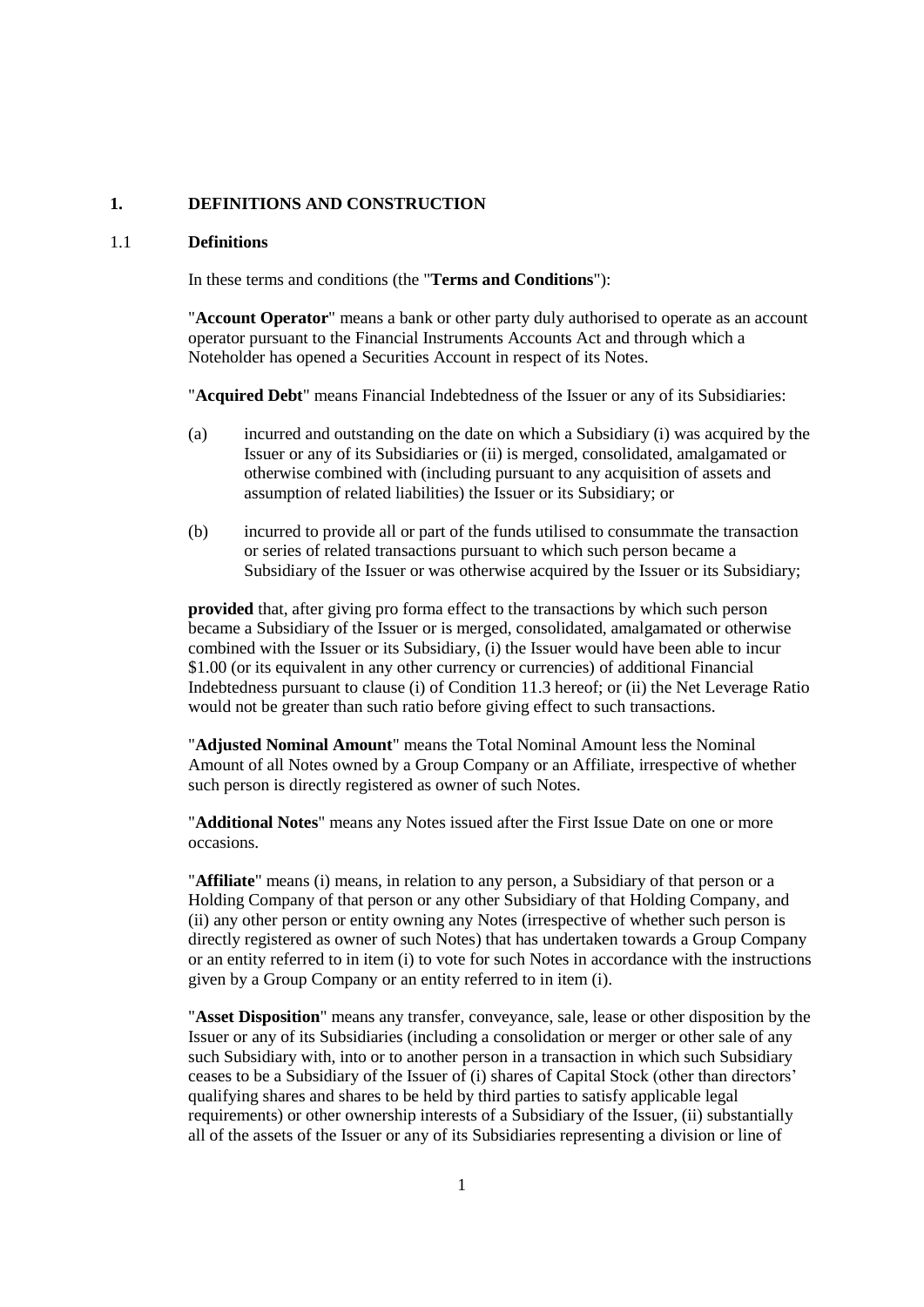business or (iii) other assets or rights of the Issuer or any of its Subsidiaries outside of the ordinary course of business; **provided** that the term "Asset Disposition" shall not include:

- (a) any dispositions of assets in a single transaction or series of transactions with an aggregate Fair Market Value in any calendar year of not more than the greater of  $(x)$  \$25 million (or its equivalent in any other currency or currencies) and (y) 1 per cent. of Total Assets (with unused amounts in any calendar year being carried over to the next succeeding year subject to a maximum of the greater of \$25 million (or its equivalent in any other currency or currencies) and 1 per cent. of Total Assets of carried over amounts for any calendar year);
- (b) any disposition of Tower Equipment, including any sale/leaseback transaction; provided that any cash or Cash Equivalents received in connection with such disposition or sale/leaseback transaction must be applied in accordance with Condition [11.5;](#page-35-1)
- (c) any Specified Subsidiary Sale;
- (d) the sale, transfer or other disposition of all of the Capital Stock of Oasis s.p.r.l., a wholly owned Subsidiary of the Company incorporated under the laws of the Democratic Republic of the Congo;
- (e) a transfer of assets between or among the Issuer and any of its Subsidiaries;
- (f) the issuance of Capital Stock by a Subsidiary to the Issuer or to another Subsidiary of the Issuer;
- (g) any disposition of Capital Stock of a Subsidiary pursuant to an agreement or other obligation with or to a person (other than the Issuer or its Subsidiary) from whom such Subsidiary was acquired or from whom such Subsidiary acquired its business and assets (having been newly formed in connection with such acquisition), made as part of such acquisition and in each case comprising all or a portion of the consideration in respect of such sale or acquisition;
- (h) the sale, lease or other transfer of products, services, accounts receivable, inventory or other assets in the ordinary course of business and any sale or other disposition of damaged, surplus, worn-out or obsolete assets;
- (i) any other disposal of assets comprising in aggregate percentage value 10 per cent. or less of Total Assets, provided that at the time of such disposal, and pro forma for such disposal, the Issuer would have been able to incur \$1.00 of additional Financial Indebtedness (or its equivalent in any other currency or currencies) pursuant to paragraph [\(a\)](#page-35-2) of Conditio[n 11.3;](#page-35-0)
- (j) disposals of assets, rights or revenue not constituting part of the Permitted Business and other disposals of non-core assets acquired in connection with any acquisition permitted under these Terms and Conditions;
- (k) licenses and sublicenses of the Issuer or any of its Subsidiaries in the ordinary course of business;
- (l) any surrender or waiver of contract rights or settlement, release, recovery on or surrender of contract, tort or other claims in the ordinary course of business;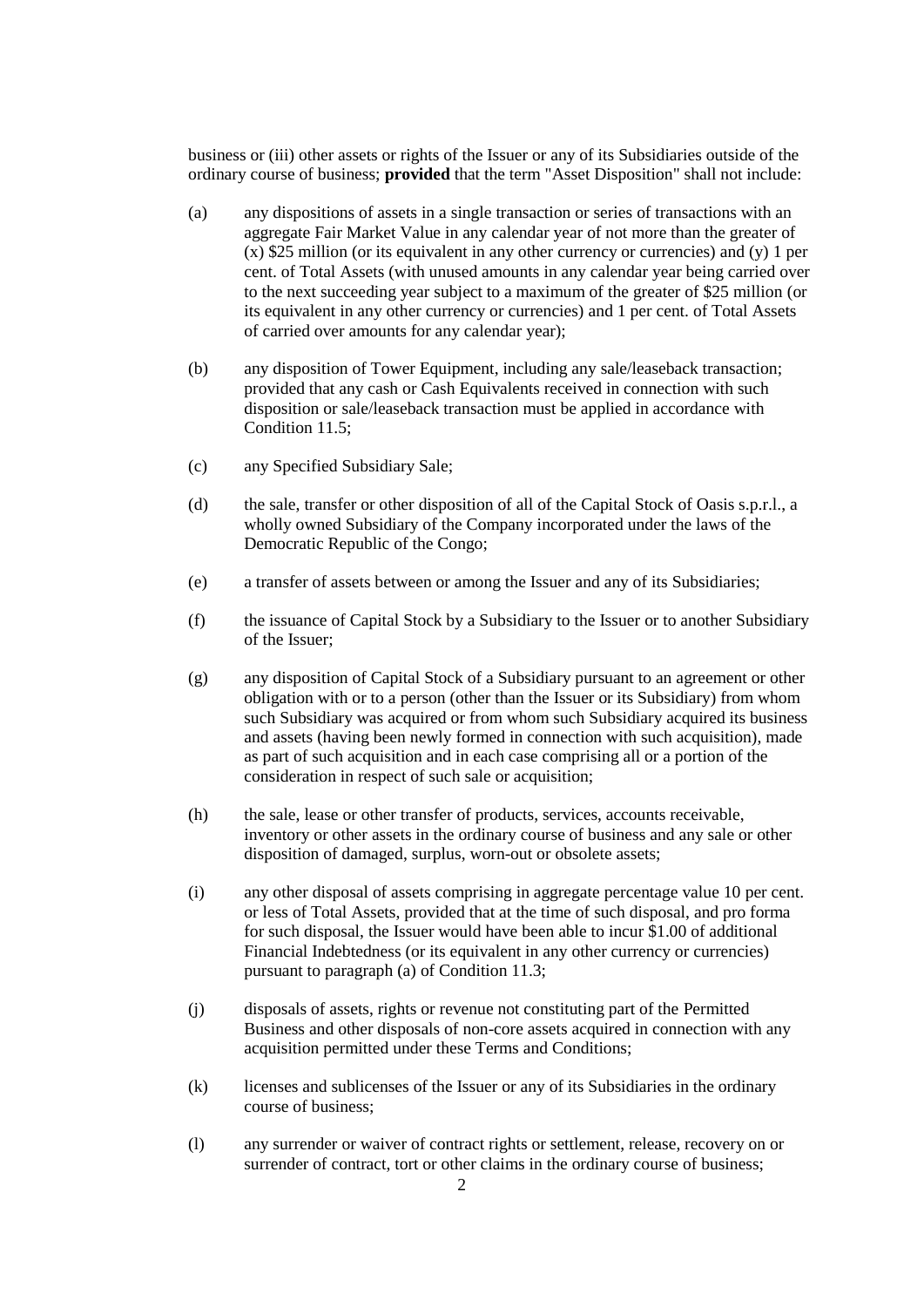- (m) the disposition of receivables in connection with the compromise, settlement or collection thereof in the ordinary course of business or in bankruptcy or similar proceedings;
- (n) the granting of Liens not prohibited by Condition [11.4](#page-35-3) hereof;
- (o) a transfer or disposition of assets that is governed by the provisions of these Terms and Conditions described under Condition [11.6](#page-37-0) hereof;
- (p) the sale or other disposition of cash or Cash Equivalents; and
- (q) the foreclosure, condemnation or any similar action with respect to any property or other assets.

"**Business Day**" means a day in Luxembourg or Sweden other than a Sunday or other public holiday. Saturdays, Midsummer Eve (*midsommarafton*), Christmas Eve (*julafton*) and New Year's Eve (*nyårsafton*) and any other day on which banking institutions are closed in Luxembourg or Sweden shall for the purpose of this definition be deemed to be public holidays.

"**Business Day Convention**" means the first following day that is a Business Day unless that day falls in the next calendar month, in which case that date will be the first preceding day that is a Business Day.

"**Capital Lease Obligation**" means the obligation to pay rent or other payment amounts under a lease of real or personal property of a person which is required to be classified and accounted for as a capital lease on the face of a statement of financial position of such person in accordance with IFRS. The stated maturity of such obligation shall be the date of the last payment of rent or any other amount due under such lease prior to the first date upon which such lease may be terminated by the lessee without payment of a penalty. The principal amount of Financial Indebtedness represented by such obligation shall be the capitalised amount thereof that would appear on the face of a statement of financial position of such person in accordance with IFRS.

"**Capital Stock**" of any person means any and all shares, interests, participation or other equivalents (however designated) of corporate stock or other equity participation, including partnership interests, whether general or limited, of such person.

"**Cash Equivalents**" means, with respect to any person:

- (a) (i) direct obligations of, or obligations guaranteed by, the United States of America for the payment of which obligations or guarantee the full faith and credit of the United States of America is pledged and which have a remaining weighted average life to maturity of not more than one year from the date of Investment therein and (ii) any direct obligations of, or obligations guaranteed by, a member of the European Union for the payment of which the full faith and credit of such member of the European Union is pledged and which have a remaining weighted average life to maturity of not more than one year from the date of Investment therein;
- (b) deposit accounts (excluding current and demand deposit accounts), certificates of deposit and Eurodollar time deposits and money market deposits, bankers' acceptances and overnight bank deposits, in each case issued by or with (i) a bank or trust company which is organised under the laws of the United States of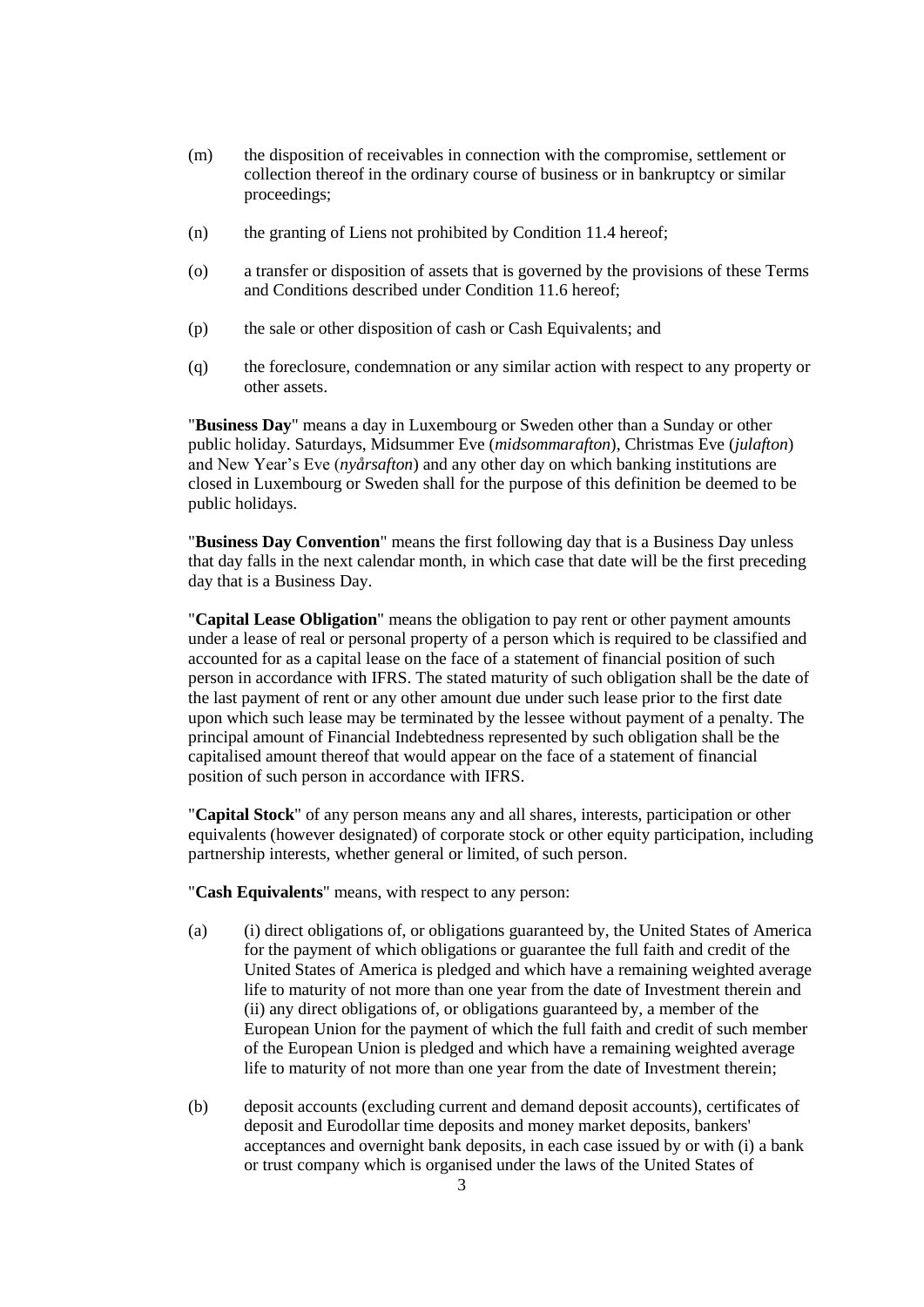America, any state thereof, Switzerland, Canada, Australia or any member state of the European Union, and which bank or trust company has capital, surplus and undivided profits aggregating in excess of US\$ 100,000,000 (or its equivalent in any other currency or currencies) and has outstanding debt which is rated "A -" (or such similar equivalent rating) or higher by at least one nationally recognised statistical rating organization (as defined in Rule 436 under the United States Securities Act of 1933, as amended from time to time), or (ii) any money market fund sponsored by a U.S. registered broker dealer or mutual fund distributor;

- (c) repurchase obligations with a term of not more than seven days for underlying securities of the types described in paragraphs (a) and (b) entered into with any financial institution meeting the qualifications specified in paragraph (b)(ii) above;
- (d) commercial paper having one of the two highest ratings obtainable from Fitch Ratings Ltd or Moody's Investor Services Limited and in each case maturing within 365 days after the date of acquisition;
- (e) money market funds mutual funds at least 95 per cent. of the assets of which constitute Cash Equivalents of the types described in paragraphs (a) through (d) of this definition; and
- (f) with respect to any person organised under the laws of, or having its principal business operations in, a jurisdiction outside the United States or the European Union, those investments that are of the same type as investments in paragraphs (a), (c) and (d) of this definition except that the obligor thereon is organised under the laws of the country (or any political subdivision thereof) in which such person is organised or conducting business.

#### "**Change of Control**" means:

- (a) any person or group of persons acting in concert (other than Investment AB Kinnevik or its related parties) gaining direct or indirect control of the Issuer;
- (b) the direct or indirect sale, leasing, transfer, conveyance or other disposition (other than by way of a merger) of all or substantially all of the properties or assets of the Group Companies, whether in a single transaction or a series of related transactions; or
- (c) the adoption of a plan relating to the liquidation, winding-up or dissolution of the Issuer.

For the purposes of this definition:

- (i) "**acting in concert**" means, a group of persons who, pursuant to an agreement or understanding (whether formal or informal), actively co-operate, through the acquisition directly or indirectly of shares in the Issuer by any of them, either directly or indirectly, to obtain or consolidate control of the Issuer;
- (ii) "**control**" of the Issuer means the power (whether by way of ownership of shares, proxy, contract, agency or otherwise) to cast, or control the casting of, more than fifty (50) per cent. of the maximum number of votes that might be cast at a general meeting of the Issuer;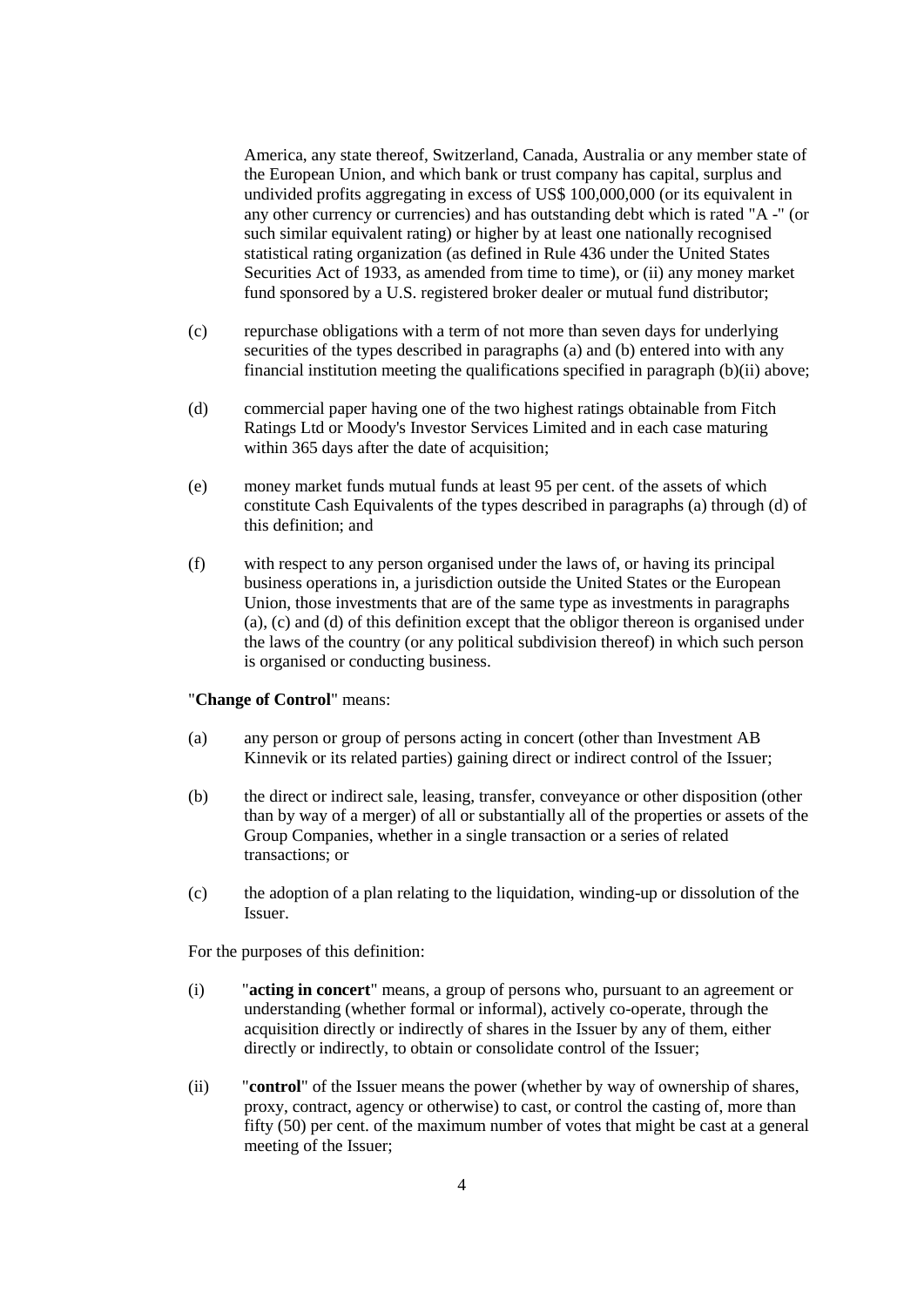- (iii) "**merger**" means an amalgamation, merger, consolidation of the Issuer with another person or the direct or indirect conveyance, transfer, sale, leasing or otherwise disposal by the Issuer of all or substantially all of its assets to any other person in either case other than pursuant to an amalgamation, merger, consolidation, corporate reconstruction, or reorganisation involving the Issuer where the entity formed by or surviving such amalgamation, merger, consolidation, corporate reconstruction, or reorganisation is the Issuer; and
- (iv) "**related parties**" means: (A) any controlling stockholder, partner or member of Investment AB Kinnevik, (B) any Subsidiary of Investment AB Kinnevik and any trust, corporation, partnership or other entity in respect of which Investment AB Kinnevik and/or the persons described in (A) and (B) above are the beneficiaries, stockholders, partners, owners or persons beneficially owning a majority or a controlling interest.

"**Change of Control Triggering Event**" means the occurrence of a Change of Control and a Rating Decline.

"**Consolidated EBITDA**" means, for any period, operating profit, as such amount is determined in the Issuer's consolidated income statement in accordance with IFRS, plus the sum of the following amounts, in each case, without double counting. Losses shall be added (as a positive number) and gains shall be deducted, in each case, to the extent such amounts were included in calculating operating profit:

- (a) depreciation and amortization expenses, as indicated in the Issuer's consolidated statement of cash flows;
- (b) the net loss or gain on the disposal and impairment of assets, as indicated in the Issuer's consolidated statement of cash flows;
- (c) share-based compensation expenses, as indicated in the Issuer's consolidated statement of cash flows;
- (d) at the Issuer's option, other non-cash charges reducing operating profit (provided that if any such non-cash charge represents an accrual of or reserve for potential cash charges in any future period, the cash payment in respect thereof in such future period shall reduce operating profit to such extent, and excluding amortization of a prepaid cash item that was paid in a prior period) less other noncash items of income increasing operating income (excluding any such non-cash item of income to the extent it represents (x) a receipt of cash payments in any future period, (y) the reversal of an accrual or reserve for a potential cash item that reduced operating income in any prior period and (z) any non-cash gains with respect to cash actually received in a prior period so long as such cash did not increase operating income in such prior period);
- (e) any material extraordinary, one-off, non-recurring, exceptional or unusual gain, loss, expense or charge, including any charges or reserves in respect of any restructuring, redundancy, relocation, refinancing, integration or severance or other post-employment arrangements, signing, retention or completion bonuses, transaction costs, acquisition costs, disposition costs, business optimization, information technology implementation or development costs, costs related to governmental investigations and curtailments or modifications to pension or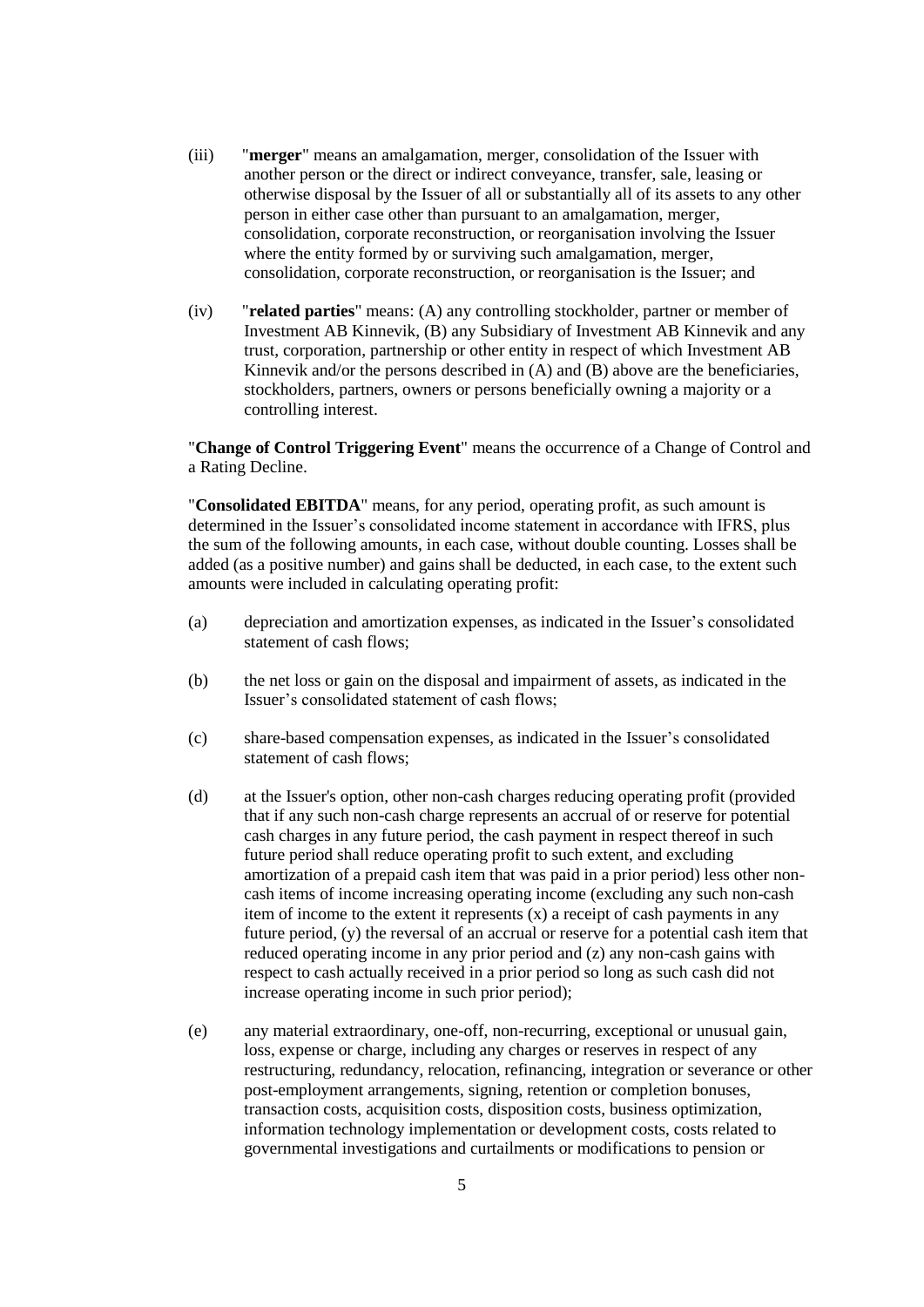postretirement benefits schemes, litigation or any asset impairment charges or the financial impacts of natural disasters (including fire, flood and storm and related events);

- (f) at the Issuer's option, the effects of adjustments in its consolidated financial statements pursuant to IFRS (including inventory, property, equipment, software, goodwill, intangible assets, in process research and development, deferred revenue and debt line items) attributable to the application of recapitalization accounting or acquisition accounting, as the case may be, in relation to any consummated acquisition or joint venture investment or the amortization or write-off or writedown of amounts thereof, net of taxes;
- (g) any reasonable expenses, charges or other costs related to any sale of Capital Stock (other than Redeemable Stock) of the Issuer or a Holding Company of the Issuer, Investment, acquisition, disposition, recapitalization or the incurrence of any Financial Indebtedness, in each case, as determined in good faith by a responsible financial or accounting officer of the Issuer;
- (h) any gains or losses on associates;
- (i) any unrealised gains or losses due to changes in the fair value of equity Investments;
- (j) any unrealised gains or losses due to changes in the fair value of Permitted Interest Rate, Currency or Commodity Price Agreements;
- (k) any unrealised gains or losses due to changes in the carrying value of put options in respect of Capital Stock of, or voting rights with respect to, any Subsidiary, joint venture or associate;
- (l) any unrealised gains or losses due to changes in the carrying value of call options in respect of Capital Stock of, or voting rights with respect to, any Subsidiary, joint venture or associate;
- (m) any net foreign exchange gains or losses;
- (n) at the Issuer's option, any adjustments to reduce the impact of the cumulative effect of a change in accounting principles and changes as a result of the adoption or modification of accounting policies;
- (o) accruals and reserves that are established or adjusted within twelve months after the closing date of any acquisition that are so required to be established or adjusted as a result of such acquisition in accordance with IFRS;
- (p) any expenses, charges or losses to the extent covered by insurance or indemnity and actually reimbursed, or, so long as the Issuer or a Subsidiary has made a determination that there exists reasonable evidence that such amount will be reimbursed by the insurer or indemnifying party and only to the extent that such amount is in fact reimbursed within 365 days of the date of the insurable or indemnifiable event (net of any amount so added back in any prior period to the extent not so reimbursed within the applicable 365-day period);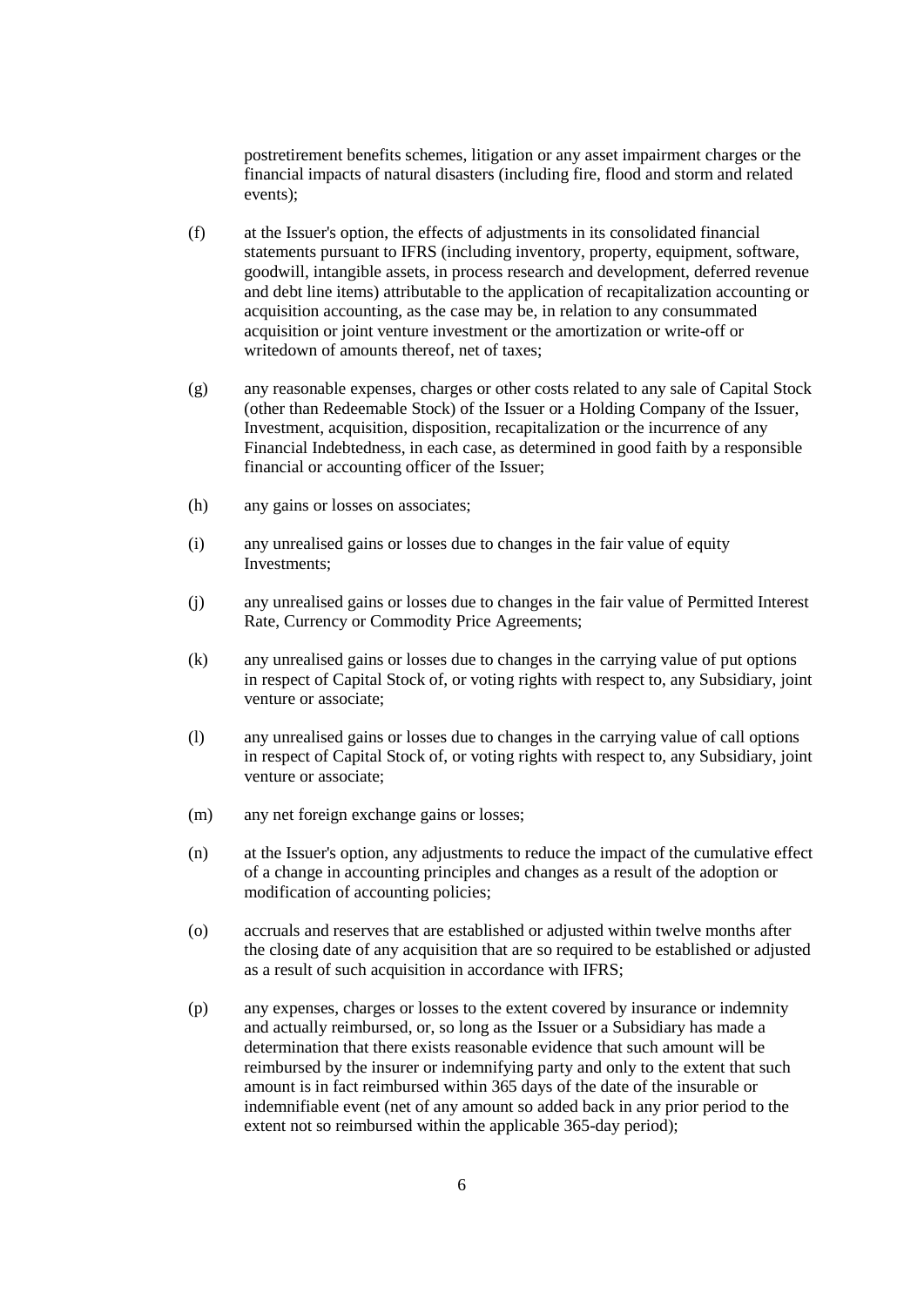- (q) the amount of proceeds received from business interruption insurance and reimbursements of any expenses and charges that are covered by indemnification or other reimbursement provisions in connection with any acquisition, Investment or any sale, conveyance, transfer or other disposition of assets; and
- (r) any net gain (or loss) realised upon any sale/leaseback transaction that is not sold or otherwise disposed of in the ordinary course of business, determined in good faith by a responsible financial or accounting officer of the Issuer.

For the purposes of calculating Consolidated EBITDA for any period, as of such date of determination:

- (i) if, since the beginning of such period the Issuer or any Subsidiary has made any Asset Disposition or disposed of any company, any business, or any group of assets constituting an operating unit of a business (any such disposition, a "**Sale**"), including any Sale occurring in connection with a transaction causing a calculation to be made hereunder, then Consolidated EBITDA for such period will be reduced by an amount equal to the Consolidated EBITDA (if positive) attributable to the assets which are the subject of such Sale for such period or increased by an amount equal to the Consolidated EBITDA (if negative) attributable thereto for such period;
- (ii) if, since the beginning of such period the Issuer or any Subsidiary (by merger or otherwise) will have made an Investment in any person that thereby becomes a Subsidiary, or otherwise acquires any company, any business, or any group of assets constituting an operating unit of a business (any such Investment or acquisition, a "**Purchase**"), including any such Purchase occurring in connection with a transaction causing a calculation to be made hereunder, then Consolidated EBITDA for such period will be calculated after giving pro forma effect thereto as if such Purchase occurred on the first day of such period;
- (iii) if, since the beginning of such period any person (that became a Subsidiary or was merged with or into the Issuer or any Subsidiary since the beginning of such period) will have made any Sale or any Purchase that would have required an adjustment pursuant to paragraphs (i) or (ii) above if made by the Issuer or a Subsidiary since the beginning of such period, Consolidated EBITDA for such period will be calculated after giving pro forma effect thereto as if such Sale or Purchase occurred on the first day of such period, including anticipated synergies and cost savings as if such Sale or Purchase occurred on the first day of such period;
- (iv) whenever pro forma effect is applied, the pro forma calculations will be as determined in good faith by a responsible financial or accounting officer of the Issuer (including in respect of anticipated synergies and cost savings) as though the full effect of such synergies and cost savings were realised on the first day of the relevant period and shall also include the reasonably anticipated full run rate cost savings effect (as calculated in good faith by a responsible financial or chief accounting officer of the Issuer) of cost savings programs that have been initiated by the Issuer or its Subsidiaries as though such cost savings programs had been fully implemented on the first day of the relevant period.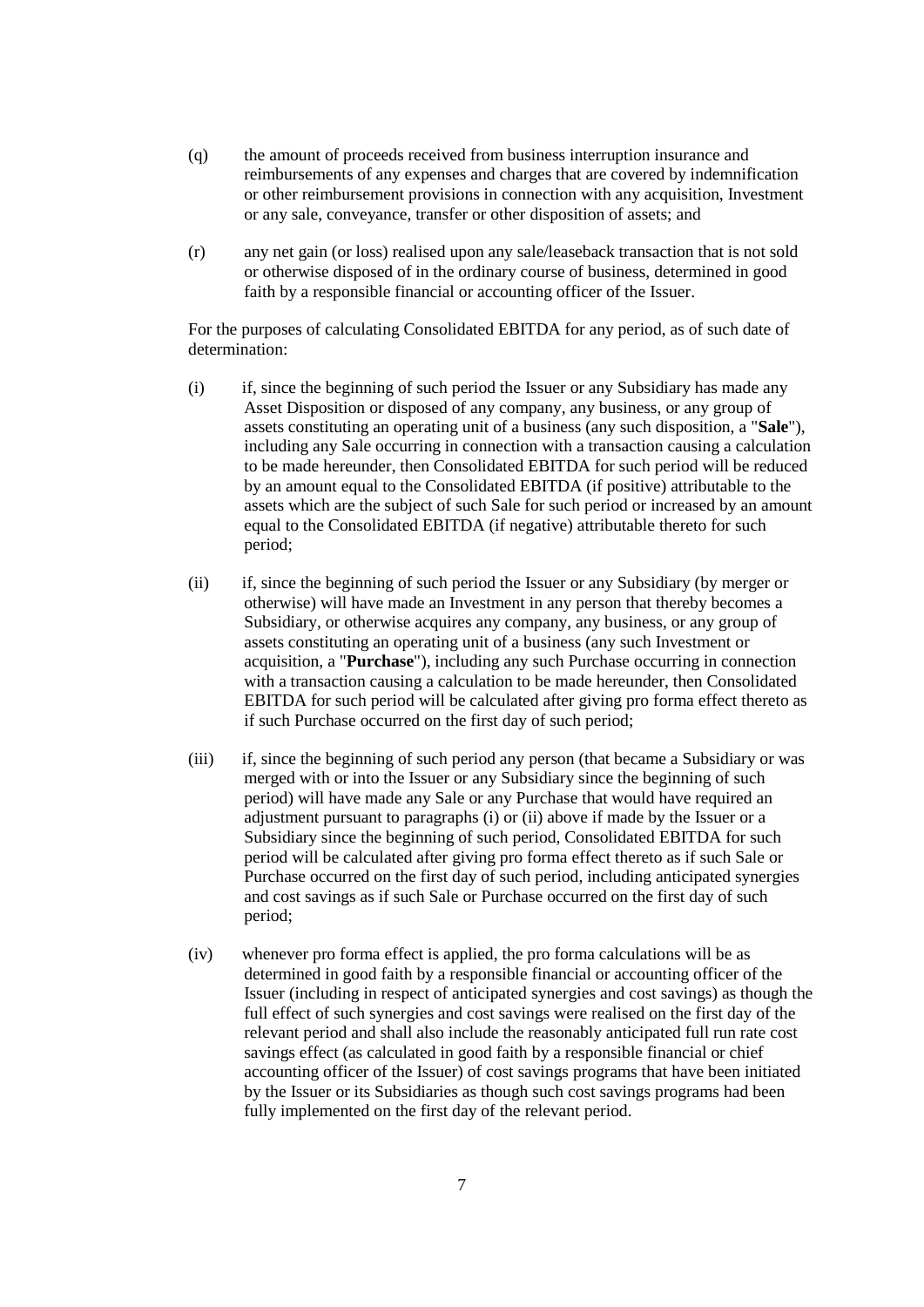For the purpose of calculating the Consolidated EBITDA of the Issuer, any Joint Venture Consolidated EBITDA shall be added to the amount determined in accordance with the foregoing.

"**Consolidated Net Debt**" means, with respect to the Issuer as of any date of determination, the sum without duplication of:

- (a) the total amount of Financial Indebtedness of the Issuer and its Subsidiaries on a consolidated basis that would be stated on the statement of financial position of the Issuer as of such date in accordance with IFRS, *minus*
- (b) the sum without duplication of (i) all Financial Indebtedness outstanding under Minority Shareholder Loans, (ii) any Financial Indebtedness which is a contingent obligation of the Issuer or its Subsidiaries on such date, (iii) all Financial Indebtedness permitted by paragraph (c) of the definition of Permitted Financial Indebtedness and (iv) all Financial Indebtedness permitted by paragraph (m) of the definition of Permitted Financial Indebtedness, minus
- (c) the amount of cash and Cash Equivalents (other than cash or Cash Equivalents received from the incurrence of Financial Indebtedness by the Issuer or any of its Subsidiaries to the extent such cash or Cash Equivalents has not been subsequently applied or used for any purpose not prohibited by these Terms and Conditions) of the Issuer and its Subsidiaries on a consolidated basis that would be stated on the statement of financial position of the Issuer as of such date in accordance with IFRS, excluding, for the avoidance of doubt, Restricted Cash:

"**Credit Facility**" means, a debt facility, arrangement, instrument, trust deed, note purchase agreement, indenture, purchase money financing, commercial paper facility or overdraft facility with banks or other institutions or investors providing for revolving credit loans, term loans, receivables financing (including through the sale of receivables to such institutions or to special purpose entities formed to borrow from such institutions against such receivables), letters of credit or other Financial Indebtedness, in each case, as amended, restated, modified, renewed, refunded, replaced, restructured, refinanced, repaid, increased or extended, in whole or in part from time to time, and in each case, including all agreements, instruments and documents executed and delivered pursuant to or in connection with the foregoing (including, but not limited to, any notes and letters of credit issued pursuant thereto and any guarantee and collateral agreement, patent and trademark security agreement, mortgages or letter of credit applications and other guarantees, pledges, agreements, security agreements and collateral documents). Without limiting the generality of the foregoing, the term "Credit Facility" shall include any agreement or instrument (i) changing the maturity of any Financial Indebtedness incurred thereunder or contemplated thereby, (ii) adding Subsidiaries of the Issuer as additional borrowers or guarantors thereunder, (iii) increasing the amount of Financial Indebtedness incurred thereunder or available to be borrowed thereunder or (iv) otherwise altering the terms and conditions thereof.

"**Cross Acceleration**" means any Financial Indebtedness of the Issuer or any of its Subsidiaries is cancelled, or declared to be or otherwise becomes due and payable prior to its specified maturity as a result of an event of default (however described).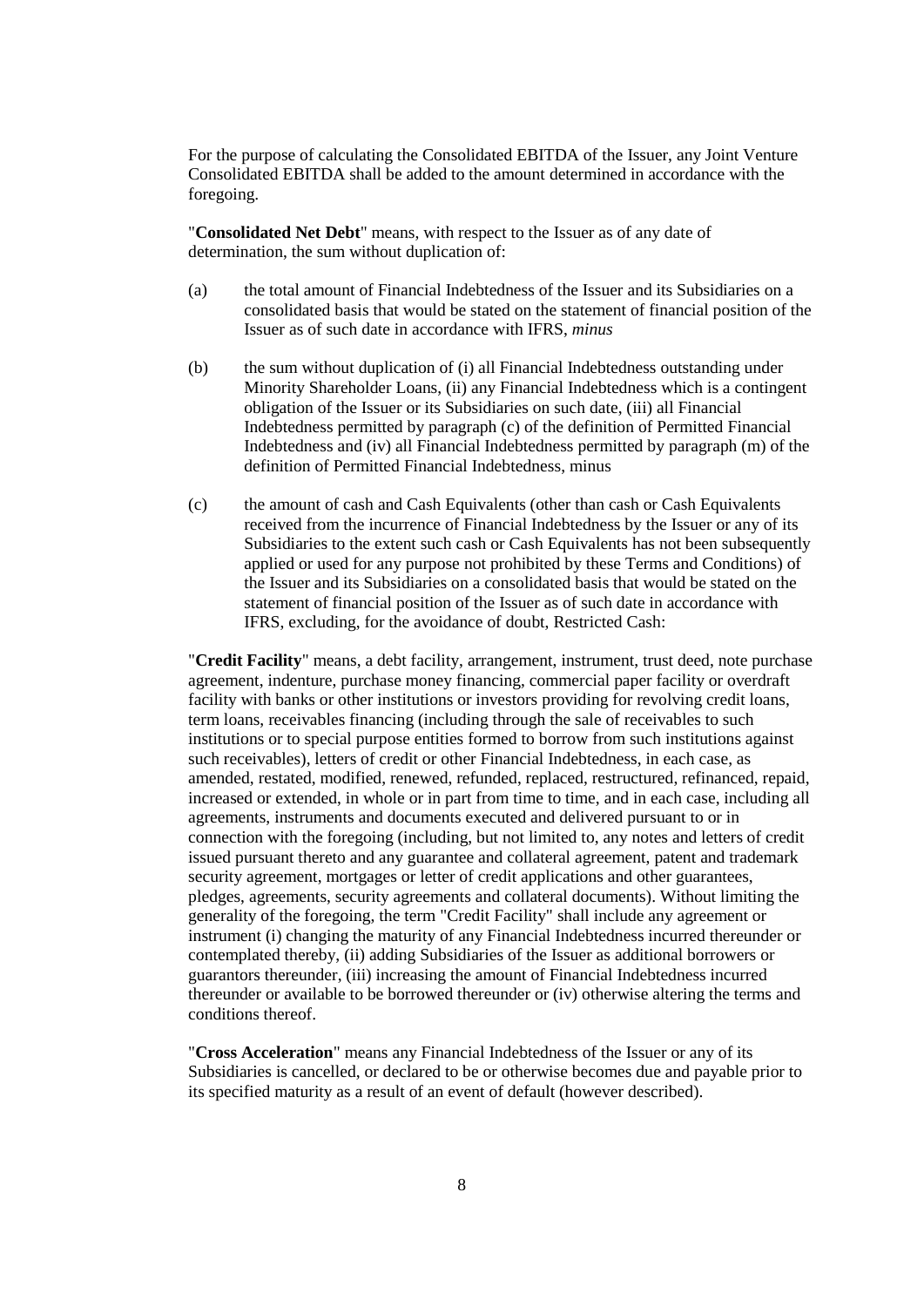"**Cross Payment Default**" means any event of default (howsoever described) arising from a failure by the Issuer or any of its Subsidiaries to pay any Financial Indebtedness when due or within any originally applicable grace period.

"**CSD**" means the Issuer's central securities depository and registrar in respect of the Notes, Euroclear Sweden AB, Swedish Reg. No. 556112-8074, P.O. Box 191, 101 23 Stockholm, Sweden, or another party replacing it, as CSD, in accordance with these Terms and Conditions.

"**CSD Regulations**" means the CSD's rules and regulations applicable to the Issuer, the Trustee and the Notes from time to time.

"**Default**" means an Event of Default or any event or circumstance specified in Condition [12.1](#page-38-0) which would (with the expiry of a grace period, the giving of notice, the making of any determination under the Finance Documents or any combination of any of the foregoing) be an Event of Default.

"**Event of Default**" means an event or circumstance specified in Condition [12.1.](#page-38-0)

"**Excess Proceeds**" has the meaning set forth in Condition [11.5.3.](#page-37-1)

"**Excess Proceeds Offer**" has the meaning set forth in Condition [9.5.1.](#page-30-0)

"**Fair Market Value**" means, with respect to any asset or property, the sale value that would be obtained in an arm's length free market transaction between an informed and willing seller under no compulsion to sell and an informed and willing buyer under no compulsion to buy, as determined in good faith by the Issuer's Chief Executive Officer, Chief Financial Officer or responsible accounting or financial officer.

"**Final Maturity Date**" means 17 April 2019.

"**Finance Documents**" means the Trust Deed (including these Terms and Conditions) and any other document designated by the Issuer and the Trustee (on behalf of the Noteholders) as a Finance Document.

"**Financial Indebtedness**" means (without duplication), with respect to any person, whether recourse is to all or a portion of the assets of such person and whether or not contingent:

- (a) the principal of and premium, if any, in respect of every obligation of such person for money borrowed;
- (b) the principal of and premium, if any, in respect of every obligation of such person evidenced by bonds, debentures, notes or other similar instruments, including obligations incurred in connection with the acquisition of property, assets or businesses;
- (c) every reimbursement obligation of such person with respect to letters of credit, bankers' acceptances or similar facilities issued for the account of such person (but only to the extent such obligations are not reimbursed within 30 days following receipt by such person of a demand for reimbursement);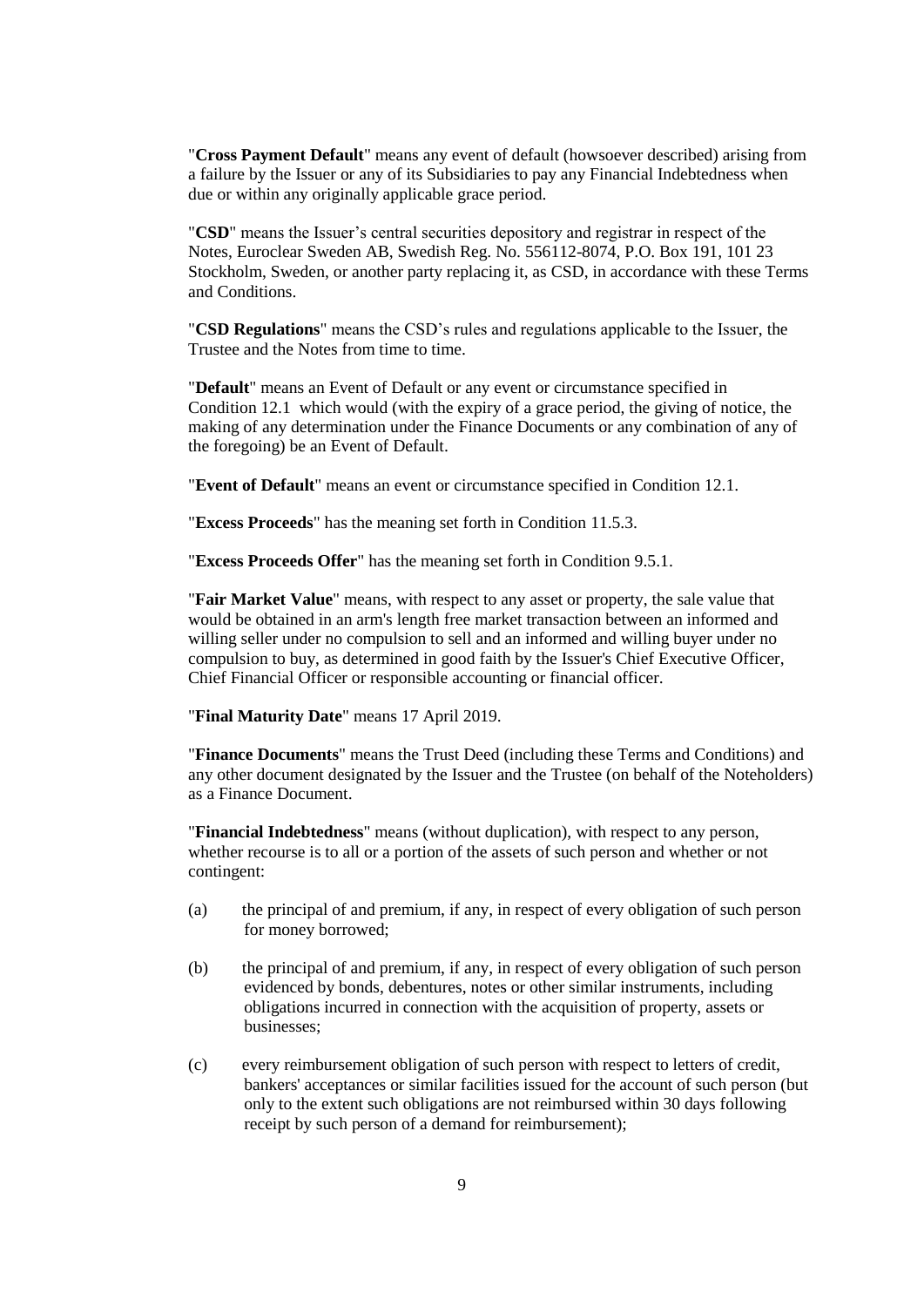- (d) every obligation of such person issued or assumed as the deferred purchase price of property or services (including securities repurchase agreements but excluding trade accounts payable or accrued liabilities arising in the ordinary course of business and excluding purchase price holdbacks in respect of a portion of the purchase price of an asset to satisfy warranty or other unperformed obligations of the applicable seller or, in connection with the purchase by any Group Company of any business, any post-closing payment adjustments to which the seller may become entitled to the extent such payment is determined by a final closing statement of financial position or such payment depends on the performance of such business after the closing);
- (e) every Capital Lease Obligation of such person;
- (f) all Redeemable Stock issued by such person;
- (g) the net obligation of such person under Interest Rate, Currency or Commodity Price Agreements of such person; and
- (h) every obligation of the type referred to in paragraphs (a) through (g) of another person and all dividends of another person the payment of which, in either case, such person has guaranteed or is responsible or liable for, directly or indirectly, as obligor, guarantor or otherwise.

The "**amount**" or "**principal amount**" of Financial Indebtedness at any time of determination as used herein represented by (A) any Financial Indebtedness issued at a price that is less than the principal amount at maturity thereof, shall be the amount of the liability in respect thereof determined in accordance with IFRS, and (B) any Redeemable Stock, shall be the maximum fixed redemption or repurchase price in respect thereof. Notwithstanding anything else to the contrary, for all purposes under these Terms and Conditions, the amount of Financial Indebtedness incurred, repaid, redeemed, repurchased or otherwise acquired by a Group Company shall equal the liability in respect thereof determined in accordance with IFRS and reflected on the Issuer's consolidated statement of financial position.

The term "Financial Indebtedness" shall not include:

(i) obligations described in paragraphs (a), (b) or (h) of the first paragraph of this definition of Financial Indebtedness that are incurred by a Group Company (the "**Proceeds Recipient**") and owed to a bank or other lending institution (the "**On-Lend Bank**") to facilitate the substantially concurrent on-lending of proceeds (the "**Proceeds On-Loan**") from Financial Indebtedness incurred by the Issuer or any Group Company (other than the Proceeds Recipient) as permitted by Condition [11.3](#page-35-0) to the extent (A) the principal obligations in respect of the Proceeds On-Loan are secured by security over cash granted in favour of the On-Lend Bank or any of its affiliates in an amount not less than the principal amount of the Proceeds On-Loan, (B) the Proceeds On-Loan is put in place substantially concurrently with a loan by any Group Company (other than the Proceeds Recipient) to the On-Lend Bank (the "**On-Lend Bank Borrowing**") pursuant to which the Proceeds Recipient is entitled to reduce the principal amount of the Proceeds On-Loan by an amount equal to the principal amount of the On-Lend Bank Borrowing if a default or acceleration occurs with respect to such On-Lend Bank Borrowing, or (C) the substantial risks and rewards of the Proceeds On-Loan are transferred, using a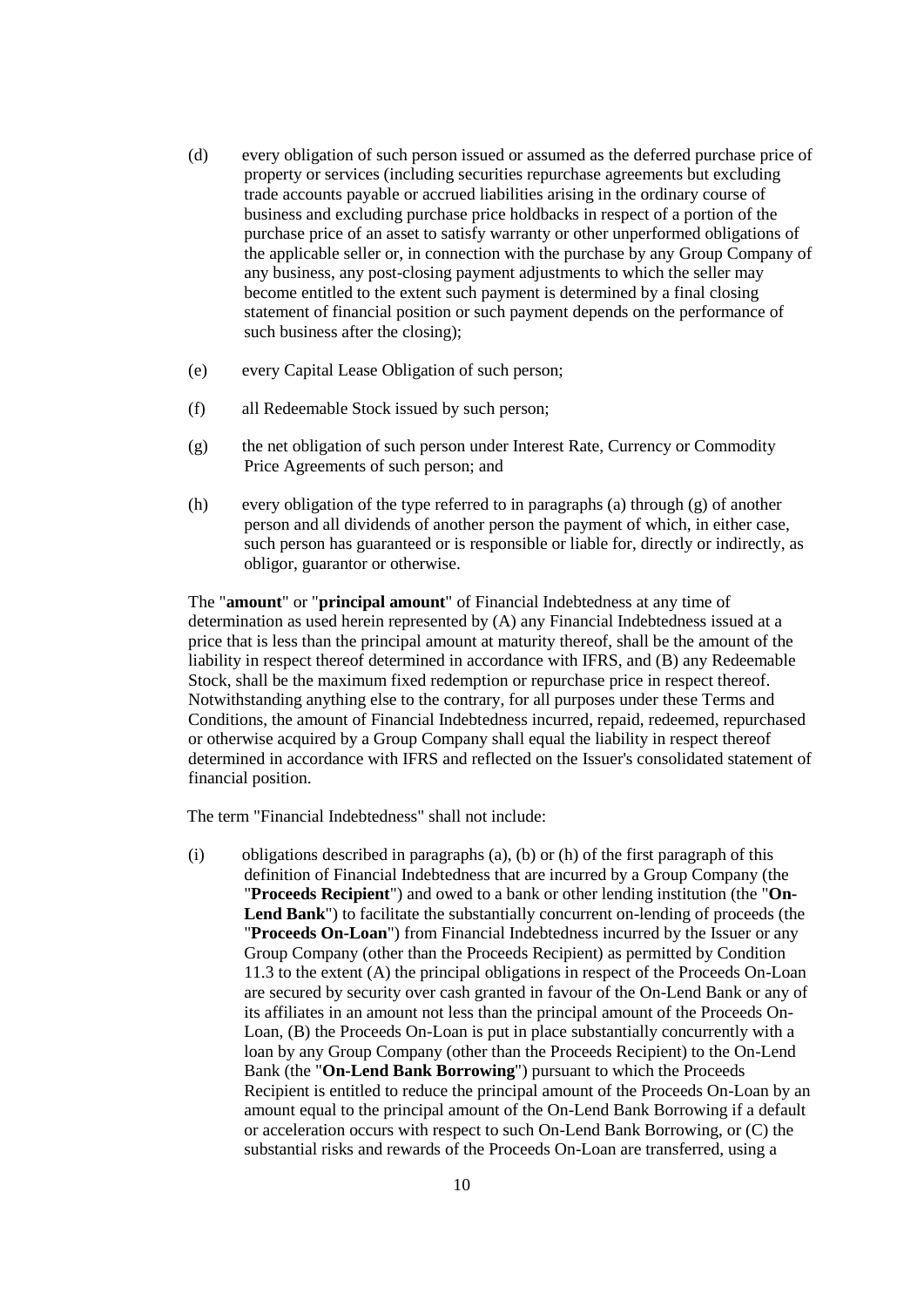synthetic instrument or any other arrangement or agreement, from the On-Lend Bank to any Group Company (other than the Proceeds Recipient) in exchange for an amount not less than (x) the amount of cash granted in favour of the On-Lend Bank or any of its affiliates, or (y) the outstanding amount of the On-Lend Bank Borrowing, as applicable, in each case as at the effective date of such transfer;

- (ii) any liability of the Issuer or any other Group Company (other than the Proceeds Recipient) attributable to a synthetic instrument or any other arrangement or agreement described in paragraph  $(i)(C)$  above to the extent such obligation under the relevant instrument, arrangement or agreement has not come due but is classified as a financial liability in accordance with IFRS and recorded as a current liability on the Issuer's consolidated statement of financial position;
- (iii) any liability of the Issuer or any Group Company to another Group Company;
- (iv) any Restricted MFS Cash;
- (v) any liability of the Issuer attributable to the put options granted by the Issuer in respect of the put option holders' interests in Telefonica Celular S.A. de C.V. and Comunicaciones Celulares, S.A. and any liability of the Issuer attributable to a put option or similar instrument, arrangement or agreement entered into after the First Issue Date granted by the Issuer relating to an interest in any other entity, in each case to the extent such option has not been exercised or such obligation under the relevant instrument, arrangement or agreement has not come due but is classified as a financial liability in accordance with IFRS, and recorded as a current liability on the Issuer's consolidated statement of financial position; and
- (vi) any standby letter of credit, performance bond or surety bond provided by a Group Company that is customary in the Permitted Business to the extent such letters of credit or bonds are not drawn upon or, if and to the extent drawn upon, are honoured in accordance with their terms.

"**Financial Instruments Accounts Act**" means the Swedish Financial Instruments Accounts Act (*lag (1998:1479) om kontoföring av finansiella instrument*).

"**Financial Quarter**" means the period commencing on the day after one Quarter Date and ending on the next Quarter Date.

"**Financial Year**" means the annual accounting period of the Issuer ending on or about 31 December in each year.

"**First Call Date**" means 17 April 2018.

"**First Issue Date**" means 21 April 2016.

"**Fitch**" has the meaning set forth in the definition "Rating Agency".

"**Force Majeure Event**" has the meaning set forth in Condition [24.1.](#page-50-0)

"**Gradation**" means a gradation within a Rating Category or a change to another Rating Category, which shall include: (i) "+" and "-" in the case of Fitch's current Rating Categories (e.g., a decline from BB+ to BB would constitute a decrease of one gradation), (ii) 1, 2 and 3 in the case of Moody's current Rating Categories (e.g., a decline from Ba1 to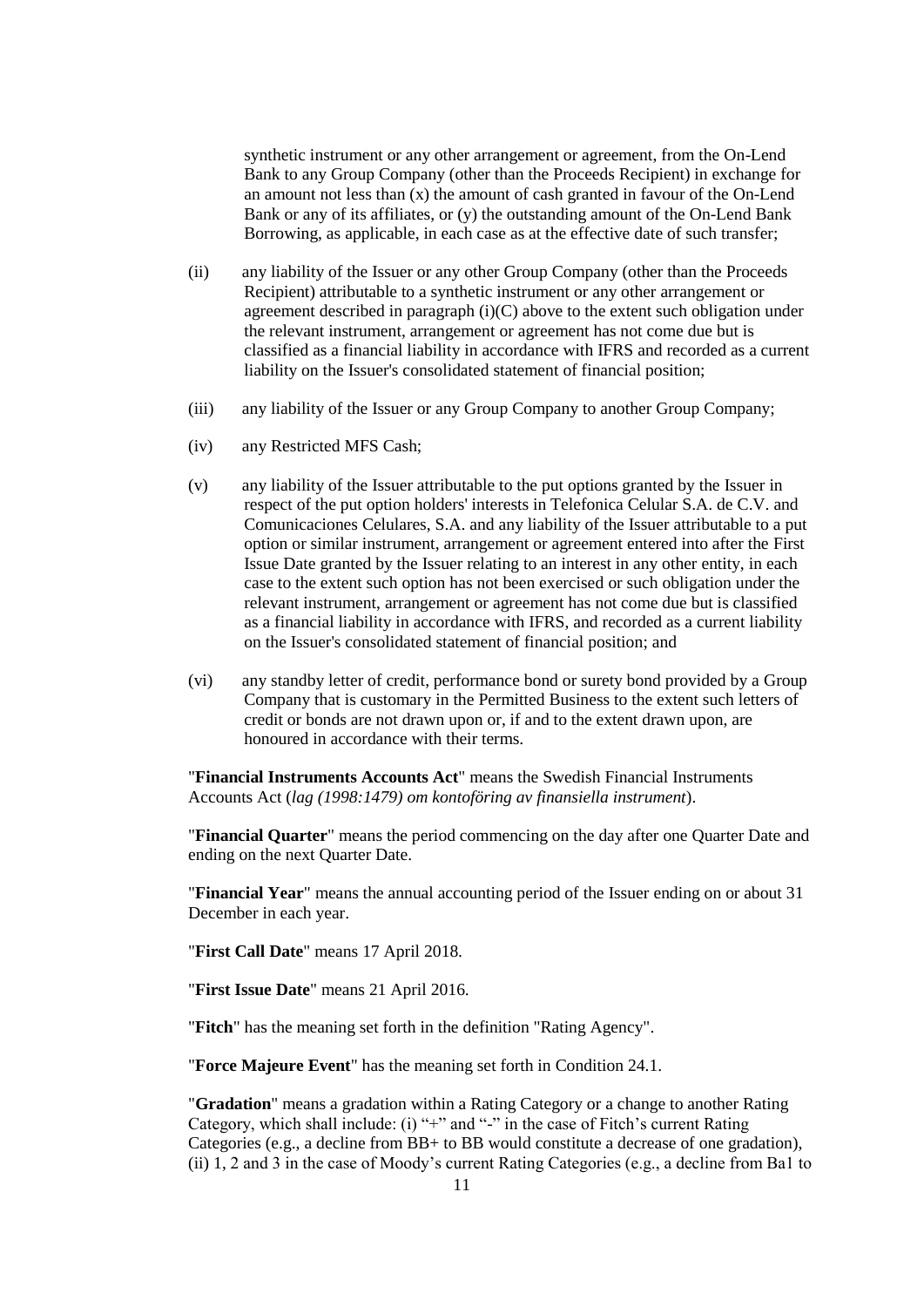Ba2 would constitute a decrease of one gradation), or (iii) the equivalent in respect of successor Rating Categories of Fitch or Moody's or Rating Categories used by Rating Agencies other than Fitch and Moody's.

"**Group**" means the Issuer and its Subsidiaries from time to time (each a "**Group Company**").

"**Holding Company**" means, in relation to a person, any other person in respect of which it is a Subsidiary.

"**IFRS**" means international accounting standards within the meaning of the IAS Regulation 1606/2002 to the extent applicable to the relevant financial statements, as in effect on the First Issue Date.

"**Initial Notes**" means the Notes issued on the First Issue Date.

"**Insolvent**" means, in respect of a relevant person, that it is deemed to be insolvent, or admits inability to pay its debts as they fall due, in each case within the meaning of Chapter 2, Sections 7-9 of the Swedish Bankruptcy Act (*konkurslagen (1987:672)*) (or its equivalent in any other jurisdiction), suspends making payments on any of its debts or by reason of actual financial difficulties commences negotiations with all or substantially all of its creditors (other than the Noteholders and creditors of secured debt) with a view to rescheduling any of its indebtedness (including company reorganisation under the Swedish Company Reorganisation Act (*lag (1996:764) om företagsrekonstruktion*) (or its equivalent in any other jurisdiction)) or is subject to involuntary winding-up, dissolution or liquidation.

"**Interest**" means the interest on the Notes calculated in accordance with Conditions [8.1](#page-29-0) to [8.3.](#page-29-1)

"**Interest Payment Date**" means 17 January, 17 April, 17 July and 17 October of each year or, to the extent any such day is not a Business Day, the Business Day following from an application of the Business Day Convention. The first Interest Payment Date for the Initial Notes shall be 17 July 2016 and the last Interest Payment Date shall be the Final Maturity Date or any relevant Redemption Date prior thereto.

"**Interest Period**" means (i) in respect of the first Interest Period, the period from (but excluding) the First Issue Date to (and including) the first Interest Payment Date, and (ii) in respect of subsequent Interest Periods, the period from (but excluding) an Interest Payment Date to (and including) the next succeeding Interest Payment Date (or a shorter period if relevant).

"**Interest Rate**" means STIBOR plus 3.30 per cent. *per annum*.

"**Interest Rate, Currency or Commodity Price Agreement**" of any person means any forward contract, futures contract, swap, option or other financial agreement or arrangement (including, without limitation, caps, floors, collars and similar agreements) relating to, or the value of which is dependent upon, interest rates, currency exchange rates or commodity prices or indices (excluding contracts for the purchase or sale of goods in the ordinary course of business).

"**Investment**" by any person means any direct or indirect loan, advance or other extension of credit or capital contribution (by means of transfers of cash or other property to others or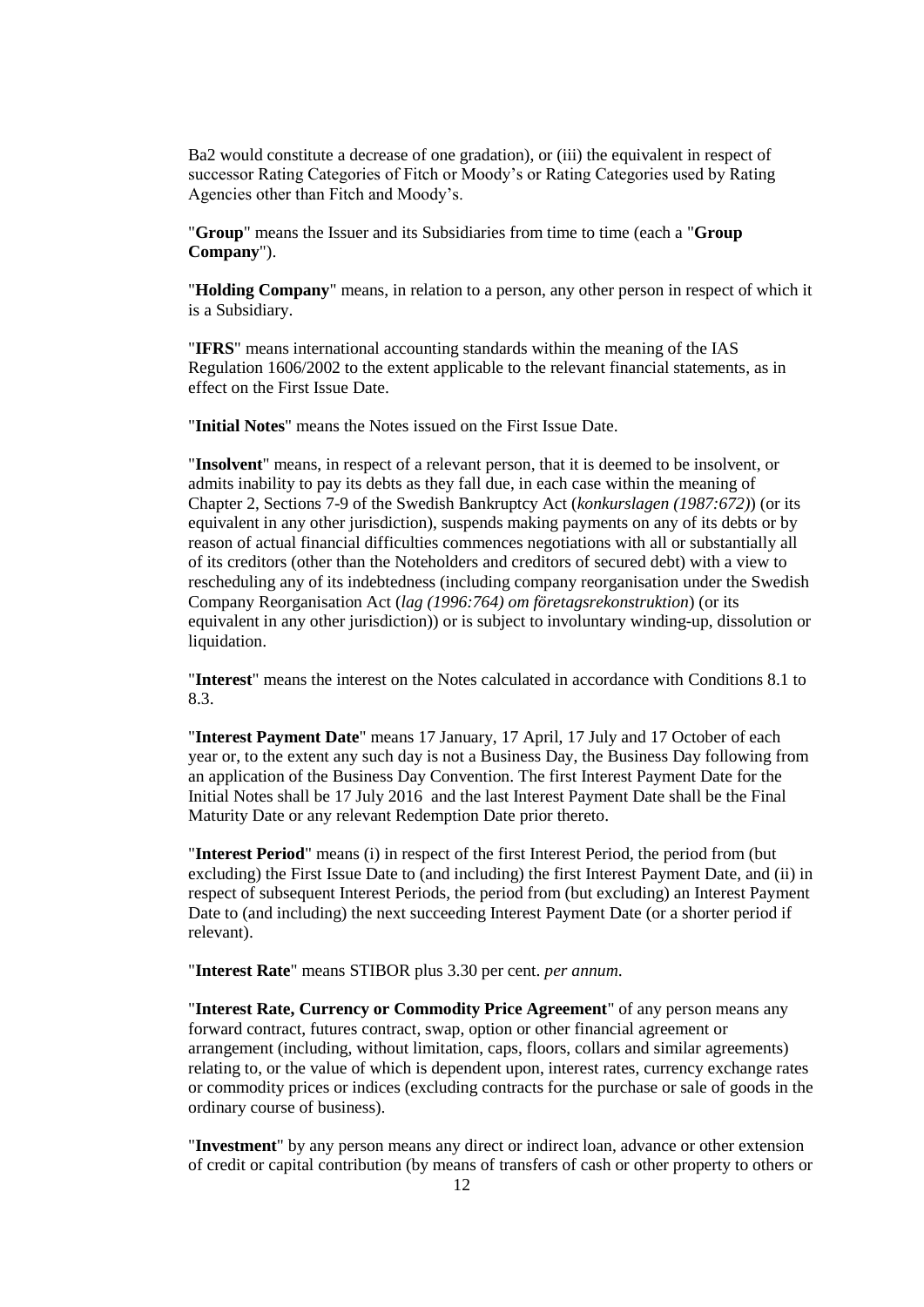payments for property or services for the account or use of others, or otherwise) to, or purchase or acquisition of Capital Stock, bonds, notes, debentures or other securities or evidence of Financial Indebtedness issued by, any other person, including any payment on a guarantee of any obligation of such other person, together with all items that are or would be classified as Investments on a statement of financial position (excluding the footnotes thereto) prepared in accordance with IFRS, but shall not include:

- (a) trade accounts receivable in the ordinary course of business on credit terms made generally available to the customers of such person; or
- (b) commission, travel, payroll, entertainment, relocation and similar advances to officers and employees and profit sharing and other employee benefit plan contributions made in the ordinary course of business.

Except as otherwise provided in these Terms and Conditions, the amount of an Investment will be determined at the time the Investment is made and without giving effect to a subsequent change in value and, to the extent applicable, shall be determined based on the equity value of such Investment.

"**Investment Grade**" means (i) BBB- or above in the case of Fitch (or its equivalent under any successor Rating Categories of Fitch), (ii) Baa3 or above, in the case of Moody's (or its equivalent under any successor Rating Categories of Moody's), and (iii) the equivalent in respect of the Rating Categories of any Rating Agencies.

"**Issuer**" means Millicom International Cellular, S.A., a public limited liability company (*société anonyme*) incorporated under the laws of Luxembourg with Reg. No. RCS B 40630.

"**Issuing Agent**" means Nordea Bank AB (Publ), or another party replacing it, as Issuing Agent, in accordance with these Terms and Conditions and the CSD Regulations.

"**Joint Venture Consolidated EBITDA**" means an amount equal to the product of (i) the Consolidated EBITDA of any joint venture (determined in good faith by a responsible financial or accounting officer of the Issuer on the same basis as provided for in the definition of "Consolidated EBITDA" (with the exception of clause (i) and the last sentence thereof) as if each reference to the "Issuer" in such definition was to such joint venture) whose financial results are not consolidated with those of the Issuer in accordance with IFRS and (ii) a percentage equal to the direct equity ownership percentage of the Issuer and/or its Subsidiaries in the Capital Stock of such joint venture and its Subsidiaries.

"**Lien**" means, with respect to any property or assets, any mortgage, pledge, security interest, lien, charge, encumbrance, priority or other security agreement or preferential arrangement of any kind or nature whatsoever on or with respect to such property or assets (including, without limitation, any conditional sale or other title retention agreement having substantially the same economic effect as any of the foregoing).

"**Listing Failure Event**" means (i) that the Note Loan is not admitted to trading on a Regulated Market within sixty (60) days following the First Issuing Date, or (ii) in the case of a successful admission, that a period of sixty (60) days has elapsed since the Note Loan ceased to be listed on a Regulated Market.

## "**Material Company**" means: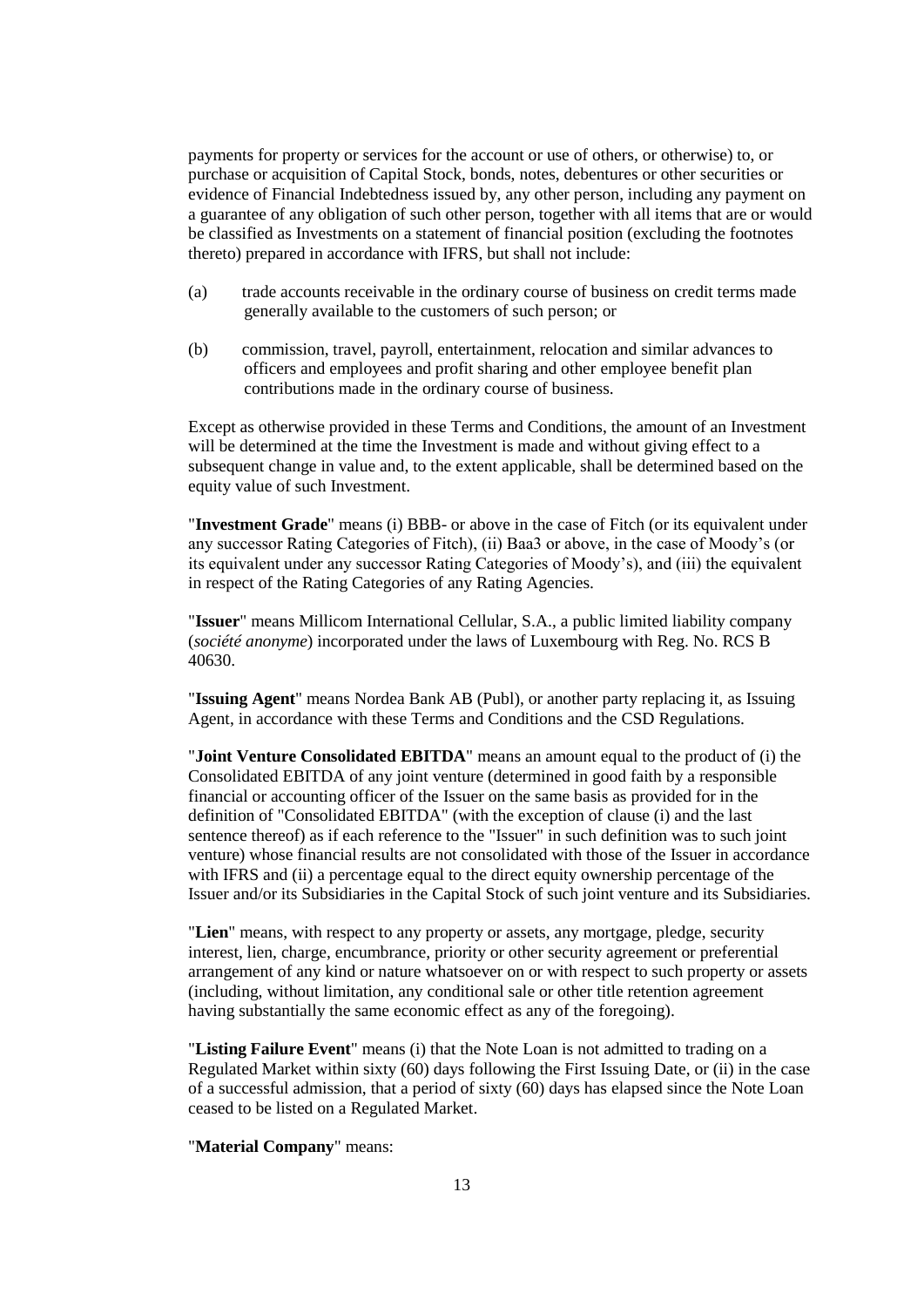- (a) the Issuer;
- (b) a Significant Subsidiary; or
- (c) any other Subsidiaries which are not Significant Subsidiaries but where taken together, account for more than 10 per cent. of the Consolidated EBITDA of the Group or consolidated revenues of the Group, or whose assets, taken together, represent more than 10 per cent. of the assets of the Group.

"**Minority Shareholder Loan**" means Financial Indebtedness of a Subsidiary of the Issuer that is issued to and held by an equity owner of such Subsidiary, other than the Issuer or a subsidiary of the Issuer.

"**Moody's**" has the meaning set forth in the definition "Rating Agency".

"**Net Available Proceeds**" from any Asset Disposition means cash or readily marketable cash equivalents received (including by way of sale or discounting of a note, installment receivable or other receivable, but excluding any assets described in clauses (iv) and (v) of Condition [11.5.1\(c\)](#page-35-4) and other consideration received in the form of assumption by the acquiror of Financial Indebtedness or other obligations relating to such properties or assets) therefrom by the Issuer or any of its Subsidiaries, net of:

- (a) all legal, title and recording tax expenses, commissions and other fees and expenses incurred, including, without limitation, legal, consultant, accounting and investment banking fees, sales commissions, discounts and brokerage costs, and all federal, state, provincial, foreign and local taxes required to be accrued as a liability as a consequence of such Asset Disposition;
- (b) all payments made by the Issuer or any of its Subsidiaries, on any Financial Indebtedness which is secured by such assets in accordance with the terms of any Lien upon or with respect to such assets or which must by the terms of such Financial Indebtedness or Lien, or in order to obtain a necessary consent to such Asset Disposition or by applicable law, be repaid out of the proceeds from such Asset Disposition;
- (c) all distributions and other payments made to other equity holders in the Issuer's Subsidiaries or joint ventures as a result of such Asset Disposition; and
- (d) appropriate amounts to be provided by the Issuer or any of its Subsidiaries, as the case may be, as a reserve in accordance with IFRS, against any liabilities associated with such assets and retained by the Issuer or any of its Subsidiaries, as the case may be, after such Asset Disposition, including, without limitation, liabilities under any indemnification obligations, relocation costs and severance and other employee termination costs associated with such Asset Disposition, in each case as determined by the Issuer's board of directors, in its reasonable good faith judgment.

"**Net Leverage Ratio**" means, with respect to the Issuer, the ratio of (a) the Consolidated Net Debt (excluding Financial Indebtedness consisting of Permitted Interest Rate, Currency or Commodity Price Agreements) to (b) the Consolidated EBITDA of the Issuer for the four most recent Financial Quarters ending immediately prior to such date for which consolidated financial statements are available, determined on a pro forma basis as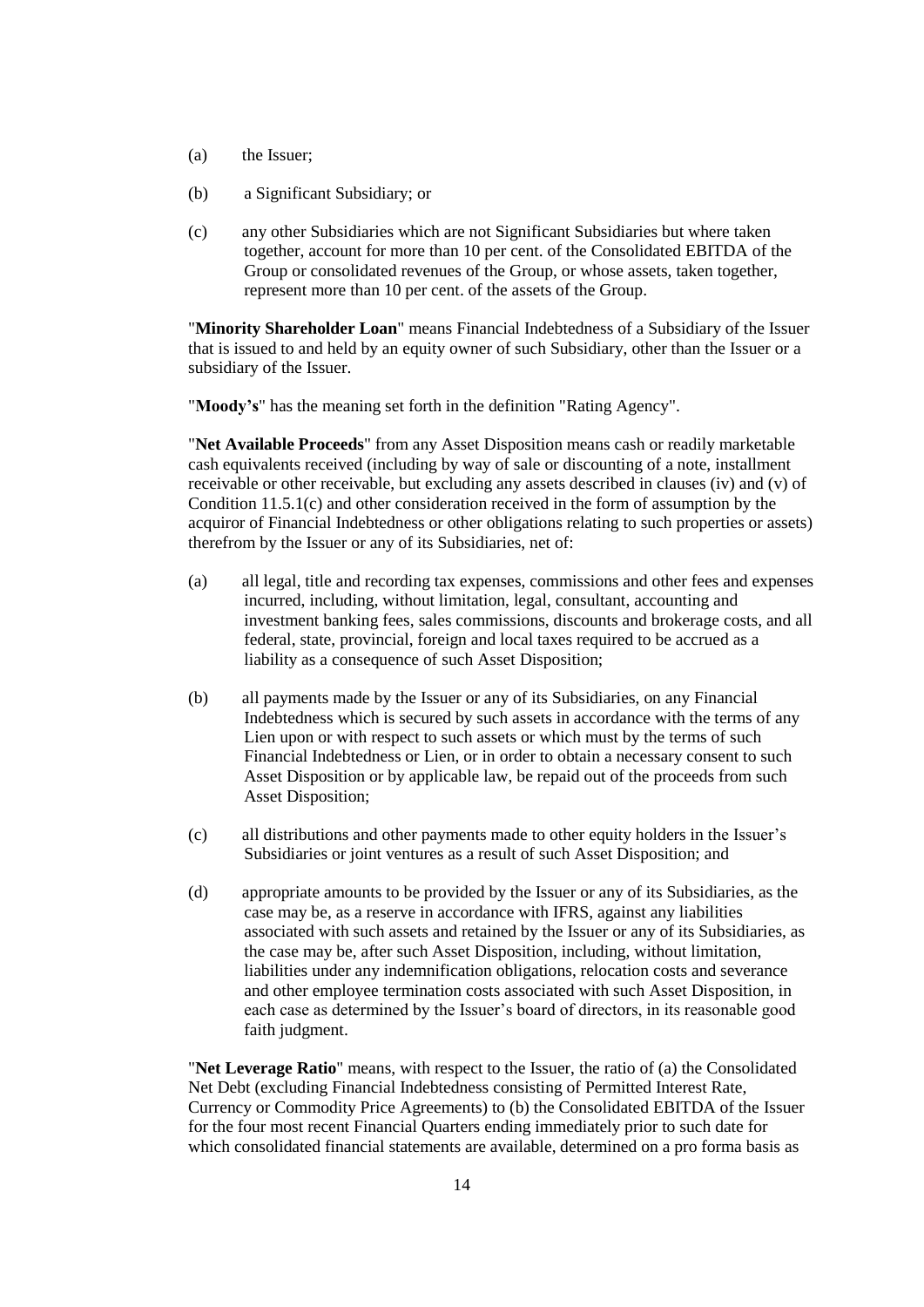if any such Financial Indebtedness had been incurred, or such other Financial Indebtedness had been repaid, redeemed or repurchased, as applicable, at the beginning of such four Financial Quarter period. For the avoidance of doubt, in determining Net Leverage Ratio, no cash or Cash Equivalents shall be included that are the proceeds of Financial Indebtedness in respect of which the pro forma calculation is to be made.

"**Net Proceeds**" means the gross proceeds from the offering of the relevant Notes, minus (i) in respect of the Initial Notes, the costs incurred by the Issuer in conjunction with the issuance and listing on NASDAQ Stockholm (or any other Regulated Market, as applicable) thereof, and (ii) in respect of any Additional Notes, the costs incurred by the Issuer in conjunction with the issuance and listing on NASDAQ Stockholm (or any other Regulated Market, as applicable) thereof.

"**Nominal Amount**" has the meaning set forth in Condition [2.3.](#page-26-0)

"**Noteholder**" means a person who is registered on a Securities Account as direct registered owner (*ägare*) or nominee (*förvaltare*) with respect to a Note.

"**Noteholders' Meeting**" means a meeting among the Noteholders held in accordance with Condition [15](#page-43-0) (*Noteholders' Meeting*).

"**Note Loan**" means the loan constituted by these Terms and Conditions and evidenced by the Notes.

"**Notes**" means the SEK Senior Unsecured Floating Rate Notes due 2019, ISIN: SE0008242986 (including the Initial Notes and any Additional Notes), being debt instruments (*skuldförbindelser*) for the Nominal Amount and of the type set forth in Chapter 1 Section 3 of the Financial Instruments Accounts Act and which are issued on the terms set out in these Terms and Conditions and constituted by, are subject to and have the benefit of, the Trust Deed,.

"**Offer Amount**" has the meaning set forth in Condition [9.5.3.](#page-30-1)

"**Offer Period**" has the meaning set forth in Condition [9.5.3.](#page-30-1)

"**Pari Passu Financial Indebtedness**" means any Financial Indebtedness of the Issuer that ranks *pari passu* in right of payment with the Notes.

"**Permitted Asset Swap**" means the concurrent purchase and sale or exchange of related business assets or a combination of related business assets, cash and Cash Equivalents between the Issuer or any of its Subsidiaries and another person.

"**Permitted Business**" means:

- (a) any business, services or activities engaged in by the Issuer or any Group Company on the First Issue Date; and
- (b) any business, services and activities that are related, complementary, incidental, ancillary or similar to any of the foregoing, or are extensions or developments thereof, including, without limitation, broadband internet, network-related services, cable television, broadcast content, network neutral services, electronic transactional, financial and commercial services related to provision of telephony or internet services.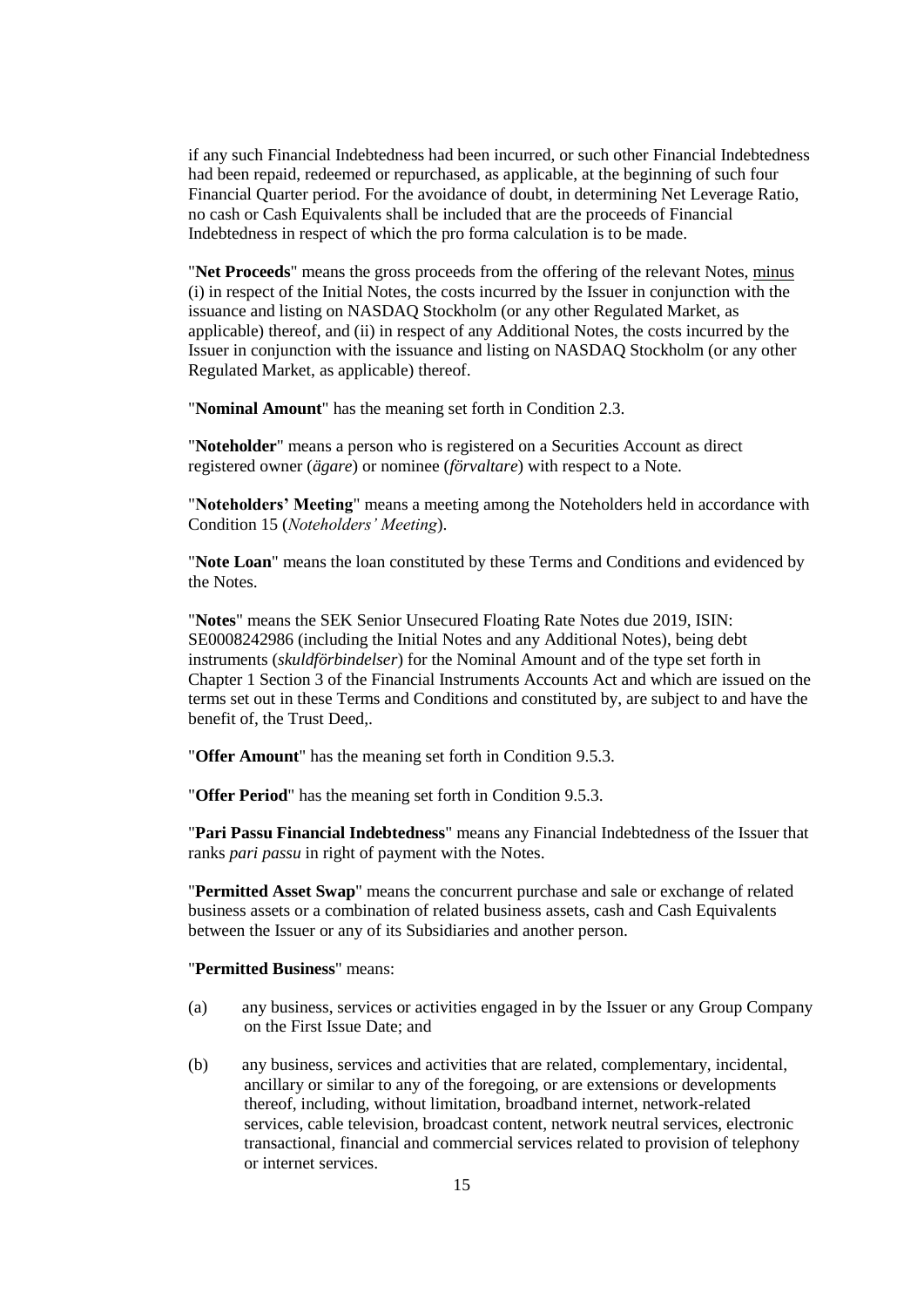"**Permitted Discontinuance of Property Maintenance**" means the discontinuance of the operation or maintenance of the properties of any Group Company which is, in the Issuer's judgment, desirable in the conduct of its business or the business of such other Group Company (as applicable), and which will not materially adversely affect the Noteholders.

#### "**Permitted Financial Indebtedness**" means:

- (a) the incurrence by the Issuer of Financial Indebtedness pursuant to the Notes (other than Additional Notes);
- (b) any Financial Indebtedness of the Issuer or any of its Subsidiaries outstanding on the First Issue Date after giving effect to the use of proceeds of the Notes;
- (c) Pari Passu Financial Indebtedness and Financial Indebtedness of its Subsidiaries under Credit Facilities in an aggregate principal amount at any one time outstanding that does not exceed an amount equal to the greater of  $(x)$  \$500 million (or its equivalent in any other currency or currencies) and (y) 8 per cent. of Total Assets and any Financial Indebtedness incurred in the refinancing of any Financial Indebtedness which on the date it was incurred was permitted to be incurred pursuant to this paragraph (c), plus, (A) any accrual or accretion of interest that increases the principal amount of Financial Indebtedness under Credit Facilities and (B) in the case of any refinancing of Financial Indebtedness permitted under this clause (c) or any portion thereof, the aggregate amount of fees, underwriting discounts, premiums and other costs and expenses incurred in connection with such refinancing;
- (d) Financial Indebtedness owed by the Issuer to any of its Subsidiaries or Financial Indebtedness owed by any Subsidiary of the Issuer to the Issuer or any other Subsidiary of the Issuer; provided, however, that (A) if the Issuer is the obligor on such Financial Indebtedness and the payee is not the Issuer, such Financial Indebtedness must be unsecured and expressly subordinated to the prior payment in full in cash of all obligations then due with respect to the Issuer's obligations under the Notes, and  $(B)$  either  $(x)$  the transfer or other disposition by the Issuer or such Subsidiary of any Financial Indebtedness so permitted to a person (other than to the Issuer or any of its Subsidiaries) or (y) such Subsidiary ceasing to be a Subsidiary of the Issuer, will at the time of such transfer or other disposition, in each case, be deemed to be an incurrence of such Financial Indebtedness not permitted by this paragraph (d);
- (e) the guarantee by the Issuer or any of its Subsidiaries of Financial Indebtedness of any of the Issuer's Subsidiaries to the extent that the guaranteed Financial Indebtedness was permitted to be incurred by another provision of this definition;
- (f) Acquired Debt;
- (g) Minority Shareholder Loans;
- (h) the incurrence by the Issuer or any of its Subsidiaries of Financial Indebtedness in exchange for, or the net proceeds of which are used to refund, replace or refinance, Financial Indebtedness incurred by it pursuant to clause (i) of Condition [11.3](#page-35-0) and paragraphs (a), (b), (f) and (h) of this definition, as applicable, provided that: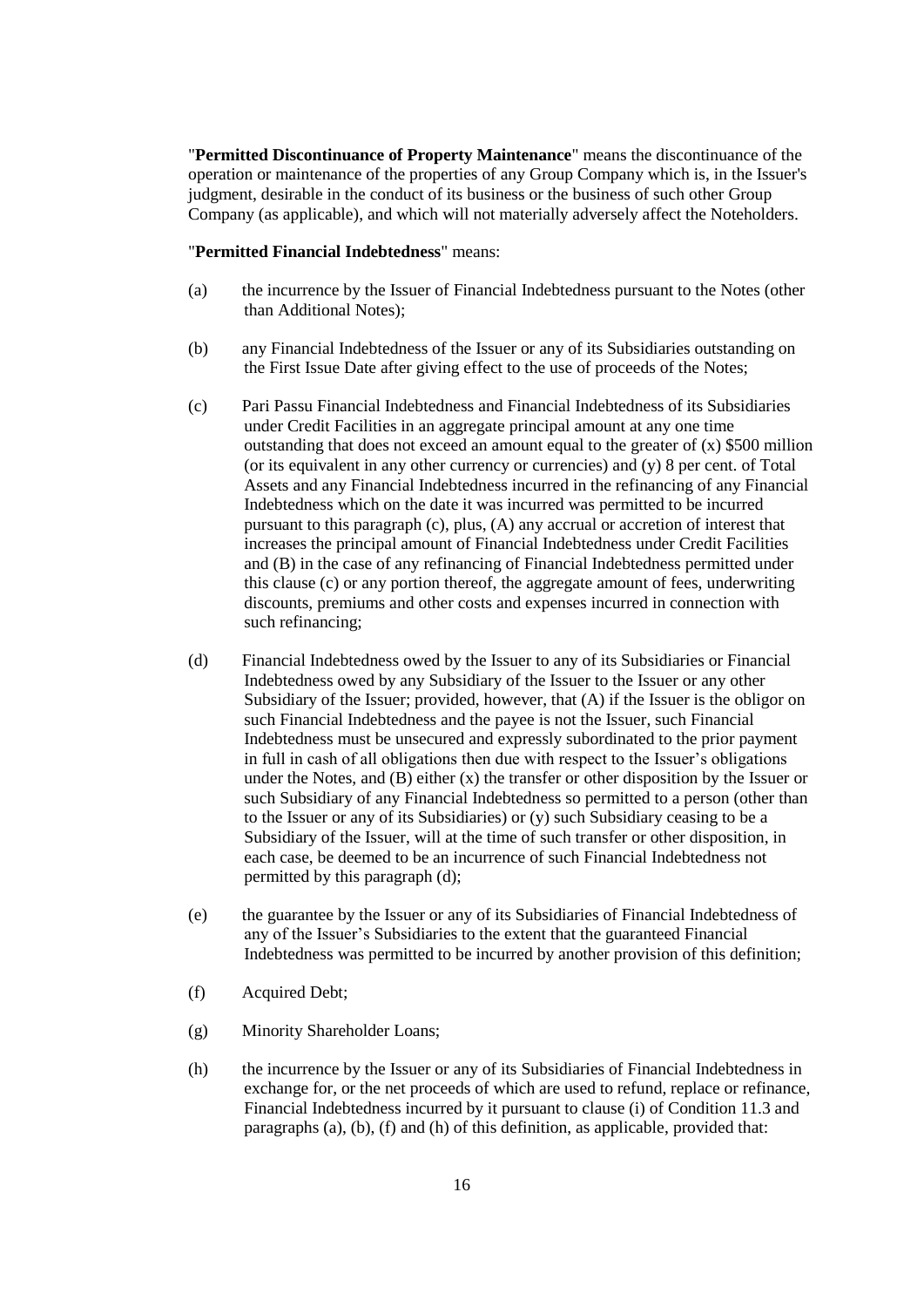- (i) such Permitted Financial Indebtedness is in an aggregate principal amount (or if incurred with original issue discount, an aggregate issue price) not in excess of the sum of: (A) the aggregate principal amount (or if incurred with original issue discount, the aggregate accreted value plus all accrued interest) then outstanding of the Financial Indebtedness being refinanced; and (B) an amount necessary to pay any fees and expenses, including premiums and defeasance costs, related to such refinancing;
- (ii) such Permitted Financial Indebtedness has a final maturity date that is either (A) no earlier than the final maturity date of the Financial Indebtedness being refinanced or (B) after the Final Maturity Date of the Notes; and
- (iii) if the Financial Indebtedness being refinanced is subordinated in right of payment to the Notes, such Permitted Financial Indebtedness is subordinated in right of payment to, the Notes on terms at least as favourable to the Noteholders as those contained in the documentation governing the Financial Indebtedness being refinanced; and
- (iv) if the Issuer was the obligor on the Financial Indebtedness being refinanced, such Permitted Financial Indebtedness is incurred by the Issuer;
- (i) Financial Indebtedness of the Issuer or any of its Subsidiaries represented by letters of credit in order to provide security for workers' compensation claims, health, disability or other employee benefits, payment obligations in connection with selfinsurance or similar requirements of the Issuer or any of its Subsidiaries in the ordinary course of business;
- (j) customary indemnification, adjustment of purchase price or similar obligations, in each case, incurred in connection with the disposition of any assets of the Issuer or any of its Subsidiaries, and earn-out provisions or contingent payments in respect of purchase price or adjustment of purchase price or similar obligations in acquisition agreements other than guarantees of Financial Indebtedness incurred by any person acquiring all or any portion of such assets for the purpose of financing such acquisition; provided that the maximum aggregate liability in respect of each such incurrence of such Financial Indebtedness will at no time exceed the gross proceeds actually received by the Issuer or any of its Subsidiaries in connection with the related disposition;
- (k) obligations in respect of (i) customs, VAT or other tax guarantees, (ii) bid, performance, completion, guarantee, surety and similar bonds, including guarantees or obligations of the Issuer or any of its Subsidiaries with respect to letters of credit supporting such obligations, and (iii) the financing of insurance premiums, in each case in the ordinary course of business and not related to Financial Indebtedness for borrowed money;
- (l) Financial Indebtedness of the Issuer or any of its Subsidiaries arising from the honouring by a bank or other financial institution of a cheque, draft or similar instrument including, but not limited to, electronic transfers, wire transfers, netting services and commercial card payments, drawn against insufficient funds;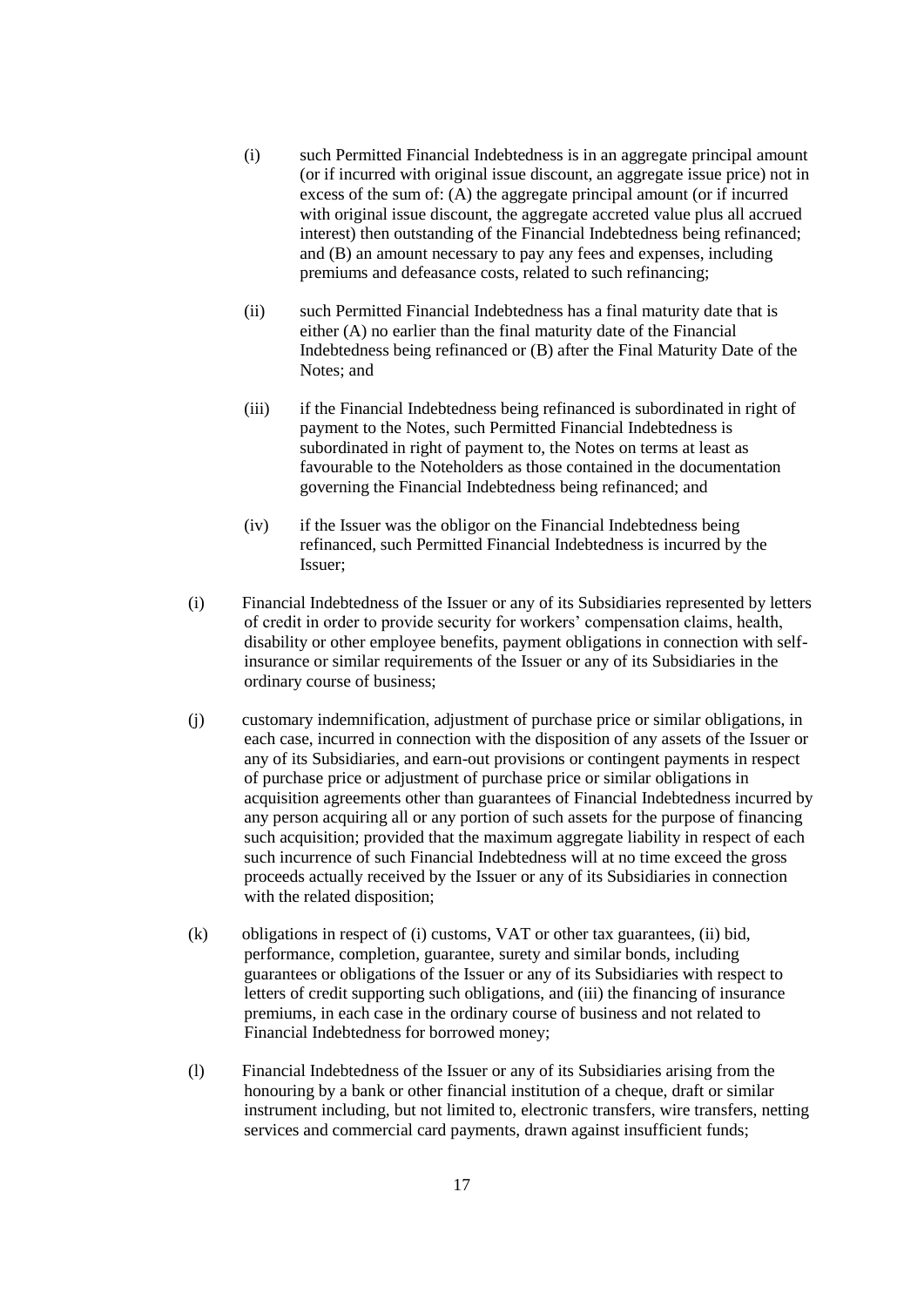provided that such Financial Indebtedness is extinguished within 30 days of incurrence; and

(m) the incurrence by the Issuer or any of its Subsidiaries of Financial Indebtedness not otherwise permitted to be incurred pursuant to paragraphs (a) through (l) above, which, together with any other outstanding Financial Indebtedness incurred pursuant to this paragraph (m), has an aggregate principal amount at any time outstanding not in excess of the greater of \$250 million (or its equivalent in any other currency or currencies) and 4 per cent. of Total Assets, and any Financial Indebtedness incurred in the refinancing of any Financial Indebtedness which on the date it was incurred was permitted to be incurred pursuant to this paragraph (m), plus, in the case of any refinancing of Financial Indebtedness permitted under this paragraph (m) or any portion thereof, the aggregate amount of fees, underwriting discounts, premiums and other costs and expenses incurred in connection with such refinancing.

In the event that an item of Financial Indebtedness meets the criteria of more than one of the types of Permitted Financial Indebtedness or is entitled to be incurred pursuant to paragraph (a) of this definition, the Issuer in its sole discretion may classify and from time to time reclassify such item of Financial Indebtedness or any portion thereof and only be required to include the amount of such Financial Indebtedness as one of such types.

"**Permitted Interest Rate, Currency or Commodity Price Agreement**" means any Interest Rate, Currency or Commodity Price Agreement entered into with one or more financial institutions in the ordinary course of business that is designed to protect against fluctuations in interest rates or currency exchange rates and which shall have a notional amount no greater than the payments due with respect to the Financial Indebtedness being hedged thereby, or in the case of currency or commodity protection agreements against currency exchange or commodity price fluctuations in the ordinary course of business relating to the then existing financial obligations and not for purposes of speculation.

## "**Permitted Lien**" means:

- (a) Liens for taxes, assessments or governmental charges, or levies on the property of any Group Company if the same shall not at the time be delinquent or thereafter can be paid without penalty, or are being contested in good faith and by appropriate proceeds promptly instituted and diligently concluded, provided that any reserve or other appropriate provision that shall be required in conformity with IFRS shall have been made therefor;
- (b) Liens imposed by law, such as statutory Liens of landlords', carriers', materialmen's, repairmen's, construction, warehousemen's and mechanics' Liens and other similar Liens, on the property of any Group Company arising in the ordinary course of trading or Liens arising solely by virtue of any statutory or common law provisions relating to attorneys' liens or bankers' liens, rights of setoff or similar rights and remedies as to deposit accounts or other funds maintained with a creditor depositary institution;
- (c) Liens on the property of any Group Company incurred in the ordinary course of business to secure performance of obligations with respect to statutory or regulatory requirements, performance bids, trade contracts, letters of credit, performance or return-of-money bonds, surety bonds or other obligations of a like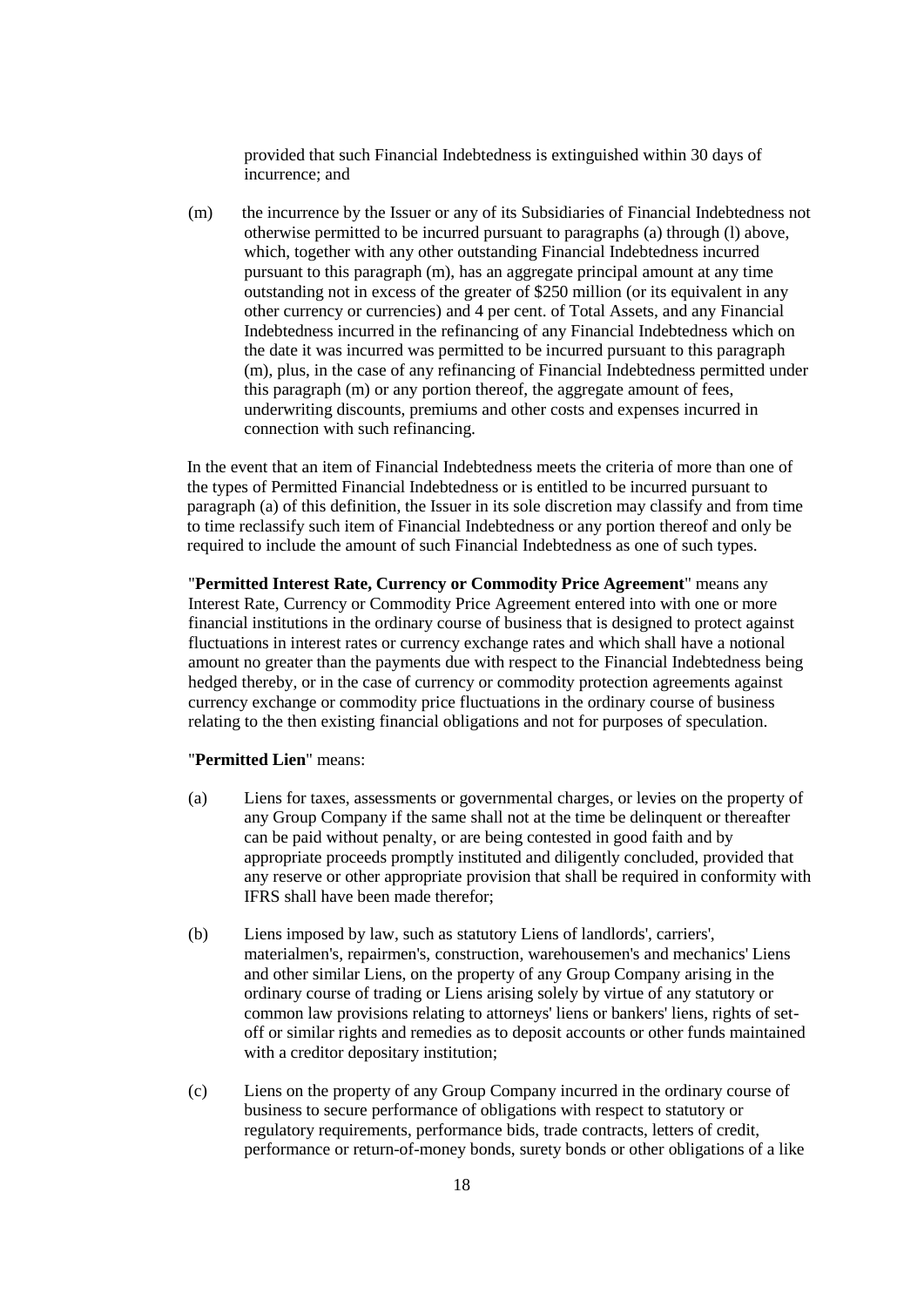nature and incurred in a manner consistent with industry practice, in each case which are not incurred in connection with the borrowing of money, the obtaining of advances or credit or the payment of the deferred purchase price of property and which do not in the aggregate impair in any material respect the use of property in the operation of the business of the Group taken as a whole;

- (d) Liens on property at the time a Group Company acquired such property incurred in anticipation of or in connection with the transaction or series of transactions pursuant to which such property was acquired by a Group Company, **provided** that any such Lien may not extend to any other property of a Group Company;
- (e) Liens on the property of a person at the time such person becomes a Group Company; provided, however, that any such Lien may not extend to any other property of the Issuer or any Subsidiary that is not a direct Subsidiary of such person; provided further, however, that any such Lien was not incurred in anticipation of or in connection with the transaction or series of transactions pursuant to which such person became a Group Company;
- (f) pledges or deposits by any Group Company under workmen's compensation laws, unemployment insurance laws or similar legislation, or good faith deposits in connection with bids, tenders, contracts (other than for the payment of Financial Indebtedness) or leases to which any Group Company is party, or deposits to secure public or statutory obligations of a Group Company or deposits for the payment of rent, in each case incurred in the ordinary course of business;
- (g) utility easements, building restrictions and such other encumbrances or charges against real property as are of a nature generally existing with respect to properties of a similar character;
- (h) any provision for the retention of title to any property by the vendor or transferor of such property which property is acquired by a Group Company in a transaction entered into in the ordinary course of business of the relevant Group Company and for which kind of transaction it is customary market practice for such retention of title provision to be included;
- (i) Liens arising by means of any judgment, decree or order of any court, to the extent not otherwise resulting in a Default, so long as any appropriate legal proceedings which may have been duly initiated for the review of such judgment, decree or order have not been fully terminated or the period within which such proceedings may be initiated has not expired and any Liens that are required to protect or enforce rights in any administrative, arbitration or other court proceeding in the ordinary course of business;
- (j) any Lien securing Financial Indebtedness incurred under any Permitted Interest Rate, Currency or Commodity Price Agreement;
- (k) mortgages, liens, security interests, restrictions, encumbrances or any other matters of record that have been placed by any developer, landlord or other third party on property over which a Group Company has easement rights or on any real property leased by any Group Company or similar agreements relating thereto, and any condemnation or eminent domain proceedings or compulsory purchase order affecting real property;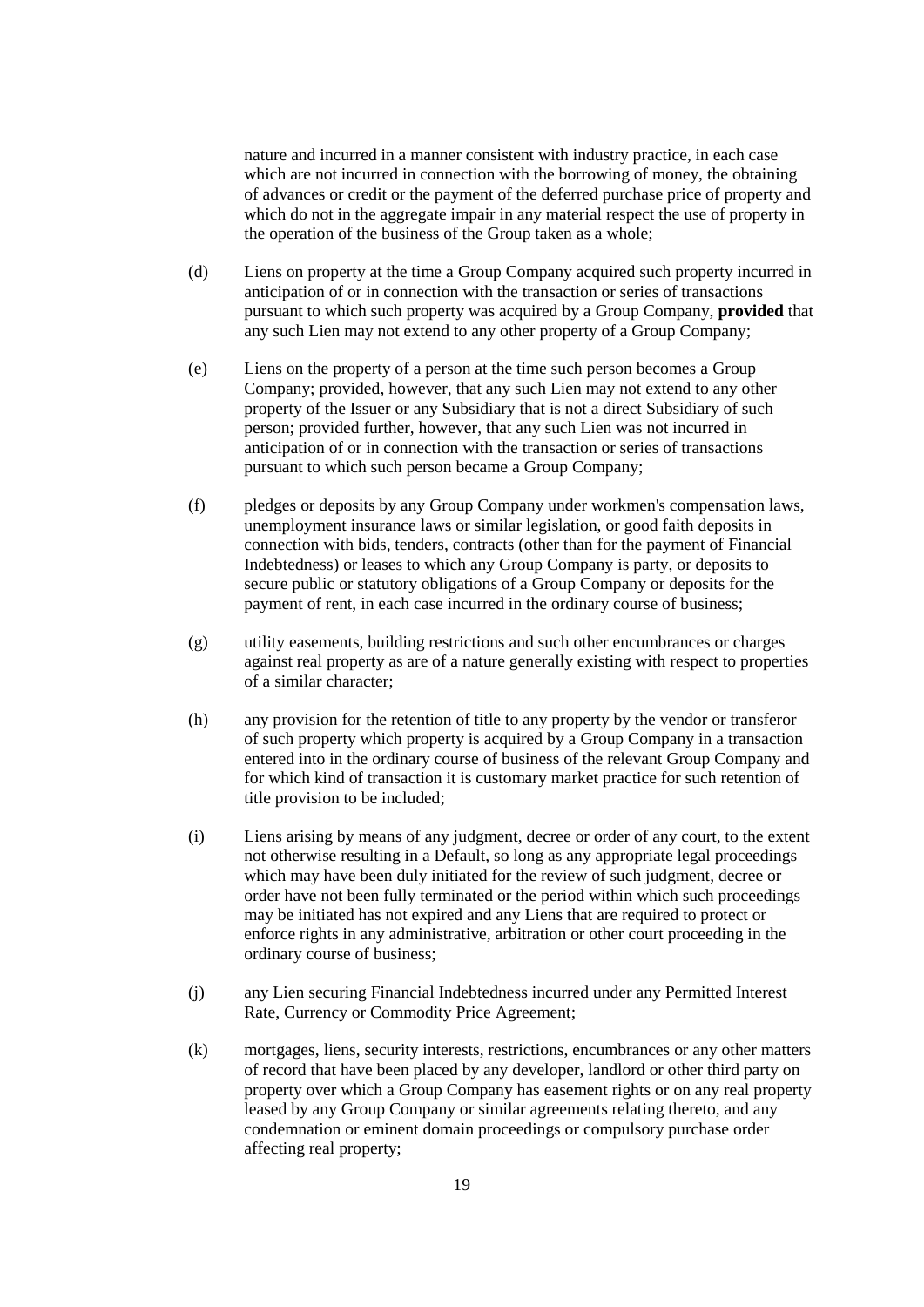- (l) Liens existing on the First Issue Date and disclosed in writing to the Trustee prior to the First Issue Date;
- (m) Liens in favour of the Issuer;
- (n) Liens on insurance policies and the proceeds thereof, or other deposits, to secure insurance premium financings in respect of the Group;
- (o) Liens arising from financing statement filings (or other similar filings in any applicable jurisdiction) regarding operating leases entered into by any Group Company in the ordinary course of business;
- (p) Liens on goods (and the proceeds thereof) and documents of title and the property covered thereby securing Financial Indebtedness in respect of commercial letters of credit issued to facilitate the purchase, shipment or storage of such inventory or other goods;
- (q) Liens on property of any Subsidiary of the Issuer to secure Financial Indebtedness incurred by such Subsidiary pursuant to Condition [11.3](#page-35-0) or paragraphs (i), (j), (k), (l) or (m) of the definition of Permitted Financial Indebtedness;
- (r) Liens for the purpose of securing the payment of all or a part of the purchase price of Capital Lease Obligations or payments incurred by the Issuer or its Subsidiaries to finance the acquisition, improvement or construction of, assets or property acquired or constructed in the ordinary course of business; provided that such Liens do not encumber any other assets or property of the Issuer or its Subsidiaries other than such assets or property and assets affixed or appurtenant thereto;
- (s) Liens on the property of a Group Company to replace in whole or in part, any Lien described in the foregoing paragraphs (a) through (p); provided that any such Lien is limited to all or part of the same property or assets (plus improvements, accessions, proceeds or dividends or distributions in respect thereof) that secured (or, under the written arrangements under which the original Lien arose, could secure) the Financial Indebtedness being refinanced or in respect of property that is the security for a Permitted Lien hereunder;
- (t) Any interest or title of a lessor under any Capital Lease Obligation or operating lease;
- (u) Liens on any escrow account used in connection with pre-funding a refinancing of Financial Indebtedness otherwise permitted under these Terms and Conditions;
- (v) Liens on any Group Company's deposits in favour of financial institutions arising from any netting or set-off arrangement substantially consistent with its current practice for the purpose of netting debt and credit balances substantially consistent with the Group's existing cash pooling arrangements;
- (w) Liens incurred in the ordinary course of business of any Group Company with respect to obligations that do not exceed the greater of US\$ 250,000,000 (or its equivalent in any other currency or currencies) or 4 per cent. of Total Assets at any one time outstanding and that do not in the aggregate materially detract from the value of the property of the Issuer, or materially impair the use thereof in the operation of business by the Group;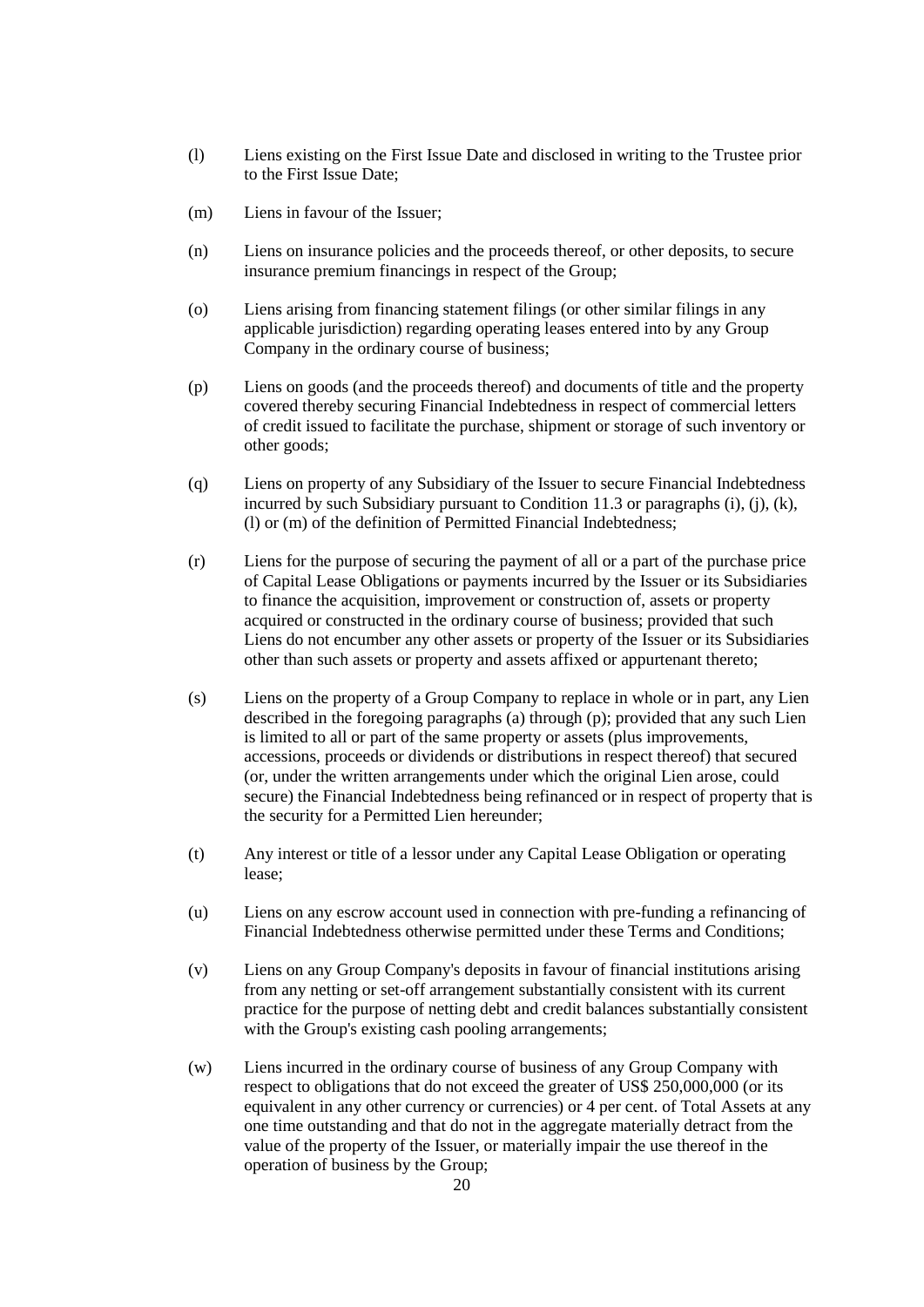- (x) Liens over cash or other assets that secure collateralised obligations incurred as Permitted Financial Indebtedness; provided that the amount of cash collateral does not exceed the principal amount of the Proceeds On-Loan;
- (y) Liens over cash or other assets that secure letters of credit, bankers' acceptances or similar facilities; and
- (z) Liens on Restricted MFS Cash in favour of the customers or dealers of, or third parties in relation to, one or more Group Company engaged in the provision of mobile financial services, in each case who provided such Restricted MFS Cash to the relevant Group Company.

"**Proceeds On-Loan**" has the meaning set forth in the definition "Financial Indebtedness".

"**Purchase Date**" has the meaning set forth in Condition [9.5.3](#page-30-1)

"**Quarter Date**" means each of 31 March, 30 June, 30 September and 31 December.

"**Quotation Day**" means, in relation to any period for which an interest rate is to be determined, two (2) Business Days before the first day of that period.

"**Rating Agency**" means (i) each of Standard & Poor's Rating Services ("**S&P**"), Fitch Ratings Ltd ("**Fitch**"), Moody's Investor Services Limited ("**Moody's**") or (ii) if any of S&P, Fitch or Moody's are not making ratings of the Notes publicly available, an internationally recognised credit rating agency or agencies, as the case may be, selected by the Issuer which will be substituted for any of S&P, Fitch or Moody's.

"**Rating Category**" means (i) with respect to Fitch, any of the following categories (any of which may include a "+" or "-"): AAA, AA, A, BBB, BB, B, CCC, CC, C, R, SD and D (or equivalent successor categories); (ii) with respect to Moody's, any of the following categories (any of which may include a "1", "2" or "3"): Aaa, Aa, A, Baa, Ba, B, Caa, Ca, and C (or equivalent successor categories), and (iii) the equivalent of any such categories of Fitch or Moody's used by another Rating Agency, if applicable.

"**Rating Date**" means the date which is the earlier of (i) 120 days prior to the occurrence of an event specified in clauses (a), (b) or (c) of the definition of Change of Control and (ii) the date of the first public announcement of the possibility of such event.

"**Rating Decline**" means the occurrence of, at any time within the earlier of (i) 90 days after the date of public notice of a Change of Control, or of the Issuer's intention or the intention of any person to effect a Change of Control and (ii) the occurrence of the Change in Control (which period shall in either event be extended so long as the rating of the Notes is under publicly announced consideration for possible downgrade by a Rating Agency), a Rating Agency withdrawal of its rating of the Notes or a decrease in the rating of the Notes by a Rating Agency as follows:

- (a) if the Notes are not rated Investment Grade by at least two of the three Rating Agencies on the Rating Date, by one or more Gradations; or
- (b) if the Notes are rated Investment Grade by at least two of the three Rating Agencies on the Rating Date, either (i) by two or more Gradations or (ii) such that the Notes are no longer rated Investment Grade.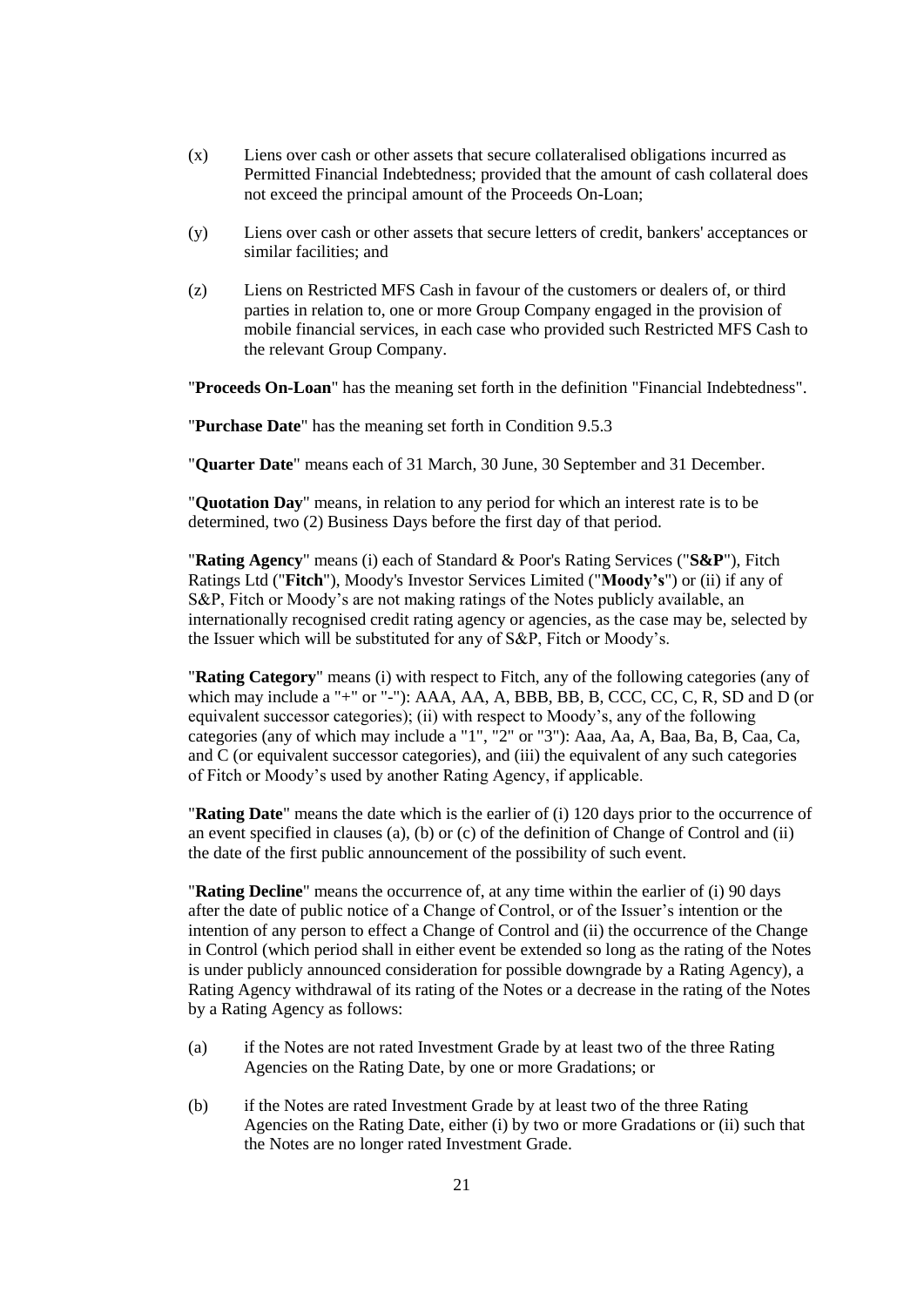*provided* that, when announcing the relevant decision(s) to withdraw or decrease the rating, each such Rating Agency announces publicly or confirms in writing that such decision(s) resulted, in whole or in part, from the occurrence (or expected occurrence) of the Change of Control or the Issuer's announcement of the intention to effect a Change of Control.

"**Record Date**" means the fifth (5) Business Day prior to (i) an Interest Payment Date, (ii) a Redemption Date, (iii) a date on which a payment to the Noteholders is to be made under Condition [13](#page-40-0) (*Distribution of proceeds*) or (iv) another relevant date, or in each case such other Business Day falling prior to a relevant date if generally applicable on the Swedish bond market.

"**Redeemable Stock**" of any person means any Capital Stock of such person that by its terms (or by the terms of any security into which it is convertible or for which it is exchangeable) or otherwise (including upon the occurrence of an event) matures or is required to be redeemed (pursuant to any sinking fund obligation or otherwise) or is convertible into or exchangeable for Financial Indebtedness or is redeemable at the option of the holder thereof, in whole or in part, at any time prior to the Final Maturity Date.

"**Redemption Date**" means the date on which the relevant Notes are to be redeemed or repurchased in accordance with Condition [9](#page-29-2) (*Redemption and repurchase of the Notes*).

"**Reference Banks**" means Nordea Bank AB (publ), Skandinaviska Enskilda Banken AB (publ) and DNB Bank ASA (or such other banks as may be appointed by the Issuing Agent in consultation with the Issuer).

"**Regulated Market**" means any regulated market (as defined in Directive 2004/39/EC on markets in financial instruments).

"**Restricted Cash**" means the sum of (a) Restricted MFS Cash, and (b) without duplication, the amount of cash that would be stated as "restricted cash" on the consolidated statement of financial position of the Issuer as of such date in accordance with IFRS.

"**Restricted MFS Cash**" means, as of any date of determination, an amount equal to any cash paid in or deposited by or held on behalf of any customer or dealer of, or any other third party in relation to, one or more Group Company engaged in the provision of mobile financial services and designated as "restricted cash" on the consolidated statement of financial position of the Issuer, together with any interest thereon.

"**Securities Account**" means the account for dematerialised securities maintained by the CSD pursuant to the Financial Instruments Accounts Act in which (i) an owner of such security is directly registered or (ii) an owner's holding of securities is registered in the name of a nominee.

"**Significant Subsidiary**" means a Subsidiary of the Issuer:

- (a) which accounts for more than 10 per cent. of the Consolidated EBITDA of the Group or consolidated revenues of the Group; or
- (b) whose assets represent more than 10 per cent. of the assets of the Group.

"**Specified Subsidiary Sale**" means the sale, transfer or other disposition of all of the Capital Stock, or all of the assets or properties of, (a) any entity, the primary purpose of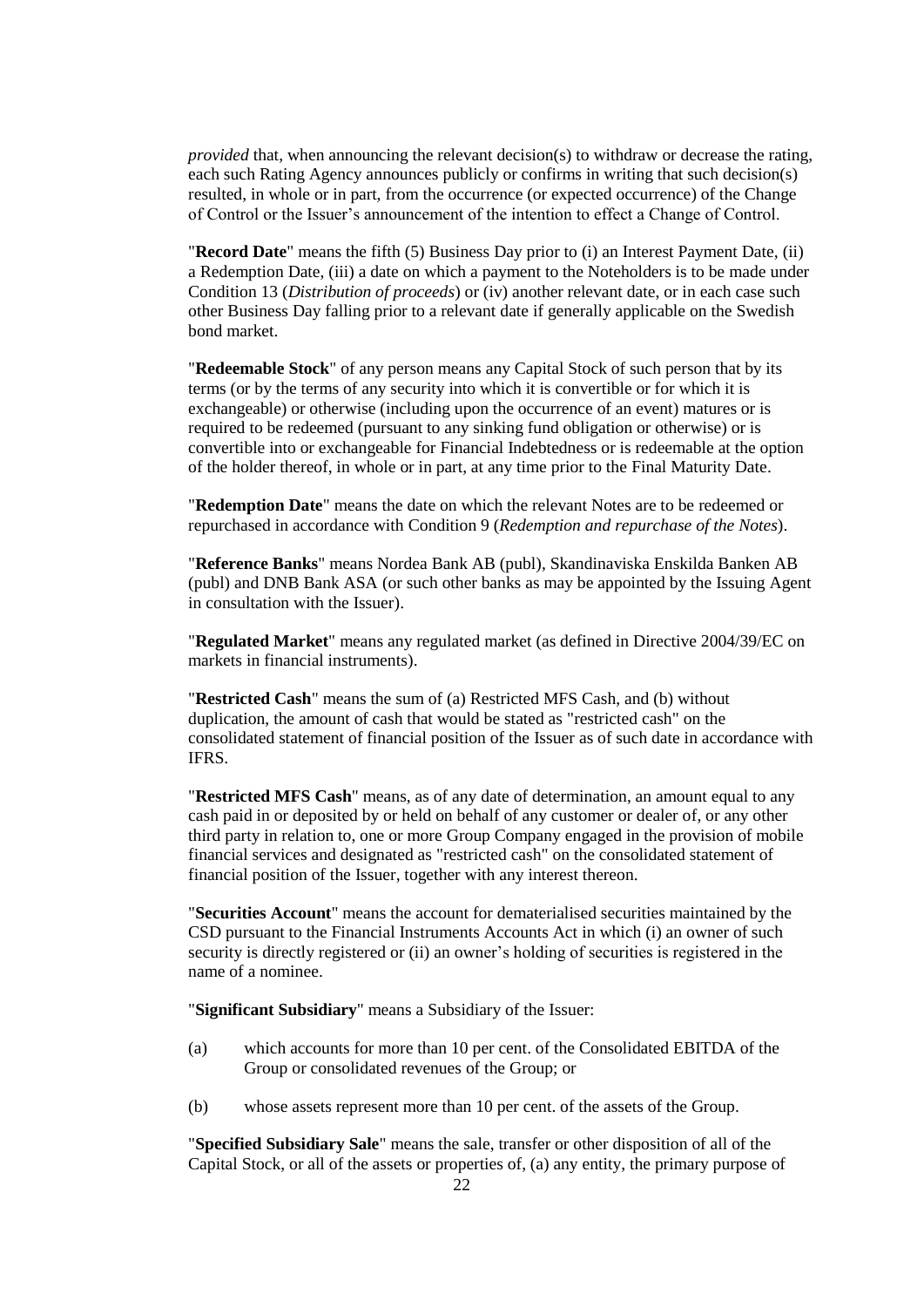which is to own Tower Equipment located in any market in which any Group Company operates; (b) any person which operates any Group Company's mobile financial services business; (c) Latin America Internet Holding GmbH; or (d) Africa Internet Holding GmbH.

## "**STIBOR**" means:

- (a) the applicable percentage rate per annum displayed on NASDAQ Stockholm's website for STIBOR fixing (or through another website replacing it) as of or around 11.00 a.m. on the Quotation Day for the offering of deposits in Swedish Kronor and for a period comparable to the relevant Interest Period (other than the first Interest Period to which, notwithstanding its duration, the applicable percentage rate per annum for the offering of deposits in Swedish Kronor for a period of three months as quoted as of or around 11.00 a.m. on the relevant Quotation Day will apply); or
- <span id="page-24-0"></span>(b) if no rate is available for the relevant Interest Period, the arithmetic mean of the rates (rounded upwards to four decimal places) as supplied to the Issuing Agent at its request quoted by the Reference Banks, for deposits of SEK 100,000,000 for the relevant period; or
- (c) if no quotation is available pursuant to paragraph [\(b\),](#page-24-0) the interest rate which according to the reasonable assessment of the Issuing Agent best reflects the interest rate for deposits in Swedish Kronor offered in the Stockholm interbank market for the relevant period.

"**Subsidiary**" means in respect of any person:

- (a) any corporation in which it or one or more of its Subsidiaries directly or indirectly owns more than 50 per cent. of the combined voting power of the outstanding voting stock; or
- (b) any other entity in which it or one or more of its Subsidiaries:
	- (i) directly or indirectly has majority ownership, but only to the extent such majority ownership results in an entitlement to the majority of the profits generated by that entity; or
	- (ii) has the power to direct the policies, management and affairs thereof.

"**Swedish Kronor**" and "**SEK**" means the lawful currency of Sweden.

"**Total Assets**" means the consolidated total assets of the Issuer and its Subsidiaries as shown on the Issuer's most recent consolidated statement of financial position prepared on the basis of IFRS prior to the relevant date of determination calculated to give pro forma effect to any acquisitions (including through mergers or consolidations) and dispositions that have occurred subsequent to such period, including any such acquisitions to be made with the proceeds of Financial Indebtedness giving rise to the need to calculate Total Assets.

"**Total Nominal Amount**" means the total aggregate Nominal Amount of the Notes outstanding at the relevant time.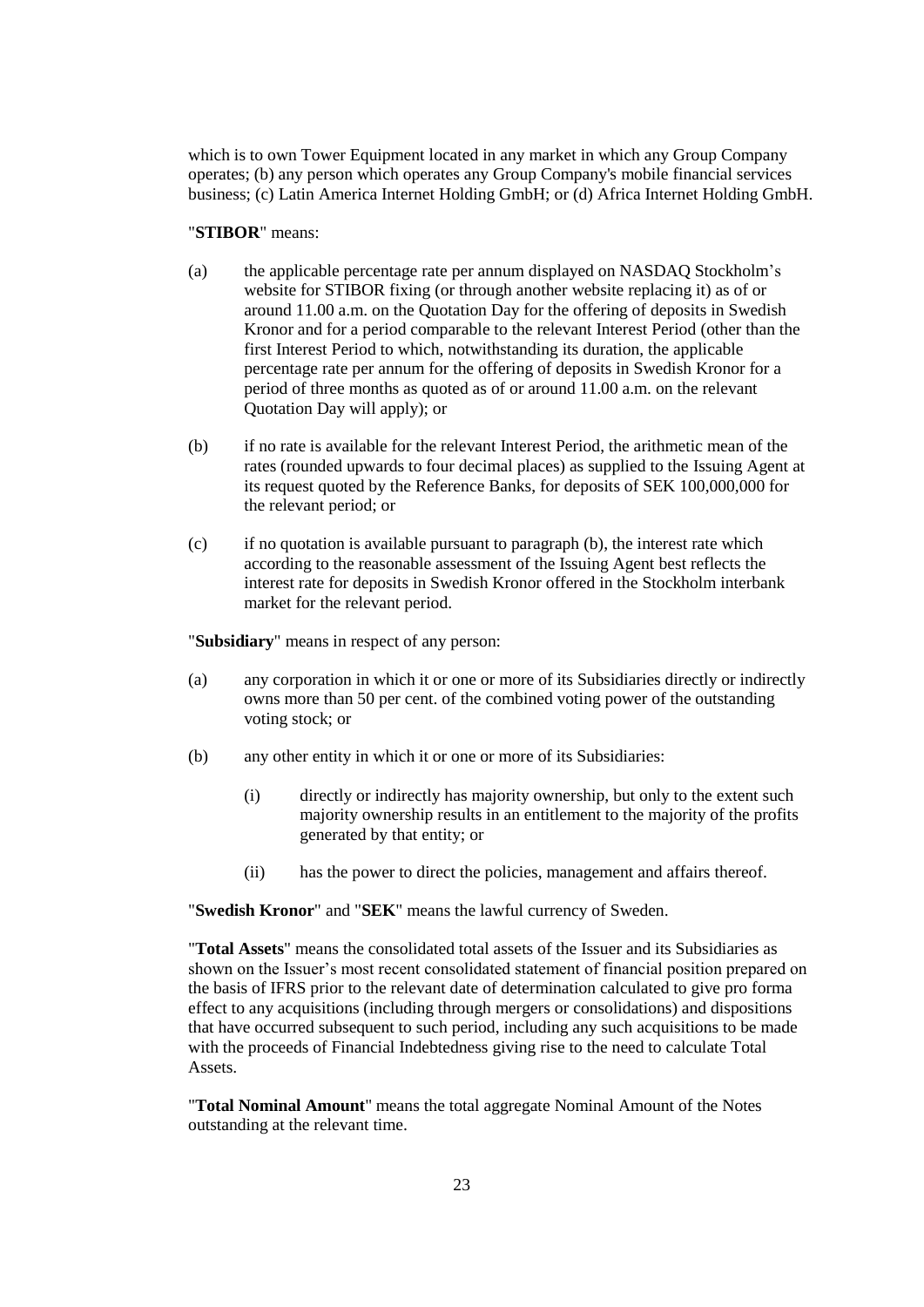"**Tower Equipment**" means passive infrastructure related to telecommunications services, excluding telecommunications equipment, but including, without limitation, towers (including tower lights and lightning rods), power breakers, deep cycle batteries, generators, voltage regulators, main AC power, rooftop masts, cable ladders, grounding, walls and fences, access roads, shelters, air conditioners and BTS batteries owned by any Group Company.

"**Trust Deed**" means the trust deed entered into on or prior to the First Issue Date, between the Issuer and the Trustee, or any replacement or supplemental trust deed entered into between the Issuer and the Trustee thereafter.

"**Trustee**" means Intertrust CN (Sweden) AB, Swedish Reg. No. 556625-5476, or another party replacing it, as Trustee, in accordance with these Terms and Conditions and the Trust Deed.

"**USD**", "**\$**" and "**dollars**" means the lawful currency of the United States of America.

"**VAT**" means:

- (a) any tax imposed in compliance with the Council Directive of 28 November 2006 on the common system of value added tax (EC Directive 2006/112); and
- (b) any other tax of a similar nature, whether imposed in a member state of the European Union in substitution for, or levied in addition to, such tax referred to in paragraph (a) above, or imposed elsewhere.

"**Written Procedure**" means the written or electronic procedure for decision making among the Noteholders in accordance with Condition [16](#page-44-0) (*Written Procedure*).

# 1.2 **Construction**

- 1.2.1 Unless a contrary indication appears, any reference in these Terms and Conditions to:
	- (a) "**assets**" includes present and future properties, revenues and rights of every description;
	- (b) any agreement or instrument is a reference to that agreement or instrument as supplemented, amended, novated, extended, restated or replaced from time to time;
	- (c) a "**regulation**" includes any regulation, rule or official directive, request or guideline (whether or not having the force of law) of any governmental, intergovernmental or supranational body, agency, department or regulatory, selfregulatory or other authority or organisation;
	- (d) a provision of law is a reference to that provision as amended or re-enacted; and
	- (e) a time of day is a reference to Stockholm time.
- 1.2.2 An Event of Default is continuing if it has not been remedied or waived.
- 1.2.3 When ascertaining whether a limit or threshold specified in SEK has been attained or broken, an amount in another currency shall be counted on the basis of the rate of exchange for such currency against SEK for the previous Business Day, as published by the Swedish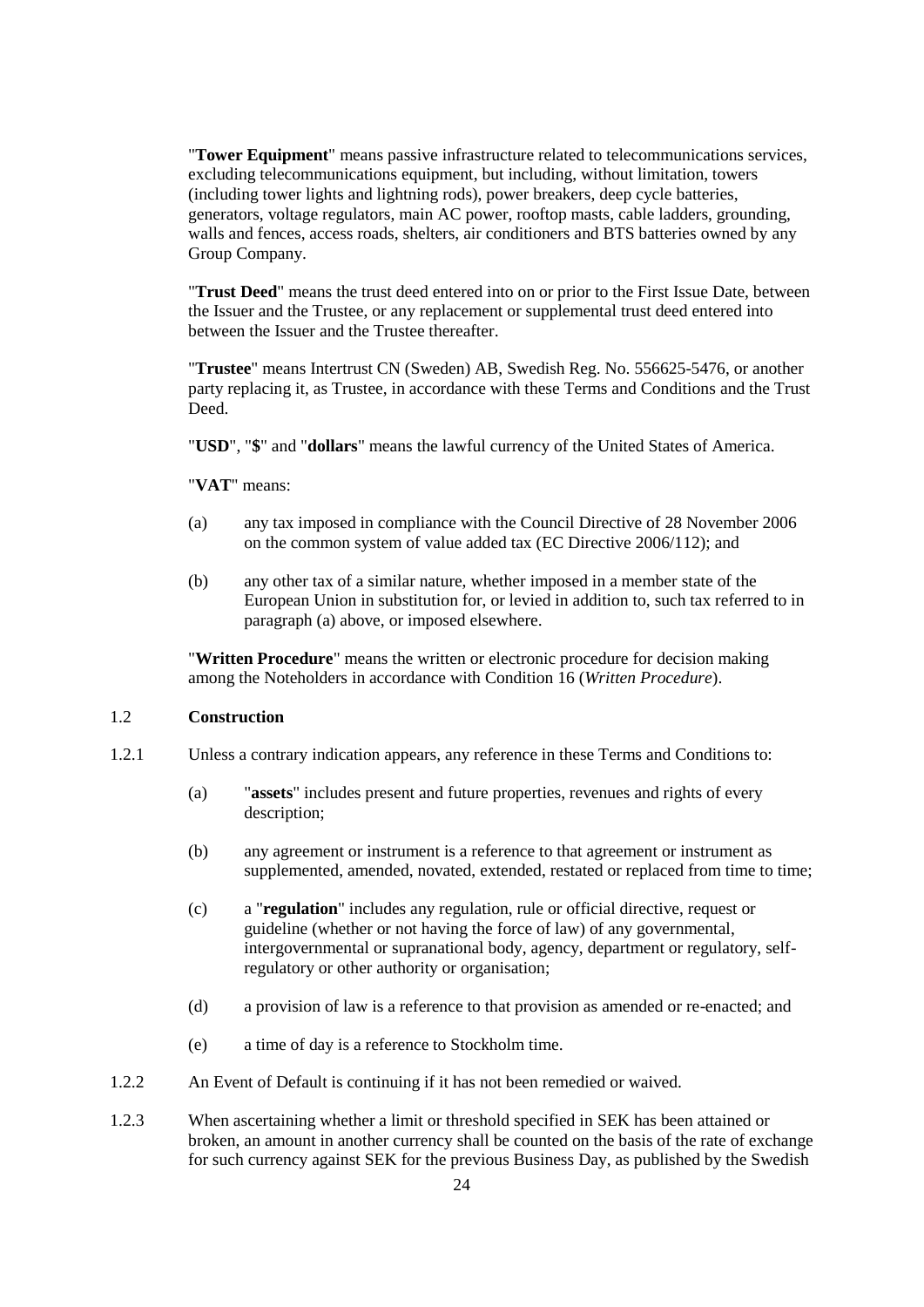Central Bank (*Riksbanken*) on its website [\(www.riksbank.se\)](http://www.riksbank.se/). If no such rate is available, the most recently published rate shall be used instead.

- 1.2.4 A notice shall be deemed to be sent by way of press release if it is made available to the public within Sweden promptly
- 1.2.5 No delay or omission of the Trustee or of any Noteholder to exercise any right or remedy under the Finance Documents shall impair or operate as a waiver of any such right or remedy.

# **2. STATUS OF THE NOTES**

- <span id="page-26-1"></span>2.1 The Notes are denominated in SEK and each Note is constituted by the Trust Deed and these Terms and Conditions. The Issuer undertakes to make payments in relation to the Notes and to comply with these Terms and Conditions.
- 2.2 By subscribing for Notes, each initial Noteholder agrees that the Notes shall benefit from and be subject to the Finance Documents and by acquiring Notes, each subsequent Noteholder confirms such agreement.
- <span id="page-26-0"></span>2.3 The nominal amount of each Initial Note is SEK 1,000,000 (the "**Nominal Amount**"). All Initial Notes are issued on a fully paid basis at an issue price of 100 per cent. of the Nominal Amount.
- 2.4 Provided that no Event of Default is continuing or would result from such issue and subject to the terms of the Trust Deed and the satisfaction of the conditions set out in Condition [4.1,](#page-27-0) the Issuer may, from time to time, without the consent of the Noteholders, issue Additional Notes having the same interest rate and ranking pari passu in all respects and so that the same shall be consolidated and form a single series with the Initial Notes and any other Additional Notes. The issue price of the Additional Notes may be set at a discount or at a premium compared to the Initial Notes. The aggregate nominal amount of Notes is not limited. Each Additional Note shall entitle its holder to Interest in accordance with Condition [8.1,](#page-29-0) and otherwise have the same rights as the Initial Notes.
- <span id="page-26-2"></span>2.5 The Notes constitute direct, general, unconditional, unsubordinated and unsecured obligations of the Issuer and shall at all times rank *pari passu* and without any preference among them and at least *pari passu* with all other direct, unconditional, unsubordinated and unsecured obligations of the Issuer, except obligations which are mandatorily preferred by law.
- 2.6 The Notes are freely transferable but the Noteholders may be subject to purchase or transfer restrictions with regard to the Notes, as applicable, under local laws to which a Noteholder may be subject. Each Noteholder must ensure compliance with such restrictions at its own cost and expense.
- <span id="page-26-3"></span>2.7 No action is being taken in any jurisdiction that would or is intended to permit a public offering of the Notes or the possession, circulation or distribution of any document or other material relating to the Issuer or the Notes in any jurisdiction other than Sweden, where action for that purpose is required. Each Noteholder must inform itself about, and observe, any applicable restrictions to the transfer of material relating to the Issuer or the Notes.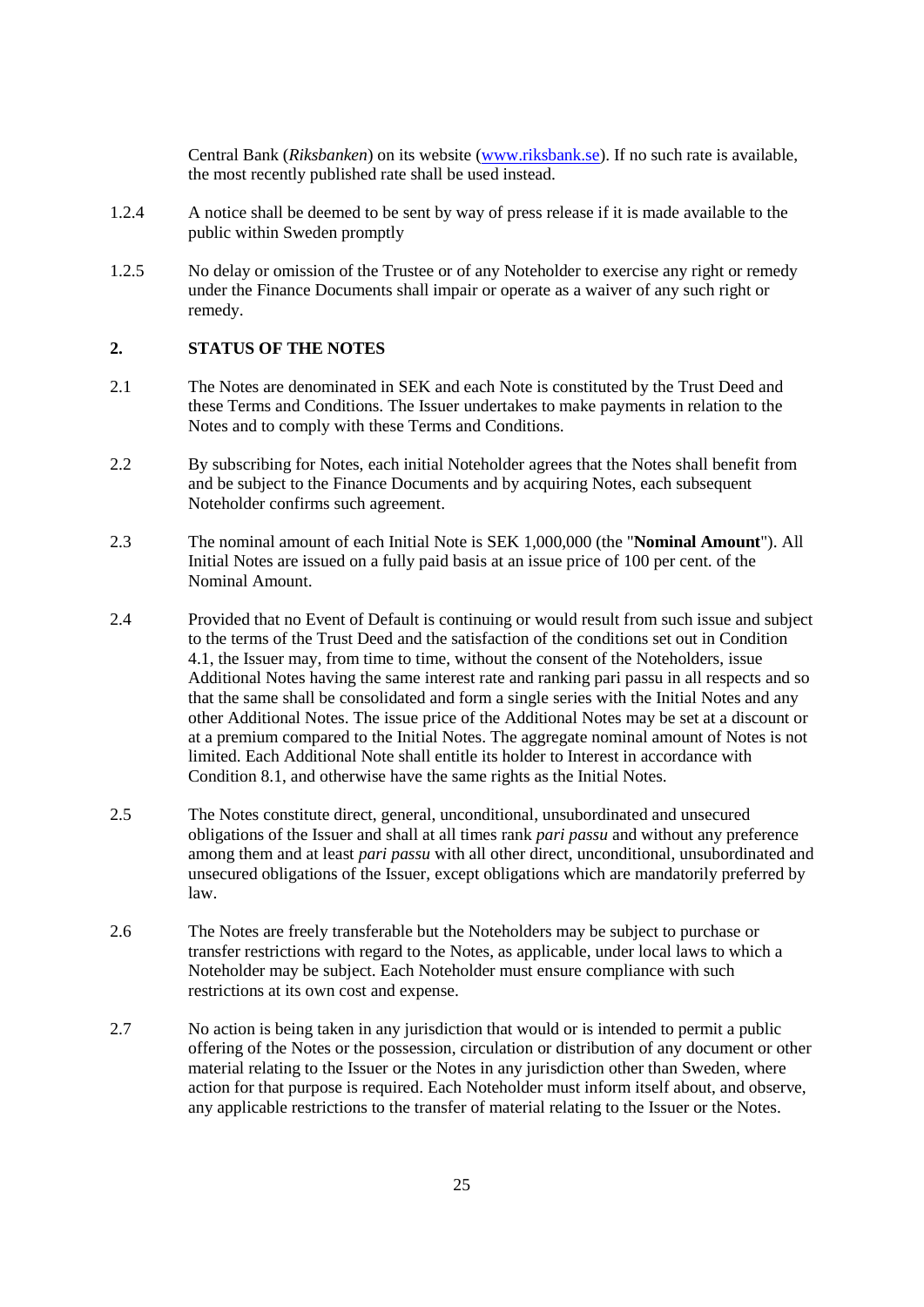# **3. USE OF PROCEEDS**

- 3.1 The Issuer shall use the Net Proceeds from the issue of the Initial Notes, for the general corporate purposes of the Group.
- 3.2 The Issuer shall use the Net Proceeds from the issue of any Additional Notes, for the general corporate purposes of the Group.

# <span id="page-27-3"></span>**4. CONDITIONS PRECEDENT**

- <span id="page-27-0"></span>4.1 Prior to the issuance of any Additional Notes, the Issuer shall provide to the Issuing Agent the following documents and evidence, in form and substance satisfactory to the Issuing Agent (acting reasonably):
	- (a) a copy of a resolution from the board of directors of the Issuer approving the issue of the Additional Notes and resolving to enter into any documents necessary in connection therewith;
	- (b) a certificate addressed to the Trustee, duly signed by the Issuer, evidencing for the relevant issue of Additional Notes that (i) no Event of Default is continuing or would result from such issue and (ii) in relation to such issue, the requirements of Condition [11.3](#page-35-0) have been complied with; and
	- (c) such other documents and information as is agreed between the Issuing Agent and the Issuer.
- 4.2 The Issuing Agent may assume that the documentation delivered to it pursuant to Condition [4.1](#page-27-0) is accurate, correct and complete unless it has actual knowledge that this is not the case, and the Issuing Agent does not have to verify the contents of any such documentation.

# **5. NOTES IN BOOK-ENTRY FORM**

- 5.1 The Notes will be registered for the Noteholders on their respective Securities Accounts and no physical notes will be issued. Accordingly, the Notes will be registered in accordance with the Financial Instruments Accounts Act. Registration requests relating to the Notes shall be directed to an Account Operator.
- 5.2 Those who according to assignment, Lien, the provisions of the Swedish Children and Parents Code (*föräldrabalken (1949:381)*), conditions of will or deed of gift or otherwise have acquired a right to receive payments in respect of a Note shall register their entitlements to receive payment in accordance with the Financial Instruments Accounts Act.
- <span id="page-27-1"></span>5.3 The Issuer and the Trustee shall at all times be entitled to obtain information from the debt register (*skuldbok*) kept by the CSD in respect of the Notes. For the purpose of carrying out any administrative procedure that arises out of the Finance Documents, the Issuing Agent shall be entitled to obtain information from the debt register kept by the CSD in respect of the Notes.
- <span id="page-27-2"></span>5.4 The Issuer shall issue any necessary power of attorney to such persons employed by the Trustee, as notified by the Trustee, in order for such individuals to independently obtain information directly from the debt register kept by the CSD in respect of the Notes. The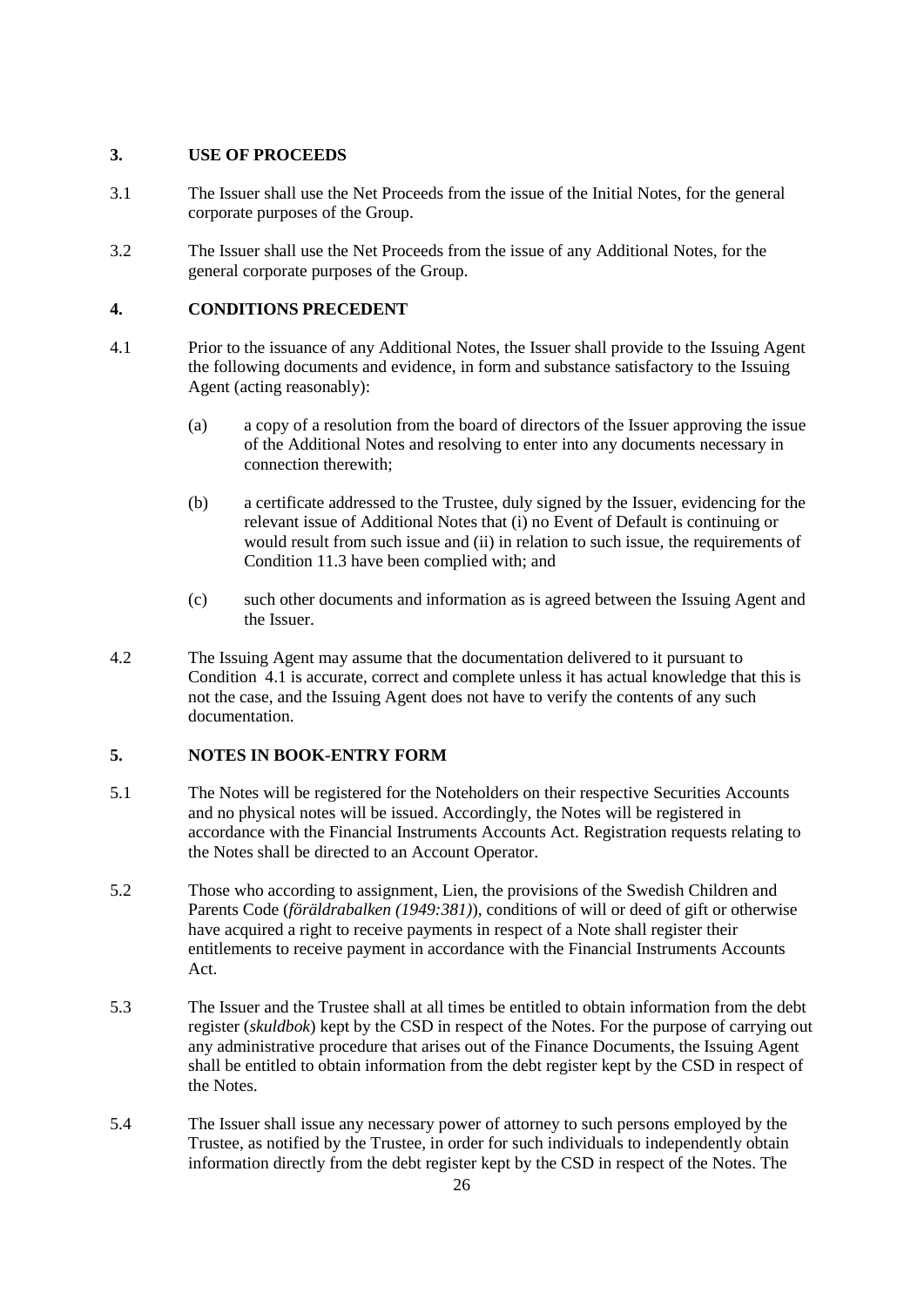Issuer may not revoke any such power of attorney unless directed by the Trustee or unless consent thereto is given by the Noteholders.

5.5 The Issuer and the Trustee may use the information referred to in Condition [5.3](#page-27-1) and [5.4](#page-27-2) only for the purpose of carrying out their duties and exercising their rights in accordance with the Finance Documents and shall not disclose such information to any Noteholders or third party unless necessary for such purpose.

## <span id="page-28-3"></span>**6. RIGHT TO ACT ON BEHALF OF A NOTEHOLDER**

- 6.1 If any person other than a Noteholder wishes to exercise any rights of a Noteholder under the Finance Documents on behalf of such Noteholder, it must obtain a power of attorney or other proof of authorisation from the Noteholder or a successive, coherent chain of powers of attorney or proofs of authorisation starting with the Noteholder and authorising such person.
- <span id="page-28-0"></span>6.2 A Noteholder may issue one or several powers of attorney to third parties to represent it in relation to some or all of the Notes held by it. Any such representative may act independently under the Finance Documents in relation to the Notes for which such representative is entitled to represent the Noteholder and may further delegate its right to represent the Noteholder by way of a further power of attorney.
- 6.3 The Trustee shall only have to examine the face of a power of attorney or other proof of authorisation that has been provided to it pursuant to Condition [6.2](#page-28-0) and may assume that it has been duly authorised, is valid, has not been revoked or superseded and that it is in full force and effect, unless otherwise is apparent from its face or the Trustee has actual knowledge to the contrary.

# <span id="page-28-1"></span>**7. PAYMENTS IN RESPECT OF THE NOTES**

- <span id="page-28-2"></span>7.1 Any payment or repayment under the Finance Documents, or any amount due in respect of a repurchase of any Notes pursuant to these Terms and Conditions, shall be made to such person who is registered as a Noteholder on the Record Date prior to an Interest Payment Date or other relevant due date, or to such other person who is registered with the CSD on such date as being entitled to receive the relevant payment, repayment or repurchase amount.
- 7.2 If a Noteholder has registered, through an Account Operator, that principal, interest or any other payment shall be deposited in a certain bank account, such deposits will be effected by the CSD or the Issuer (or its agent) on the relevant payment date. In other cases, payments will be transferred by the CSD or the Issuer (or its agent) to the Noteholder at the address registered with the CSD on the Record Date. Should the CSD, due to a delay on behalf of the Issuer or some other obstacle, not be able to effect payments as aforesaid, the Issuer shall promptly provide notice of such non-payment to the Trustee in accordance with Condition [23](#page-49-0) (*Notices and Press Releases*) and procure that such amounts are paid to the persons who are registered as Noteholders on the relevant Record Date as soon as possible after such obstacle has been removed.
- 7.3 If, due to any obstacle for the CSD, the Issuer cannot make a payment or repayment, such payment or repayment may be postponed until the obstacle has been removed. Interest shall accrue in accordance with Condition [8.4](#page-29-3) during such postponement.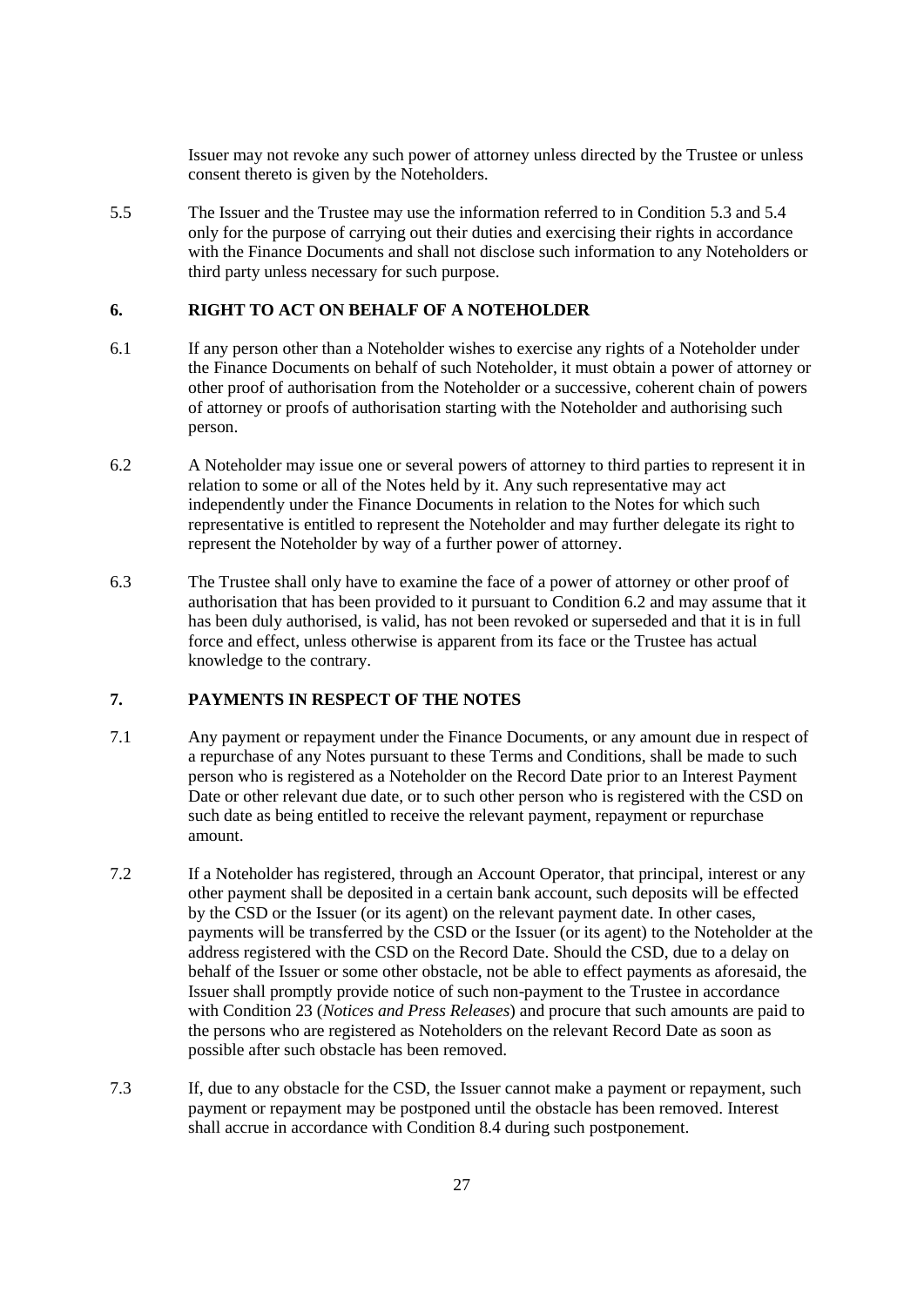- <span id="page-29-4"></span>7.4 If payment or repayment is made in accordance with this Condition [7,](#page-28-1) the Issuer and the CSD shall be deemed to have fulfilled their obligation to pay, irrespective of whether such payment was made to a person not entitled to receive such amount. The Trustee shall have no obligation to ensure any payments or repayments made in accordance with this Condition [7.4](#page-29-4) are actually received by the person entitled to such payment or repayment.
- 7.5 Neither the Issuer nor the Trustee shall be liable to gross-up any payments under the Finance Documents by virtue of any withholding tax, public levy or the similar.

# **8. INTEREST**

- <span id="page-29-0"></span>8.1 Each Initial Note shall bear Interest at the Interest Rate applied to the Nominal Amount from (but excluding) the First Issue Date up to (and including) the relevant Redemption Date. Any Additional Note will bear Interest at the Interest Rate applied to the Nominal Amount from (but excluding) the Interest Payment Date falling immediately prior to its issuance (or the First Issue Date if there is no such Interest Payment Date) up to (and including) the relevant Redemption Date.
- 8.2 Interest accrues during an Interest Period. Payment of Interest in respect of the Notes shall be made to the Noteholders on each Interest Payment Date for the preceding Interest Period in accordance with Condition [7.](#page-28-1)
- <span id="page-29-1"></span>8.3 Interest shall be calculated on the basis of the actual number of days in the Interest Period in respect of which payment is being made divided by 360 (actual/360-days basis).
- <span id="page-29-3"></span>8.4 If the Issuer fails to pay any amount payable by it on its due date, default interest shall accrue on the overdue amount from (but excluding) the due date up to (and including) the date of actual payment at a rate which is one (1) per cent. higher than the Interest Rate for such Interest Period. Accrued default interest shall not be capitalised. No default interest shall accrue where the failure to pay was solely attributable to the Issuing Agent or the CSD.

# <span id="page-29-2"></span>**9. REDEMPTION AND REPURCHASE OF THE NOTES**

# 9.1 **Redemption at maturity**

The Issuer shall redeem all, but not some only, of the outstanding Notes in full on the Final Maturity Date with an amount per Note equal to the Nominal Amount together with accrued but unpaid Interest. If the Final Maturity Date is not a Business Day, then the redemption shall occur on the first Business Day following the Final Maturity Date.

# 9.2 **Purchase of Notes by Group Companies**

Any Group Company may, subject to applicable law, at any time and at any price purchase Notes in the open market or in any other way. Notes held by a Group Company may at such Group Company's discretion be retained or sold or, if held by the Issuer, cancelled by the Issuer.

# <span id="page-29-6"></span>9.3 **Voluntary total redemption (call option)**

<span id="page-29-5"></span>9.3.1 At any time on or after the First Call Date, the Issuer may redeem all, but not some only, of the outstanding Notes at an amount per Note equal to 101.45 per cent. of the Nominal Amount together with accrued but unpaid Interest;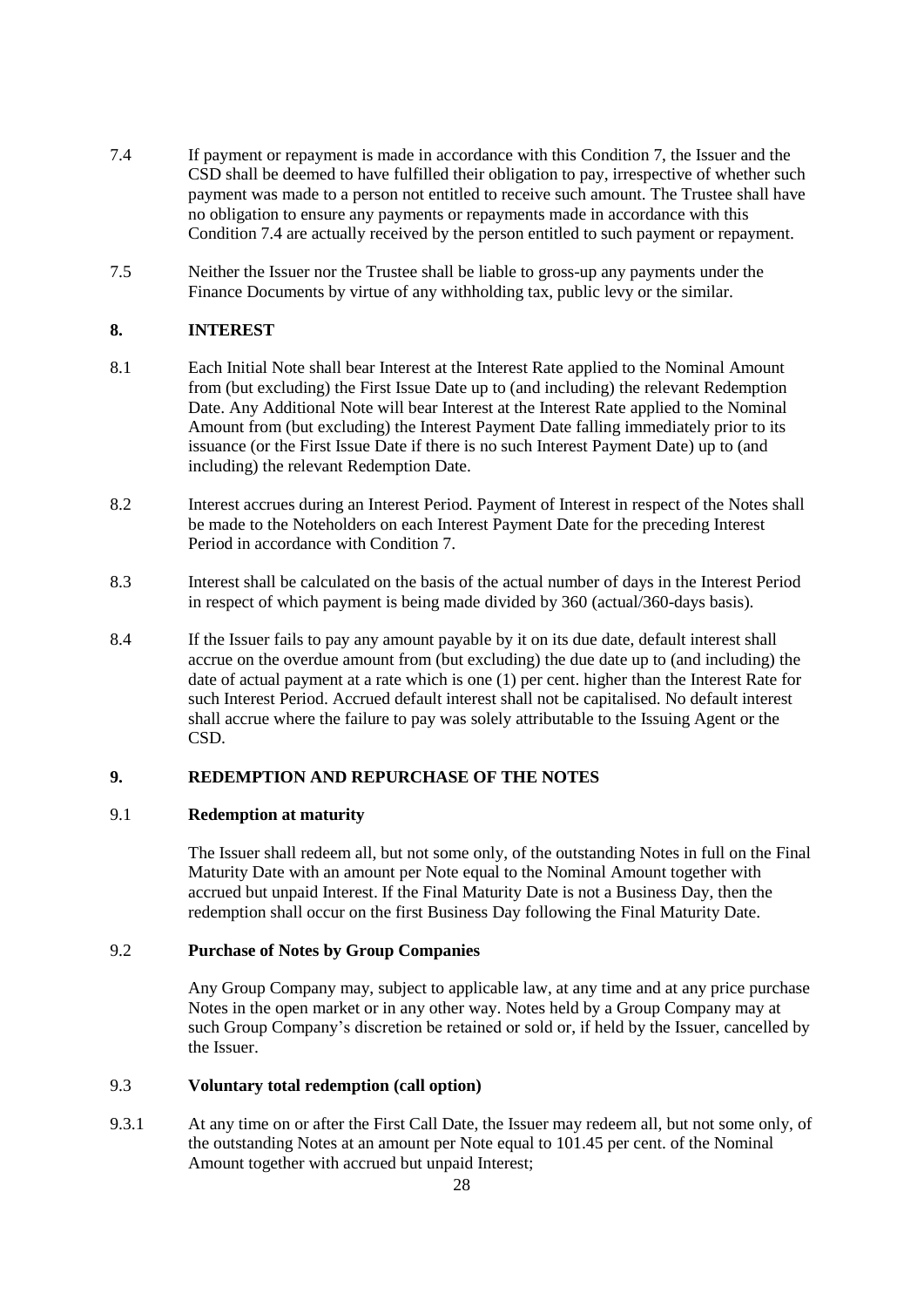9.3.2 Redemption in accordance with Condition [9.3.1](#page-29-5) shall be made by the Issuer giving not less than fifteen (15) Business Days' notice to the Noteholders and the Trustee. The notice from the Issuer shall specify the Redemption Date and the Record Date on which a person shall be registered as a Noteholder to receive the amounts due on such Redemption Date. The notice is irrevocable but may, at the Issuer's discretion, contain one or more conditions precedent. Upon fulfilment of the conditions precedent (if any), the Issuer is bound to redeem the Notes specified in the notice at the applicable amount on the specified Redemption Date.

## <span id="page-30-4"></span>9.4 **Early redemption due to illegality (call option)**

- <span id="page-30-2"></span>9.4.1 The Issuer may redeem all, but not some only, of the outstanding Notes at an amount per Note equal to the Nominal Amount together with accrued but unpaid Interest on a date determined by the Issuer if it is or becomes unlawful for the Issuer to perform its obligations under the Finance Documents.
- 9.4.2 The Issuer shall give written notice of redemption pursuant to Condition [9.4.1](#page-30-2) no later than twenty (20) Business Days after having received actual knowledge of any event specified therein (after which time period such right shall lapse). The notice from the Issuer is irrevocable, shall specify the Redemption Date and the Record Date on which a person shall be registered as a Noteholder to receive the amounts due on such Redemption Date. The Issuer is bound to redeem the Notes in full at the applicable amount on the specified Redemption Date.

## <span id="page-30-3"></span>9.5 **Repurchase with Excess Proceeds (put option)**

- <span id="page-30-0"></span>9.5.1 If, in accordance with Conditio[n 11.5,](#page-35-1) the aggregate amount of Excess Proceeds from the disposition of assets by the Issuer exceeds \$75 million (or its equivalent in any other currency or currencies), the Issuer shall make an offer to repurchase from the Noteholders and from the holders of any Pari Passu Financial Indebtedness, to the extent required by the terms thereof, on a *pro rata* basis, in accordance with this Condition [9.5](#page-30-3) or the agreements governing any such Pari Passu Financial Indebtedness, in cash the maximum principal amount of the Notes (at an amount per Note equal to 100 per cent. of the Nominal Amount together with accrued but unpaid Interest if any to the date of purchase) and any such Pari Passu Financial Indebtedness (at a price no greater than 100 per cent. of the principal amount (or accreted value, as applicable) of such Pari Passu Financial Indebtedness together with accrued and unpaid interest if any to the date of purchase) that may be purchased with the amount of the Excess Proceeds (an "**Excess Proceeds Offer**").
- 9.5.2 The Issuer shall give written notice of its offer to redeem pursuant to Condition [9.5.1](#page-30-0) no later than twenty (20) Business Days after the end of the 365 calendar day period referred to in Condition  $11.5.1(c)$ . The notice from the Issuer is irrevocable, shall specify the amount of Notes that may be repurchased, the Purchase Date and the Record Date on which a person shall be registered as a Noteholder to receive the amounts due on such Purchase Date.
- <span id="page-30-1"></span>9.5.3 Each Excess Proceeds Offer will remain open for a period of at least 20 Business Days and not more than 60 Business Days, following its commencement except to the extent that a longer period is required by applicable law (the "**Offer Period**"). No later than three Business Days after the termination of the Offer Period (the "**Purchase Date**"), the Issuer will apply all Excess Proceeds, in the case of an Excess Proceeds Offer (the "**Offer Amount**") to the purchase of the Notes and, if applicable, such other Pari Passu Debt (on a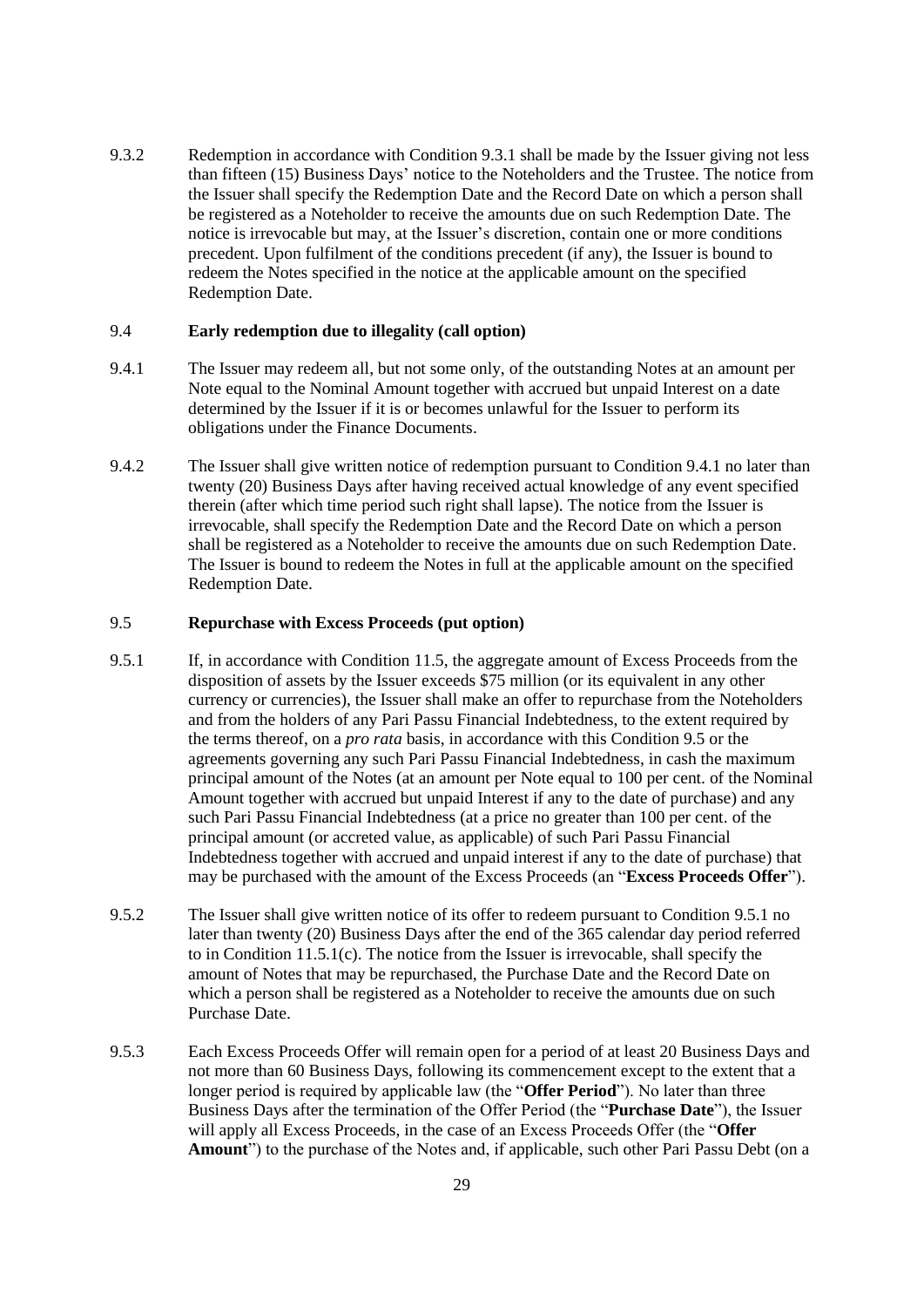pro rata basis based on the principal amount of the Notes and such other Pari Passu Debt surrendered, if applicable or, if less than the Offer Amount has been tendered, all Notes tendered and, if applicable, other Financial Indebtedness tendered in response to the Excess Proceeds Offer).

- 9.5.4 If the Purchase Date is on or after a record date for the payment of interest and on or before the related payment date, any accrued and unpaid interest, if any, will be paid to the person in whose name a Note is registered at the close of business on such record date, and no additional interest will be payable to Noteholders who tender Notes pursuant to the Excess Proceeds Offer.
- 9.5.5 Upon the commencement of an Excess Proceeds Offer, the Issuer will send, by first class mail, a notice to the Trustee and each of the Noteholders with a copy to the Trustee. The notice will contain all instructions and materials necessary to enable such Noteholders to tender Notes pursuant to the Excess Proceeds Offer. The notice, which will govern the terms of the Excess Proceeds Offer, will state:
	- (a) that the Excess Proceeds Offer is being made pursuant to this Condition [9.5](#page-30-3) the length of time the Excess Proceeds Offer will remain open;
	- (b) the Offer Amount, the purchase price and the Purchase Date;
	- (c) that any Note not tendered or accepted for payment will continue to accrue interest;
	- (d) that, unless the Issuer defaults in making such payment, any Note accepted for payment pursuant to the Excess Proceeds Offer will cease to accrue interest after the Purchase Date;
	- (e) that Notes purchased pursuant to the Excess Proceeds Offer will be purchased in a minimum amount of SEK 1,000,000;
	- (f) the manner in which Noteholders electing to have a Note purchased pursuant to any Excess Proceeds Offer will be required to transfer such Note to the Issuer or its agent before the Purchase Date;
	- (g) the circumstances under which Noteholders will be entitled to withdraw their election prior to the expiration of the Offer Period and the procedures required in relation to such withdrawal; and
	- (h) that, if the aggregate principal amount of Notes and other Pari Passu Debt surrendered by holders thereof exceeds the Offer Amount, the Issuer (or its agent) will randomly select the Notes and other Pari Passu Debt to be purchased on a pro rata basis based on the principal amount of Notes and such other Pari Passu Debt surrendered (provided that Notes will be purchased in a minimum amount of SEK 1,000,000).
- 9.5.6 On or before the Purchase Date, the Issuer will, to the extent lawful, accept for repurchase, the Offer Amount of Notes tendered pursuant to the Excess Proceeds Offer (which Notes shall be randomly selected by the Issuer or its agent if more than the Offer Amount has been tendered), or if less than the Offer Amount has been tendered, all Notes tendered. The Issuer will pay each tendering holder an amount equal to the purchase price of the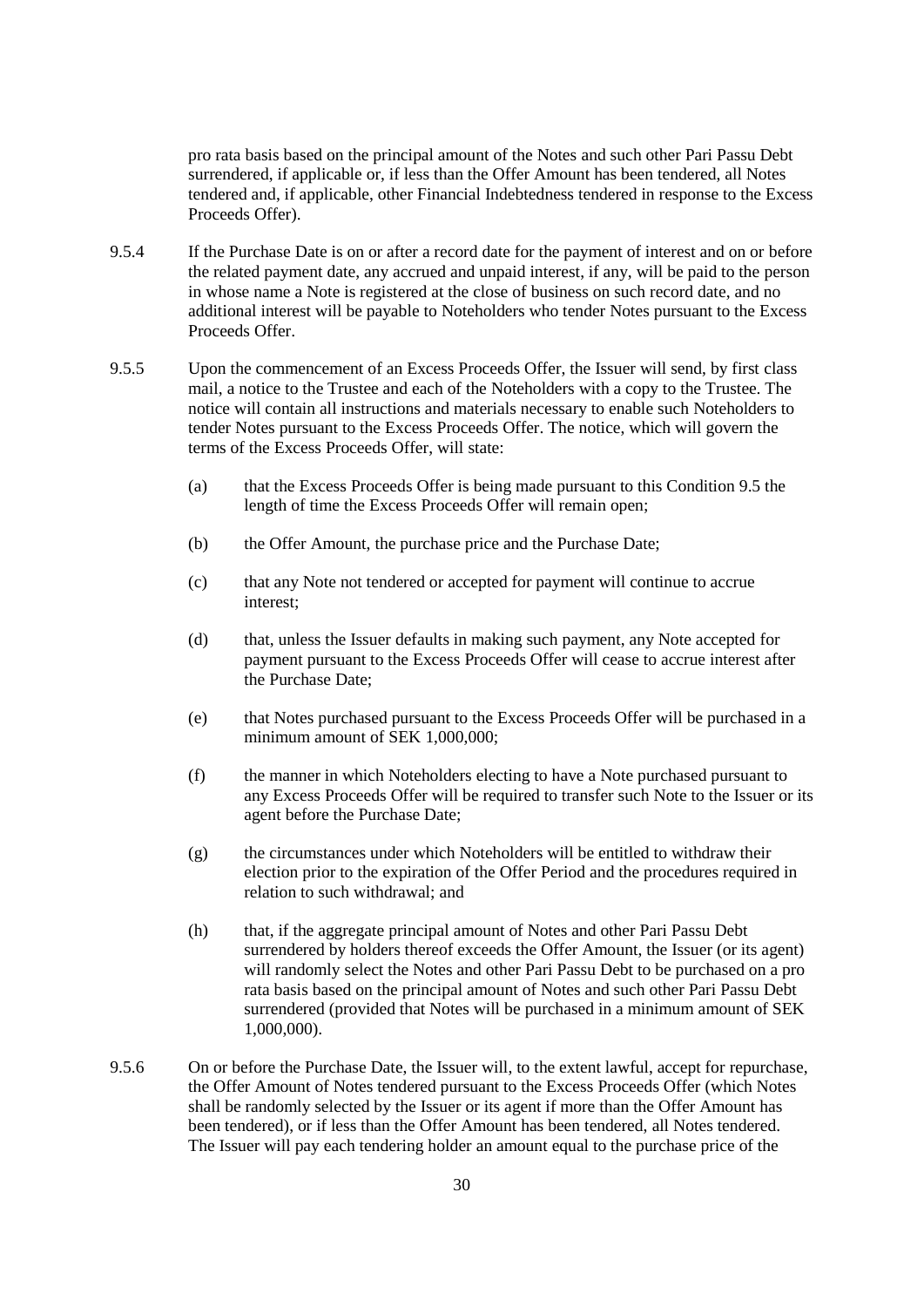Notes tendered by such Noteholder and accepted by the Issuer for purchase. Any purchase pursuant to this Conditio[n 9.5](#page-30-3) shall not be subject to conditions precedent.

9.5.7 To the extent that the amount of Notes and any such Pari Passu Financial Indebtedness purchased pursuant to this Condition [9.5](#page-30-3) is less than the aggregate amount of Excess Proceeds, the Issuer may use the amount of such Excess Proceeds not used to purchase Notes and such Pari Passu Financial Indebtedness for purposes that are not otherwise prohibited by these Terms and Conditions. Upon completion of each redemption, the amount of Excess Proceeds will be reset to zero.

# <span id="page-32-1"></span>9.6 **Mandatory repurchase due to a Change of Control Triggering Event or a Listing Failure Event (put option)**

- <span id="page-32-0"></span>9.6.1 Upon the occurrence of a Change of Control Triggering Event or a Listing Failure Event, each Noteholder shall during a period of twenty (20) Business Days from the effective date of a notice from the Issuer of the Change of Control Triggering Event or Listing Failure Event, as applicable, pursuant to Condition [10.1.2](#page-33-0) (after which time period such right shall lapse), have the right to request that all, or some only, of its Notes be repurchased at a price per Note equal to 101 per cent. of the Nominal Amount together with accrued but unpaid Interest. However, such period may not start earlier than upon the occurrence of the Change of Control Triggering Event or Listing Failure Event, as applicable.
- 9.6.2 The notice from the Issuer pursuant to Condition [10.1.2](#page-33-0) shall specify the Record Date on which a person shall be registered as a Noteholder to receive interest and principal, the Redemption Date and include instructions about the actions that a Noteholder needs to take if it wants Notes held by it to be repurchased. If a Noteholder has so requested, and acted in accordance with the instructions in the notice from the Issuer, the Issuer shall repurchase the relevant Notes and the repurchase amount shall fall due on the Redemption Date specified in the notice given by the Issuer pursuant to Condition [10.1.2.](#page-33-0) The Redemption Date must fall no later than forty (40) Business Days after the end of the period referred to in Condition [9.6.1.](#page-32-0)
- <span id="page-32-2"></span>9.6.3 If Noteholders representing more than 75 per cent. of the Adjusted Nominal Amount have requested that Notes held by them are repurchased pursuant to this Condition [9.6,](#page-32-1) the Issuer shall, no later than five (5) Business Days after the end of the period referred to in Condition [9.6.1,](#page-32-0) send a notice to the remaining Noteholders, if any, giving them a further opportunity to request that Notes held by them be repurchased on the same terms during a period of twenty (20) Business Days from the date such notice is effective. Such notice shall specify the Redemption Date, the Record Date on which a person shall be registered as a Noteholder to receive the amounts due on such Redemption Date and also include instructions about the actions that a Noteholder needs to take if it wants Notes held by it to be repurchased. If a Noteholder has so requested, and acted in accordance with the instructions in the notice from the Issuer, the Issuer shall repurchase the relevant Notes and the repurchase amount shall fall due on the Redemption Date specified in the notice given by the Issuer pursuant to this Condition [9.6.3.](#page-32-2) The Redemption Date must fall no later than forty (40) Business Days after the end of the period of twenty (20) Business Days referred to in this Condition [9.6.3.](#page-32-2)
- 9.6.4 The Issuer shall comply with the requirements of any applicable securities laws or regulations in connection with the repurchase of Notes. To the extent that the provisions of such laws and regulations conflict with the provisions in this Condition [9.6,](#page-32-1) the Issuer shall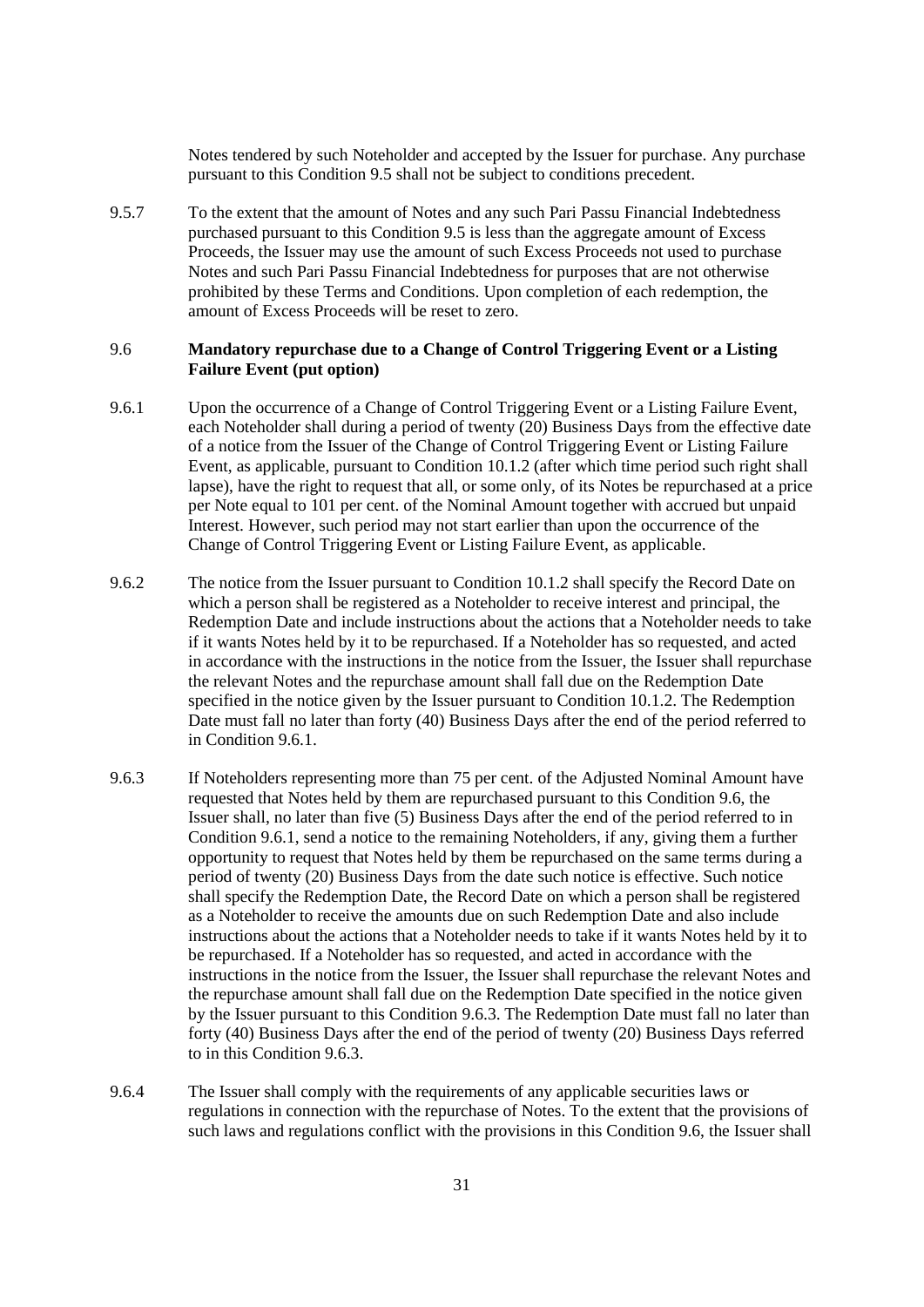comply with the applicable securities laws and regulations and will not be deemed to have breached its obligations under this Condition [9.6](#page-32-1) by virtue of the conflict.

- 9.6.5 The Issuer shall not be required to repurchase any Notes pursuant to this Condition [9.6,](#page-32-1) if a third party in connection with the occurrence of a Change of Control Triggering Event or a Listing Failure Event offers to purchase the Notes in the manner and on the terms set out in this Condition [9.6](#page-32-1) (or on terms more favourable to the Noteholders) and purchases all Notes validly tendered in accordance with such offer. If Notes tendered are not purchased within the time limits stipulated in this Conditio[n 9.6,](#page-32-1) the Issuer shall repurchase any such Notes within five (5) Business Days after the expiry of the time limit.
- 9.6.6 No repurchase of Notes pursuant to this Condition [9.6](#page-32-1) shall be required if the Issuer has given notice of a redemption pursuant to Condition [9.3](#page-29-6) (*Voluntary total redemption (call option)*), provided that such redemption is duly exercised.

### <span id="page-33-2"></span>**10. INFORMATION TO NOTEHOLDERS**

# 10.1 **Information from the Issuer**

- <span id="page-33-1"></span>10.1.1 The Issuer shall provide the following information to the Trustee and make the same available to the Noteholders by way of press release and by publication on the website of the Issuer:
	- (i) as soon as the same become available, but in any event within four (4) months after the end of each financial year, its audited consolidated financial statements for that financial year prepared in accordance with IFRS;
	- (j) as soon as the same become available, but in any event within two (2) months after the end of each quarter of its financial year, its consolidated financial statements or the year-end report (*bokslutskommuniké*) (as applicable) for such period prepared in accordance with IFRS;
	- (k) as soon as practicable following an acquisition or disposal of Notes by a Group Company, the aggregate Nominal Amount held by Group Companies, or the amount of Notes cancelled by the Issuer; and
	- (l) any other information required by the Swedish Securities Markets Act (*lag (2007:582) om värdepappersmarknaden*), Regulation No 596/2014 on market abuse (*Market Abuse Regulation*), as applicable, and the rules and regulations of the Regulated Market on which the Notes are admitted to trading.
- <span id="page-33-0"></span>10.1.2 The Issuer shall promptly notify the Noteholders and the Trustee in writing upon becoming aware of the occurrence of a Change of Control Triggering Event or a Listing Failure Event. Such notice may be given in advance of the occurrence of a Change of Control and conditioned upon the occurrence of a Change of Control Triggering Event, if a definitive agreement is in place providing for a Change of Control.
- 10.1.3 When the financial statements and other information are made available to the Noteholders pursuant to Condition [10.1.1,](#page-33-1) the Issuer shall send copies of such financial statements and other information to the Trustee. Together with the annual financial statements, the Issuer shall submit to the Trustee a compliance certificate in a form agreed between the Issuer and the Trustee containing a confirmation that no Default or Event of Default has occurred (or if a Default or an Event of Default has occurred, what steps have been taken to remedy it).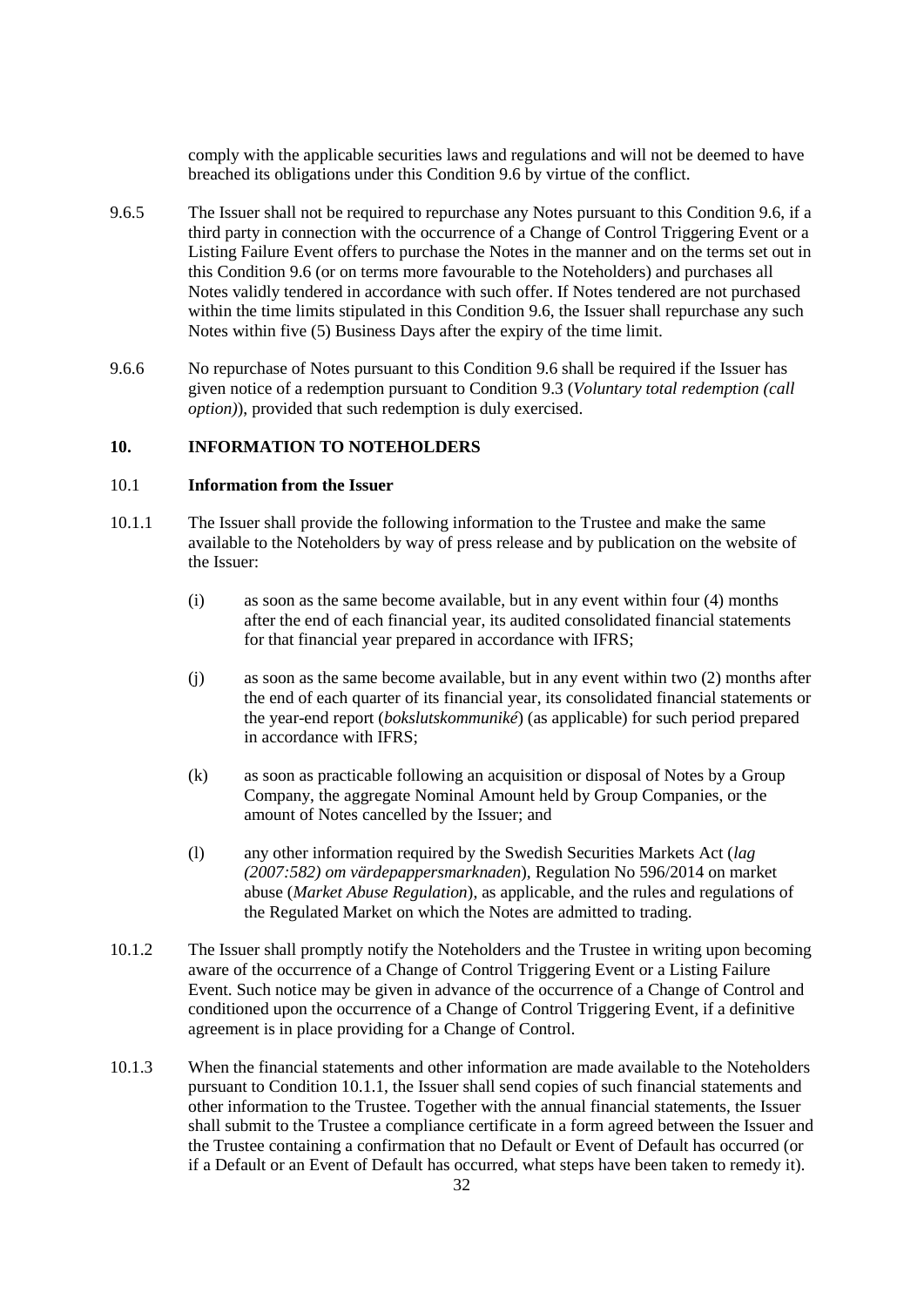- 10.1.4 The Issuer shall promptly notify the Trustee in writing (with full particulars) upon becoming aware of the occurrence of any event or circumstance which constitutes a Default or an Event of Default, and shall provide the Trustee with such further information as the Trustee may reasonably request in writing following receipt of such notice. Should the Trustee not receive such information, the Trustee is entitled to assume that no such event or circumstance exists or can be expected to occur, provided that the Trustee does not have actual knowledge by way of written notice of such event or circumstance.
- 10.1.5 The Issuer is only obliged to inform the Trustee as set out in this Condition [10](#page-33-2) if informing the Trustee would not conflict with any applicable laws or, when the Notes are listed, the Issuer's registration contract with the Regulated Market. If such a conflict would exist pursuant to the listing contract with the Regulated Market or otherwise, the Issuer shall however be obliged to either seek approval from the Regulated Market or undertake other reasonable measures, including entering into a non-disclosure agreement with the Trustee, in order to be able to timely inform the Trustee as set out in this Condition [10.](#page-33-2)

# 10.2 **Information from the Trustee**

- <span id="page-34-0"></span>10.2.1 Subject to the restrictions of a non-disclosure agreement entered into by the Trustee in accordance with this Condition [10.2.1](#page-34-0) and applicable law, the Trustee is entitled to disclose to the Noteholders any event or circumstance directly or indirectly relating to the Issuer or the Notes. Notwithstanding the foregoing, the Trustee may if it considers it to be beneficial to the interests of the Noteholders delay disclosure or refrain from disclosing certain information other than in respect of an Event of Default that has occurred and is continuing.
- 10.2.2 If a committee representing the Noteholders' interests under the Finance Documents has been appointed by the Noteholders pursuant to Condition [14](#page-41-0) (*Decisions by Noteholders*), the members of such committee may agree with the Issuer not to disclose information received from the Issuer, provided that it, in the reasonable opinion of such members, is beneficial to the interests of the Noteholders. The Trustee shall be a party to such agreement and receive the same information from the Issuer as the members of the committee.

#### <span id="page-34-1"></span>10.3 **Publication of Finance Documents**

- 10.3.1 The latest version of these Terms and Conditions (including any document amending these Terms and Conditions) shall be available on the websites of the Issuer and the Trustee.
- 10.3.2 The latest versions of the Finance Documents shall be available to the Noteholders at the office of the Trustee during normal business hours.

#### **11. GENERAL UNDERTAKINGS**

## 11.1 **Change of Business**

The Issuer shall ensure that no substantial change is made to the general nature of the business of the Issuer or the Group from that carried on at the First Issue Date, **provided** that this Condition shall not prevent the Issuer from engaging in any Permitted Business.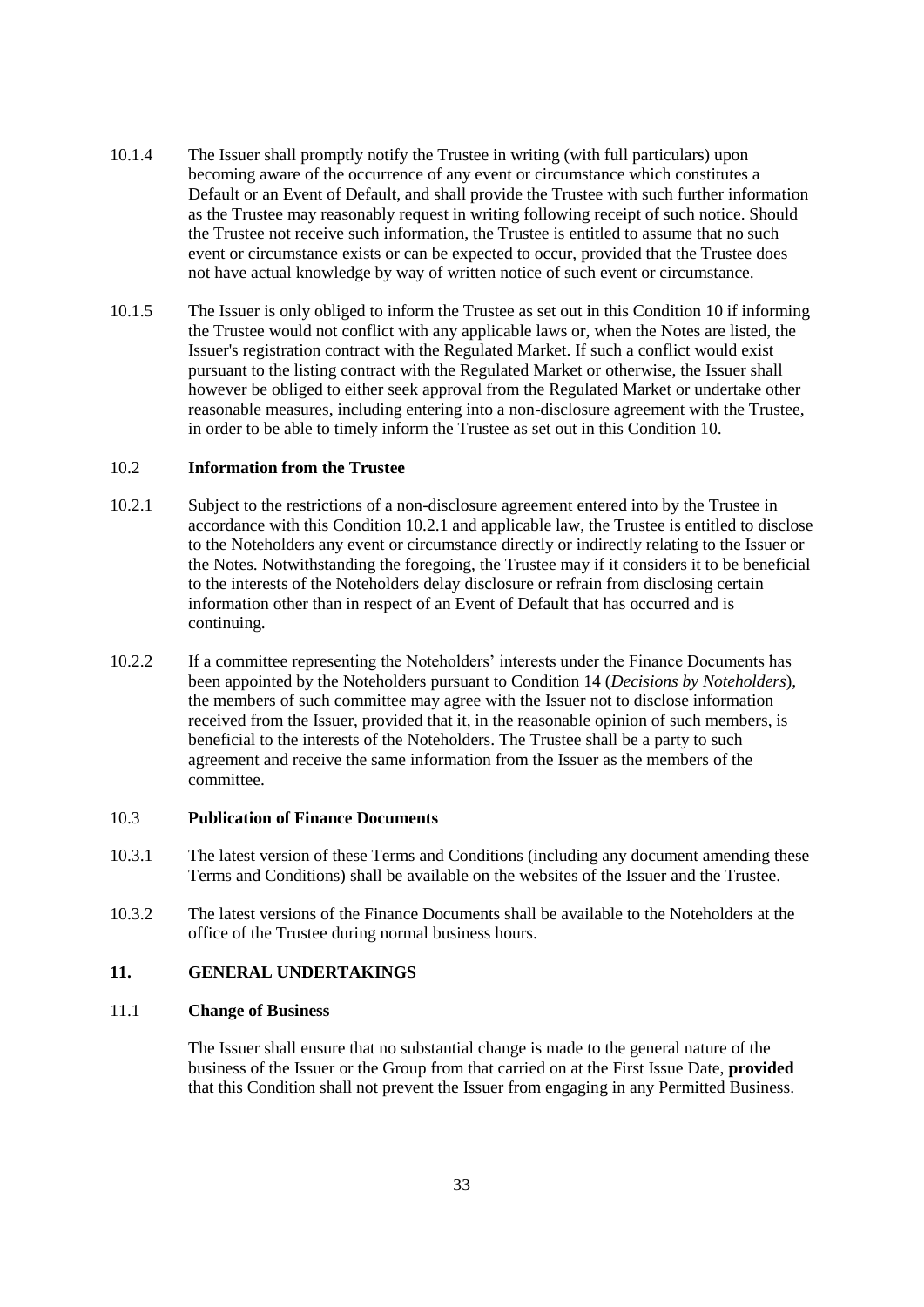# 11.2 **Preservation of properties**

Subject to Permitted Discontinuance of Property Maintenance, the Issuer shall (and shall ensure that each other Group Company will) maintain in good repair, working order and condition (ordinary wear and tear excepted) all of its material properties necessary or desirable in the conduct of its business, all in accordance with the judgment of the Issuer (acting reasonably).

# <span id="page-35-0"></span>11.3 **Financial Indebtedness**

The Issuer may not (and the Issuer shall ensure that no other Group Company will), directly or indirectly incur any Financial Indebtedness, unless:

- <span id="page-35-2"></span>(a) at the time of such incurrence or immediately following the incurrence of such Financial Indebtedness and the application of the proceeds thereof, on a pro forma basis, the Net Leverage Ratio is less than 3.0 to 1.0; or
- (b) the Financial Indebtedness is Permitted Financial Indebtedness.

# <span id="page-35-3"></span>11.4 **Negative pledge**

The Issuer shall not (and shall ensure that no other Group Company will), directly or indirectly,

- (a) create or permit to subsist any Lien over any of its assets; or
- (b) (i) sell, transfer or otherwise dispose of any of its assets on terms whereby they are or may be leased to or re-acquired by the Issuer or any other Group Company; (ii) sell, transfer or otherwise dispose of any of its receivables on recourse terms; (iii) enter into any arrangement under which money or the benefit of a bank or other account may be applied, set-off or made subject to a combination of accounts; or (iv) enter into any other preferential arrangement having a similar effect (each of paragraphs (i)-(iv) being a "**Quasi-Security**"), in circumstances where the arrangement or transaction is entered into primarily as a method of raising Financial Indebtedness or of financing the acquisition of an asset,

unless the Lien or Quasi-Security is a Permitted Lien.

# <span id="page-35-1"></span>11.5 **Disposal of Assets**

- <span id="page-35-5"></span><span id="page-35-4"></span>11.5.1 The Issuer shall not (and shall ensure that no other Group Company will), make any Asset Disposition in one or more related transactions unless:
	- (a) the consideration the Issuer or such Subsidiary receives for such Asset Disposition is not less than the Fair Market Value of the assets sold (as determined by the Issuer's senior management or board of directors); and
	- (b) (other than where the Asset Disposition is a Permitted Asset Swap) at least 75 per cent. of the consideration the Issuer or such Subsidiary receives in respect of such Asset Disposition consists of:
		- (i) cash or Cash Equivalents;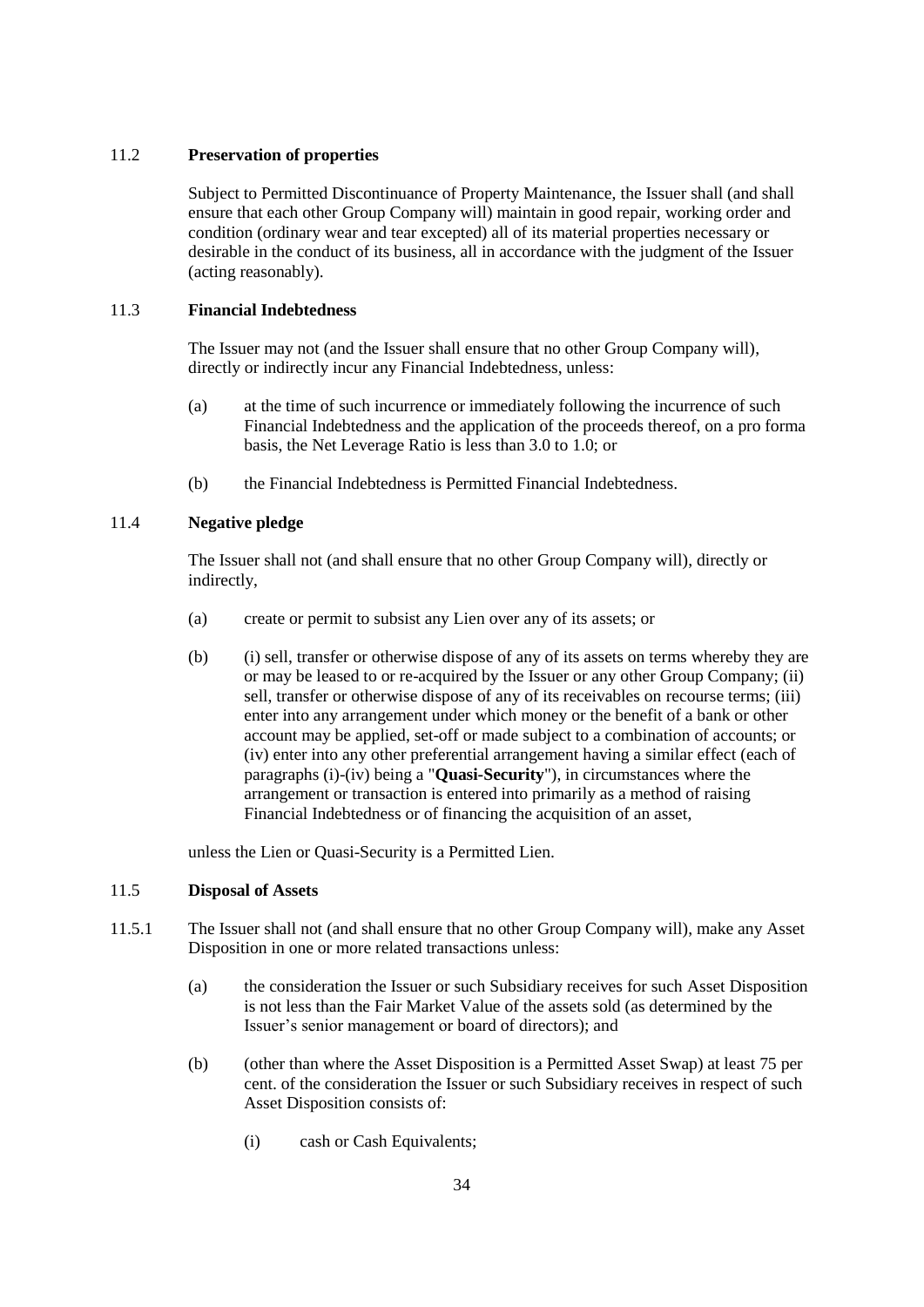- (ii) the assumption of the Issuer's or any of its Subsidiaries' Financial Indebtedness or other liabilities (other than contingent liabilities or Financial Indebtedness or liabilities that are subordinated to the Notes) or Financial Indebtedness or other liabilities of such Subsidiary relating to such assets and, in each case, the Issuer or the Subsidiary, as applicable, is released from all liability on the Financial Indebtedness assumed;
- <span id="page-36-2"></span>(iii) any Capital Stock or assets of the kind referred to in paragraphs [\(c\)\(iv\)](#page-36-0) or  $(c)(v)$  of Condition 11.5.1 $(c)$ ;
- (iv) a combination of the consideration specified in Conditions [\(i\)](#page-35-5) to [\(iii\)](#page-36-2) (inclusive) of this Condition [11.5.1\(b\);](#page-35-4) and
- <span id="page-36-3"></span>(c) within 365 calendar days of such Asset Disposition, the Net Available Proceeds are applied (at the Issuer or applicable Subsidiary's option):
	- (i) to repay, redeem, retire or cancel outstanding Financial Indebtedness secured by Lien over the assets of any Group Company;
	- (ii) first, to redeem Notes or purchase Notes pursuant to an offer to all Noteholders at a purchase price equal to at least 100 per cent. of the principal amount thereof, plus accrued and unpaid interest and second, to the extent any Net Available Proceeds from such Asset Disposition remain, to any other use as determined by the Issuer or the applicable Subsidiary that is not otherwise prohibited by these Terms and Conditions;
	- (iii) to repurchase, prepay, redeem or repay any Pari Passu Financial Indebtedness; **provided** that the Issuer makes an offer to all Noteholders on a *pro rata* basis to purchase their Notes in accordance with Condition [9.5](#page-30-3) (*Repurchase with Excess Proceeds (put option)*);
	- (iv) to acquire all or substantially all of the assets of, or any Capital Stock of, another Permitted Business, if, after giving effect to any such acquisition of Capital Stock, the Permitted Business is or becomes a Subsidiary of the Issuer;
	- (v) to make a capital expenditure or acquire other assets (other than Capital Stock and cash or Cash Equivalents), rights (contractual or otherwise) and properties, whether tangible or intangible (including ownership interests) that are used or intended for use in connection with a Permitted Business;
	- (vi) to the extent permitted, to redeem Notes as provided under Condition [9.3](#page-29-6) (*Voluntary total redemption (call option)*)hereof;
	- (vii) any combination of the foregoing paragraphs [\(i\)](#page-36-3) to [\(vi\)](#page-36-4) (inclusive) of this Condition [11.5.1\(c\);](#page-35-4) or

<span id="page-36-4"></span><span id="page-36-1"></span><span id="page-36-0"></span>enter into a binding commitment to apply the Net Available Proceeds pursuant to paragraphs [\(iv\)](#page-36-0) or [\(v\)](#page-36-1) of this Condition  $11.5.1(c)$  (which will be deemed to constitute a permitted application of the Net Available Proceeds from the date of such commitment until the earlier of  $(X)$  the date on which such acquisition or expenditure is consummated and (Y) the 180th day following the expiration of the initial 365-day period).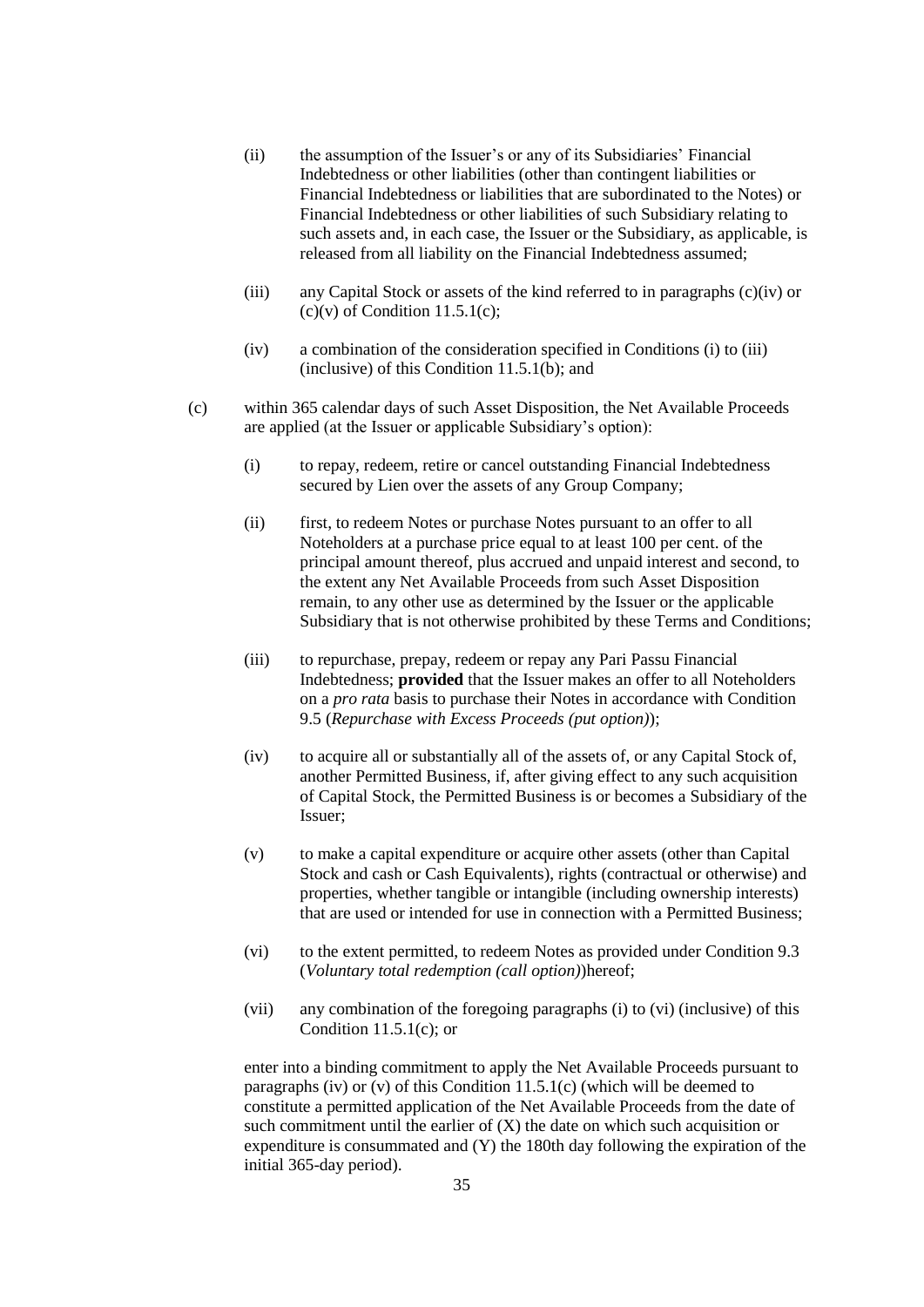- 11.5.2 For purposes of Condition [11.5.1\(c\),](#page-35-4) any securities, notes or other obligations received by the Issuer or any such Subsidiary from such transferee that are promptly converted by the recipient thereof into cash, Cash Equivalents or readily marketable securities (to the extent of the cash, Cash Equivalents or readily marketable securities received in that conversion), shall be deemed cash.
- <span id="page-37-1"></span>11.5.3 The amount of such Net Available Proceeds not applied pursuant to Condition [11.5.1\(c\)](#page-35-4) will constitute "**Excess Proceeds**". Pending the final application of any such Net Available Proceeds, the Issuer may temporarily use such Net Available Proceeds in any manner that is not prohibited by the terms of these Terms and Conditions.

## <span id="page-37-0"></span>11.6 **Merger**

The Issuer may not, in a single transaction or a series of related transactions, (i) consolidate with or merge into any other person, or (ii) directly or indirectly, convey, transfer, sell, lease or otherwise dispose of all or substantially all of its assets to any other person, unless:

- (a) the Issuer is the surviving corporation;
- (b) immediately after giving effect to such transaction, no Default or Event of Default shall have occurred and be continuing
- (c) immediately after giving effect to such transaction and treating any Financial Indebtedness which becomes the Issuer's or any of its Subsidiaries' obligation, as applicable, as a result of such transaction as having been incurred at the time of the transaction, (x) the Issuer could incur at least \$1.00 (or its equivalent in any other currency or currencies) of additional Financial Indebtedness pursuant to Condition [11.3](#page-35-0) hereof or (y) the Net Leverage Ratio would not be greater than such ratio before giving effect to such transactions; provided that this paragraph (c) will not apply if, in the good faith determination of the Issuer's board of directors the principal purpose of such transaction is to change the Issuer's jurisdiction of incorporation; and
- (d) the Issuer delivers to the Trustee a certificate stating that such consolidation, merger or transfer complies with this Conditio[n 11.6.](#page-37-0)

### 11.7 **Admission to trading**

- 11.7.1 The Issuer shall use all reasonable efforts to ensure that within sixty (60) calendar days after the First Issue Date, the Note Loan is admitted to trading on the corporate bond list of NASDAQ Stockholm or, if such admission to trading is not possible to obtain or maintain, admitted to trading on another Regulated Market.
- 11.7.2 Following an admission to trading on the corporate bond list of NASDAQ Stockholm (or any other Regulated Market, as applicable), the Issuer shall use all reasonable efforts to ensure that the Notes continue being listed thereon (however, taking into account the rules and regulations of NASDAQ Stockholm (or any other Regulated Market, as applicable) and the CSD (as amended from time to time) preventing trading in the Notes in close connection to the redemption of the Notes).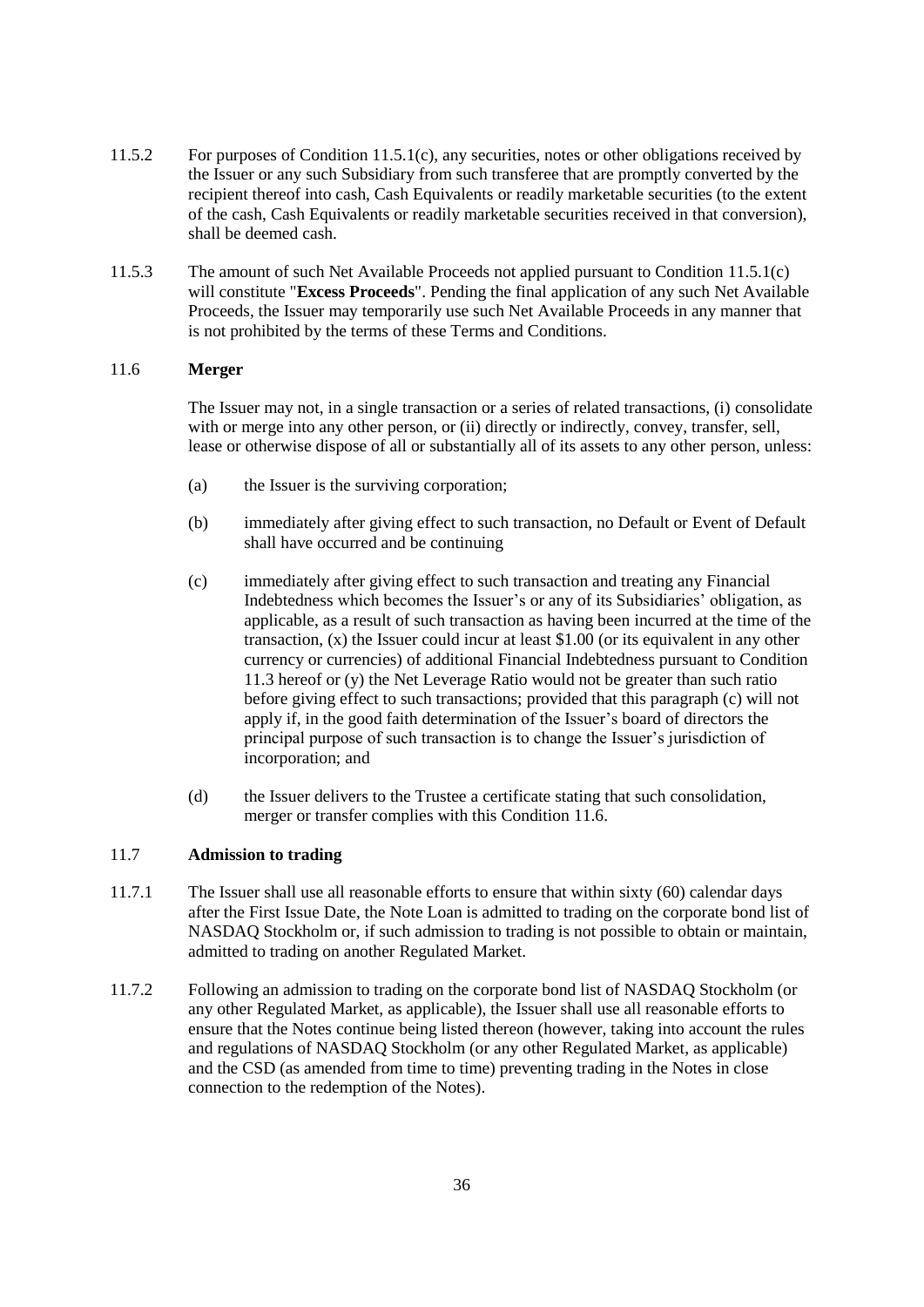#### <span id="page-38-4"></span>11.8 **Suspension of certain covenants**

If on any date following the First Issue Date, the Notes are assigned an external credit rating of at least BBB- (or equivalent) by two Rating Agencies and no Event of Default is continuing then the Issuer shall notify the Trustee in writing of these events and beginning on that date and until such time as the Notes cease to have an external credit rating of at least BBB- (or equivalent) by either Rating Agency, Conditions 11.3 (*Financial Indebtedness*), 11.5 (*Disposal of assets*), and paragraph (c) of Condition 11.6 (*Merger*) shall not apply. Any action taken by a Group Company during any such covenant suspension that would otherwise give rise to a breach of the aforementioned Conditions upon such covenant suspension ceasing to be in effect shall be deemed not to be a breach of these Terms and Conditions.

## <span id="page-38-3"></span>**12. ACCELERATION OF THE NOTES**

- <span id="page-38-2"></span><span id="page-38-1"></span><span id="page-38-0"></span>12.1 Subject to Condition [12.2,](#page-39-0) the Trustee at its discretion may, and shall following an instruction in writing from a Noteholder (or Noteholders) representing at least twenty-five (25) per cent. of the Adjusted Nominal Amount (such instruction may only be validly made by a person who is a Noteholder on the Business Day immediately following the day on which the instruction is received by the Trustee) and in both instances, the Noteholder or Noteholders (as applicable) have offered an indemnity and/or security and/or pre-funding satisfactory to the Trustee (i) by notice to the Issuer, declare all, but not some only, of the outstanding Notes immediately due and repayable at their Total Nominal Amount together with any other amounts payable under the Trust Deed (including, without limitation, pursuant to Condition [12.5\)](#page-40-1) immediately or at such later date as the Trustee determines, and (ii) exercise any or all of its rights, remedies, powers and discretions under the Finance Documents if any of the following events occurs and is continuing:
	- (a) the Issuer does not pay on the due date any principal of, or (if any) premium on any Note when due (at maturity, upon redemption or otherwise);
	- (b) the Issuer does not pay on the due date any interest payable in respect of the Notes and such failure is not remedied within thirty (30) days from the relevant Interest Payment Date;
	- (c) the Issuer does not pay on the due date any principal and interest on the Notes required to be purchased pursuant to Condition [9.5](#page-30-3) o[r 9.6;](#page-32-1)
	- (d) the Issuer does not comply with the provisions of Condition [11.6;](#page-37-0)
	- (e) the Issuer does not comply with any terms or conditions of the Finance Documents to which it is a party (other than those terms referred to in paragraphs [\(a\)](#page-38-1) through [\(d\)](#page-38-2) above), unless the non-compliance (i) is capable of remedy; and (ii) is remedied within sixty (60) days of the earlier of notice to the Issuer by the Trustee or Noteholders of at least 25 per cent. in aggregate principal amount of Notes outstanding;
	- (f) the occurrence of a Cross Payment Default or a Cross Acceleration, unless the aggregate amount of Financial Indebtedness which is the subject of the Cross Payment Default or Cross Acceleration, as applicable, is less than \$100,000,000 (or its equivalent in any other currency or currencies), without double counting;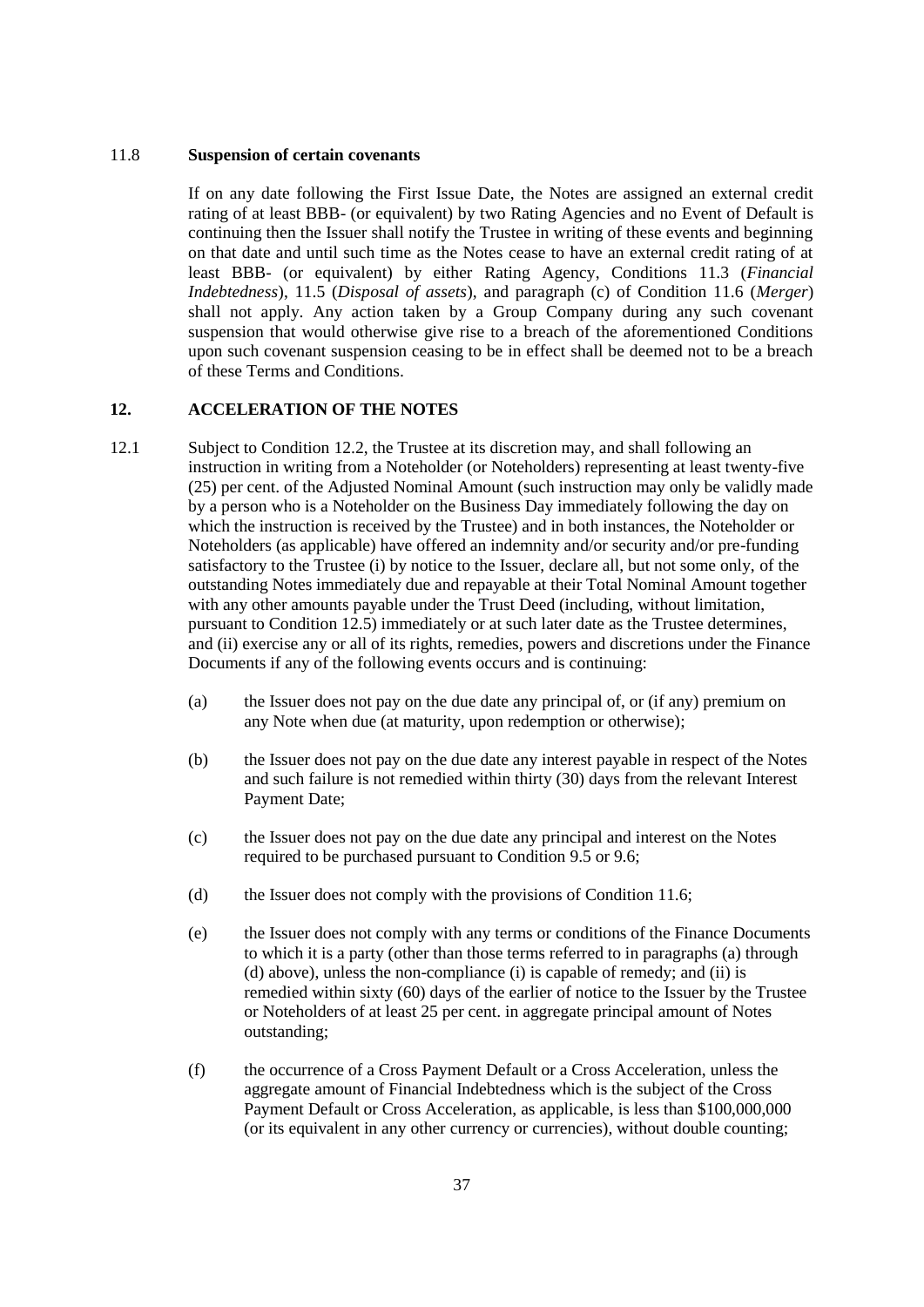- (g) the Issuer or any of its Subsidiaries fails to pay final judgments entered by a court or courts of competent jurisdiction aggregating in excess of \$100,000,000 (exclusive of any amounts for which a solvent insurance company has acknowledged liability), which judgments shall not have been discharged or waived and there shall have been a period of 60 consecutive days during which a stay of enforcement of such judgment or order, by reason of an appeal, waiver or otherwise, shall not have been in effect;
- (h) (i) a Material Company is unable or admits inability to pay its debts as they fall due, suspends making payments on any of its debts or, by reason of actual or anticipated financial difficulties, commences negotiations with one or more of its creditors with a view to rescheduling its indebtedness (including company reorganisation under the Swedish Company Reorganisation Act (*lag (1996:764) om företagsrekonstruktion*) (or its equivalent in any other jurisdiction)); (ii) the value of the assets of any Material Company is less than its liabilities (taking into account contingent and prospective liabilities); or (iii) a moratorium is declared in respect of any indebtedness of any Material Company;
- <span id="page-39-1"></span>(i) Any corporate action, legal proceedings or other procedure or step is taken in relation to:
	- (i) the winding-up, dissolution, administration or reorganisation (by way of voluntary arrangement, scheme of arrangement or otherwise, other than a solvent reorganisation in which the relevant Material Company is the surviving entity) of any Material Company;
	- (ii) a general assignment, arrangement or composition with or for the benefit of the creditors of any Material Company;
	- (iii) the appointment of a liquidator (other than in respect of a solvent liquidation of a Group Company other than the Issuer), receiver, administrative receiver, administrator, compulsory manager or other similar officer in respect of any Material Company or any of its assets; or
	- (iv) enforcement of any Lien over any assets of any Material Company,

or any analogous procedure or step is taken in any jurisdiction. This Condition [\(i\)](#page-39-1) shall not apply to any winding-up petition which is frivolous or vexatious and is discharged, stayed or dismissed within 30 days of commencement.

- <span id="page-39-0"></span>12.2 The Trustee may not accelerate the Notes in accordance with Condition [12.1](#page-38-0) by reference to a specific Event of Default if it is no longer continuing or if it has been decided, on a Noteholders Meeting or by way of a Written Procedure, to waive such Event of Default temporarily or permanently.
- 12.3 The Trustee may, or the Noteholders of at least fifty (50) per cent. of the Adjusted Nominal Amount may on demand in writing to the Trustee, waive all past or existing Events of Default (other than with respect to non-payment) and may rescind any such acceleration with respect to the Notes and its consequences if rescission would not conflict with any judgment or decree of a court of competent jurisdiction and if all amounts then due with respect to the Notes are paid (other than amount due solely because of such acceleration) and all other defaults with respect to the Notes are cured.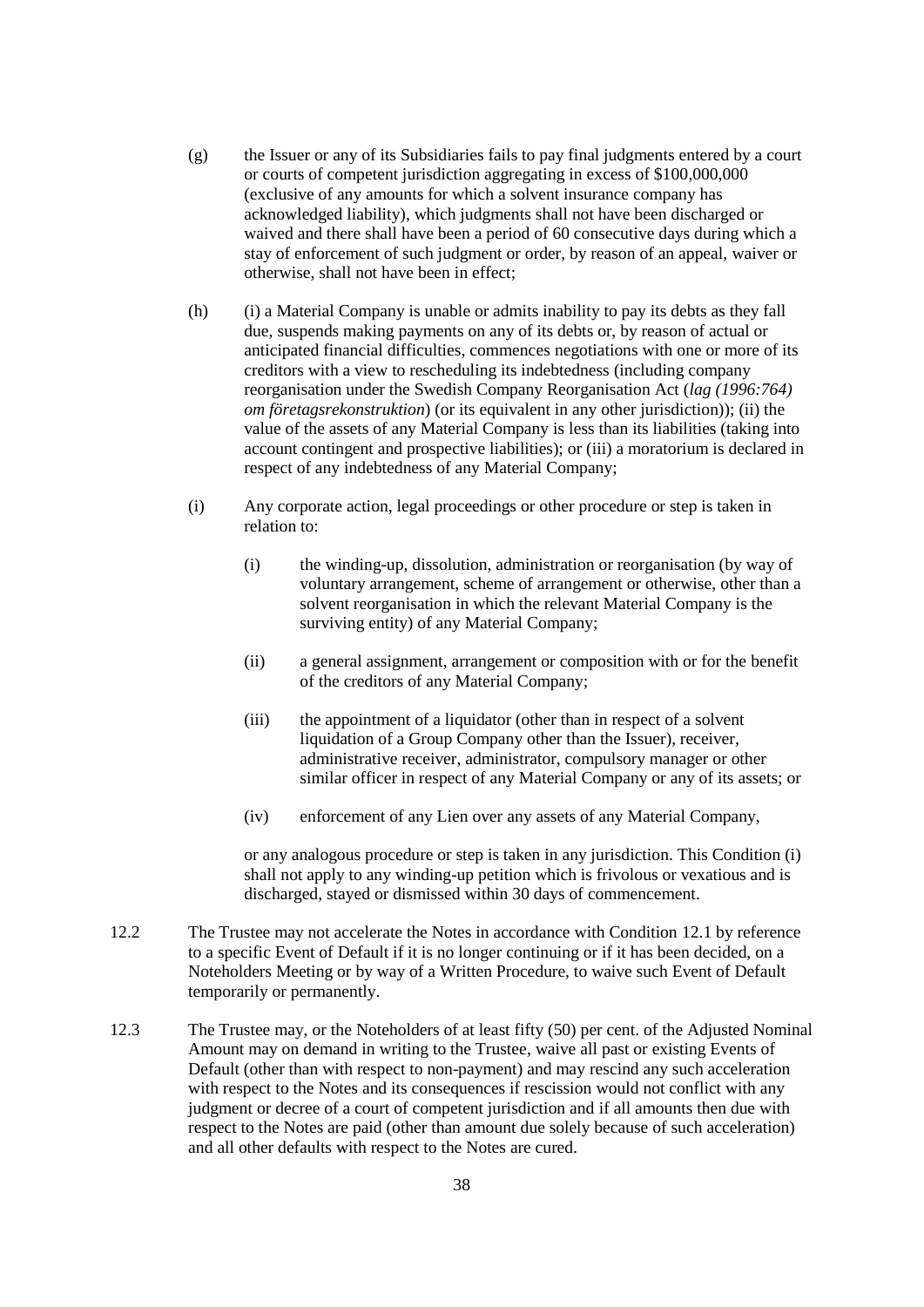- <span id="page-40-3"></span>12.4 The Trustee shall notify the Noteholders of an Event of Default within five (5) Business Days of the date on which the Trustee receives actual knowledge by way of written notice that an Event of Default has occurred and is continuing. The Trustee shall, within twenty (20) Business Days of the date on which the Trustee receives actual knowledge by way of written notice that an Event of Default has occurred and is continuing seek instructions from the Noteholders in accordance with Condition [14](#page-41-0) (*Decisions by Noteholders*). The Trustee shall always be entitled to take the time necessary to consider whether an occurred event constitutes an Event of Default.
- <span id="page-40-1"></span>12.5 If the Noteholders instruct the Trustee to accelerate the Notes in accordance with Condition [12.1,](#page-38-0) the Trustee shall promptly declare the Notes due and payable and take such actions as the Noteholders deem to be necessary or desirable to enforce the rights of the Noteholders under the Finance Documents, unless the relevant Event of Default is no longer continuing.
- 12.6 If the right to accelerate the Notes is based upon a decision of a court of law or a government authority, it is not necessary that the decision has become enforceable under law or that the period of appeal has expired in order for cause of acceleration to be deemed to exist.
- 12.7 In the event of an acceleration of the Notes in accordance with this Condition [12,](#page-38-3) the Issuer shall redeem all Notes at an amount per Note equal to 100 per cent. of the Nominal Amount, together with accrued but unpaid Interest.

# <span id="page-40-0"></span>**13. DISTRIBUTION OF PROCEEDS**

- <span id="page-40-2"></span>13.1 All payments by the Issuer relating to the Notes and the Finance Documents following an acceleration of the Notes in accordance with Condition [11.8](#page-38-4) (*Acceleration of the Notes*) shall be distributed in the following order of priority, in accordance with the instructions of the Trustee:
	- (a) *first*, in or towards payment *pro rata* of (i) all unpaid fees, costs, expenses and indemnities payable by the Issuer to the Trustee in accordance with the Trust Agreement (other than any indemnity given for liability against the Noteholders), (ii) other costs, expenses and indemnities relating to the acceleration of the Notes or the protection of the Noteholders' rights as may have been incurred by the Trustee, (iii) any costs incurred by the Trustee for external experts that have not been reimbursed by the Issuer in accordance with Condition [18.2.5,](#page-46-0) and (iv) any costs and expenses incurred by the Trustee in relation to a Noteholders' Meeting or a Written Procedure that have not been reimbursed by the Issuer in accordance with Condition 14.13:
	- (b) *secondly*, in or towards payment *pro rata* of accrued but unpaid Interest under the Notes (Interest due on an earlier Interest Payment Date to be paid before any Interest due on a later Interest Payment Date);
	- (c) *thirdly*, in or towards payment *pro rata* of any unpaid principal under the Notes; and
	- (d) *fourthly*, in or towards payment *pro rata* of any other costs or outstanding amounts unpaid under the Finance Documents.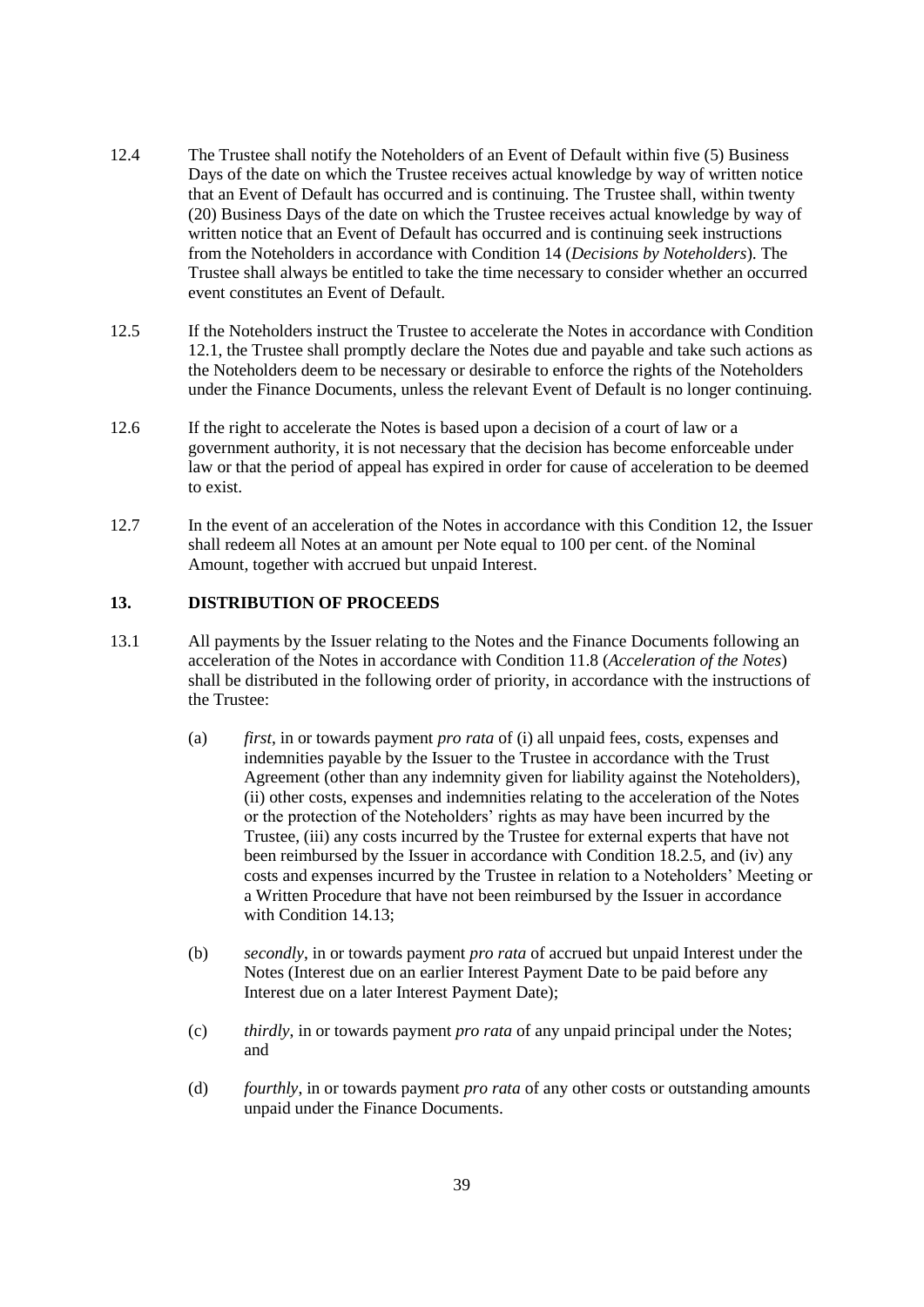Any excess funds after the application of proceeds in accordance with paragraphs (a) to [\(d\)](#page-40-2) above shall be paid to the Issuer.

- 13.2 Funds that the Trustee receives (directly or indirectly) in connection with the acceleration of the Notes shall be held on trust by the Trustee on the terms set out in the Trust Deed. The Trustee shall arrange for payments of such funds in accordance with this Condition [13](#page-40-0) as soon as reasonably practicable.
- 13.3 If the Issuer or the Trustee shall make any payment under this Condition [13,](#page-40-0) the Issuer or the Trustee, as applicable, shall notify the Noteholders of any such payment at least fifteen (15) Business Days before the payment is made. Such notice shall specify the Redemption Date and also the Record Date on which a person shall be registered as a Noteholder to receive the amounts due on such Redemption Date. Notwithstanding the foregoing, for any Interest due but unpaid the Record Date specified in Condition [7.1](#page-28-2) shall apply.

## <span id="page-41-0"></span>**14. DECISIONS BY NOTEHOLDERS**

- 14.1 A request by the Trustee for a decision by the Noteholders on a matter relating to the Finance Documents shall (at the option of the Trustee) be dealt with at a Noteholders' Meeting or by way of a Written Procedure.
- 14.2 Any request from the Issuer or a Noteholder (or Noteholders) representing at least ten (10) per cent. of the Adjusted Nominal Amount (such request may only be validly made by a person who is a Noteholder on the Business Day immediately following the day on which the request is received by the Trustee) for a decision by the Noteholders on a matter relating to the Finance Documents shall be directed to the Trustee and dealt with at a Noteholders' Meeting or by way a Written Procedure, as determined by the Trustee. The person requesting the decision may suggest the form for decision making, but if it is in the Trustee's opinion more appropriate that a matter is dealt with at a Noteholders' Meeting than by way of a Written Procedure, it shall be dealt with at a Noteholders' Meeting.
- 14.3 The Trustee may refrain from convening a Noteholders' Meeting or instigating a Written Procedure if (i) the suggested decision must be approved by any person in addition to the Noteholders and such person has informed the Trustee that an approval will not be given, or (ii) the suggested decision is not in accordance with applicable laws.
- 14.4 Only a person who is, or who has been provided with a power of attorney pursuant to Condition [6](#page-28-3) (*Right to act on behalf of a Noteholder*) from a person who is, registered as a Noteholder:
	- (a) on the Record Date prior to the date of the Noteholders' Meeting, in respect of a Noteholders' Meeting, or
	- (b) on the Business Day specified in the communication pursuant to Condition [16.2,](#page-44-1) in respect of a Written Procedure,

may exercise voting rights as a Noteholder at such Noteholders' Meeting or in such Written Procedure, provided that the relevant Notes are included in the Adjusted Nominal Amount.

<span id="page-41-1"></span>14.5 The following matters shall require the consent of Noteholders representing at least sixty six and two thirds (66-2/3) per cent. of the Adjusted Nominal Amount for which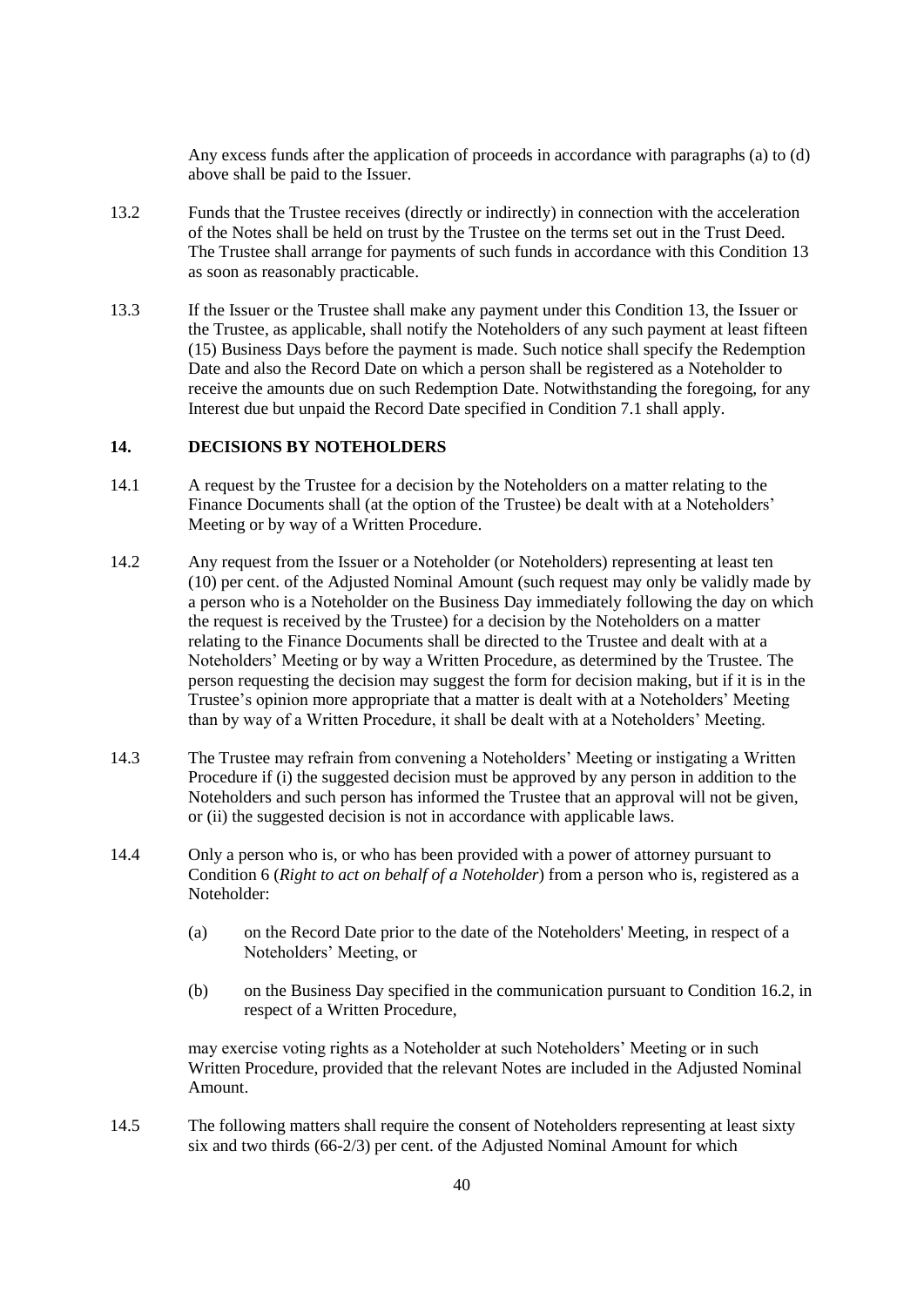Noteholders are voting at a Noteholders' Meeting or for which Noteholders reply in a Written Procedure in accordance with the instructions given pursuant to Condition [16.2:](#page-44-1)

- (a) a change to the terms of any of Condition [2.1,](#page-26-1) and Conditions [2.5](#page-26-2) to [2.7;](#page-26-3)
- (b) a reduction of any premium payable upon the redemption or repurchase of any Note pursuant to Clause [9](#page-29-2) (*Redemption and repurchase of the Notes*);
- (c) a change to the Interest Rate or the Nominal Amount;
- (d) a change to the terms for the distribution of proceeds set out in Condition [13](#page-40-0) (*Distribution of proceeds*);
- (e) a change to the terms dealing with the requirements for Noteholders' consent set out in this Condition [14;](#page-41-0)
- (f) an extension of the tenor of the Notes or any delay of the due date for payment of any principal or interest on the Notes;
- (g) a mandatory exchange of the Notes for other securities; and
- (h) early redemption of the Notes, other than upon an acceleration of the Notes pursuant to Condition [11.8](#page-38-4) (*Acceleration of the Notes*) or as otherwise permitted or required by these Terms and Conditions.
- <span id="page-42-2"></span>14.6 Any matter not covered by Condition [14.5](#page-41-1) shall require the consent of Noteholders representing more than fifty (50) per cent. of the Adjusted Nominal Amount for which Noteholders are voting at a Noteholders' Meeting or for which Noteholders reply in a Written Procedure in accordance with the instructions given pursuant to Condition [16.2.](#page-44-1) This includes, but is not limited to, any amendment to, or waiver of, the terms of any Finance Document that does not require a higher majority (other than an amendment permitted pursuant to Condition [17.1\(a\)](#page-45-0) or [\(b\)\)](#page-45-1), an acceleration of the Notes.
- <span id="page-42-1"></span>14.7 Quorum at a Noteholders' Meeting or in respect of a Written Procedure only exists if a Noteholder (or Noteholders) representing at least fifty (50) per cent. of the Adjusted Nominal Amount in case of a matter pursuant to Condition [14.5,](#page-41-1) and otherwise twenty (20) per cent. of the Adjusted Nominal Amount:
	- (a) if at a Noteholders' Meeting, attend the meeting in person or by telephone conference (or appear through duly authorised representatives); or
	- (b) if in respect of a Written Procedure, reply to the request.

If a quorum exists for some but not all of the matters to be dealt with at a Noteholders' Meeting or by a Written Procedure, decisions may be taken in the matters for which a quorum exists.

<span id="page-42-0"></span>14.8 If a quorum does not exist at a Noteholders' Meeting or in respect of a Written Procedure, the Trustee or the Issuer shall convene a second Noteholders' Meeting (in accordance with Condition [15.1\)](#page-43-2) or initiate a second Written Procedure (in accordance with Condition [16.1\)](#page-44-2), as the case may be, provided that the person(s) who initiated the procedure for Noteholders' consent has confirmed that the relevant proposal is not withdrawn. For the purposes of a second Noteholders' Meeting or second Written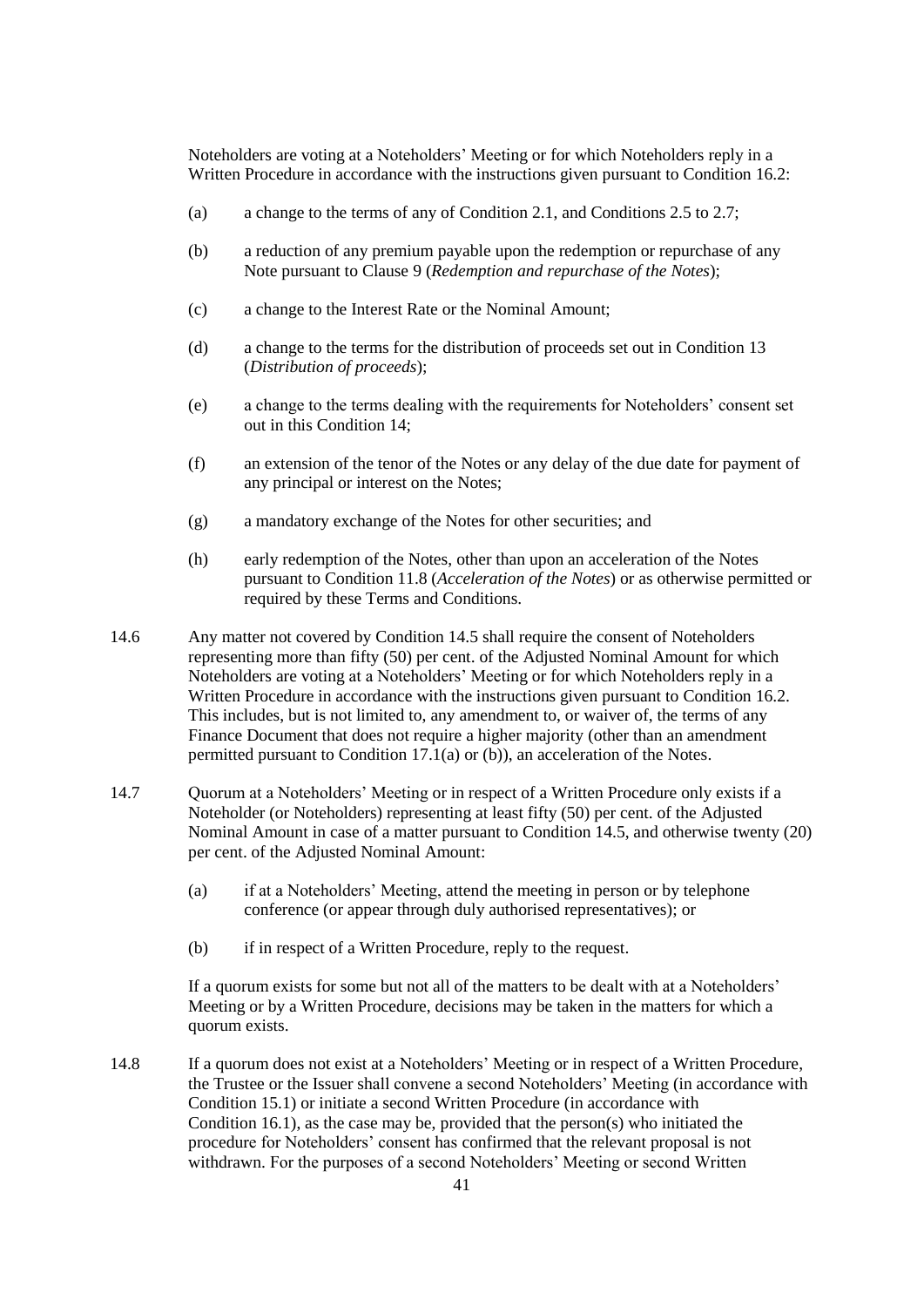Procedure pursuant to this Condition [14.8,](#page-42-0) the date of request of the second Noteholders' Meeting pursuant to Condition [15.1](#page-43-2) or second Written Procedure pursuant to Condition [16.1,](#page-44-2) as the case may be, shall be deemed to be the relevant date when the quorum did not exist. The quorum requirement in Condition [14.7](#page-42-1) shall not apply to such second Noteholders' Meeting or Written Procedure.

- 14.9 Any decision which extends or increases the obligations of the Issuer or the Trustee, or limits, reduces or extinguishes the rights or benefits of the Issuer or the Trustee, under the Finance Documents shall be subject to the Issuer's or the Trustee's consent, as applicable.
- 14.10 A Noteholder holding more than one Note need not use all its votes or cast all the votes to which it is entitled in the same way and may in its discretion use or cast some of its votes only.
- 14.11 The Issuer may not, directly or indirectly, pay or cause to be paid any consideration to or for the benefit of any Noteholder for or as inducement to any consent under these Terms and Conditions, unless such consideration is offered to all Noteholders that consent at the relevant Noteholders' Meeting or in a Written Procedure within the time period stipulated for the consideration to be payable or the time period for replies in the Written Procedure, as the case may be.
- 14.12 A matter decided at a duly convened and held Noteholders' Meeting or by way of Written Procedure is binding on all Noteholders, irrespective of them being present or represented at the Noteholders' Meeting or responding in the Written Procedure. The Noteholders that have not adopted or voted for a decision shall not be liable for any damages that this may cause other Noteholders and vice versa.
- <span id="page-43-1"></span>14.13 All costs and expenses incurred by the Issuer or the Trustee for the purpose of convening a Noteholders' Meeting or for the purpose of carrying out a Written Procedure, including reasonable fees to the Trustee, shall be paid by the Issuer.
- 14.14 If a decision is to be taken by the Noteholders on a matter relating to the Finance Documents, the Issuer shall promptly at the request of the Trustee provide the Trustee with a certificate specifying the number of Notes owned by Group Companies or (to the knowledge of the Issuer) Affiliates, irrespective of whether such person is directly registered as owner of such Notes. The Trustee shall not be responsible for the accuracy of such certificate or otherwise be responsible for determining whether a Note is owned by a Group Company or an Affiliate.
- <span id="page-43-3"></span>14.15 Information about decisions taken at a Noteholders' Meeting or by way of a Written Procedure shall promptly be sent by notice to the Noteholders and published on the website of the Issuer, provided that a failure to do so shall not invalidate any decision made or voting result achieved. The minutes from the relevant Noteholders' Meeting or Written Procedure shall at the request of a Noteholder be sent to it by the Issuer or the Trustee, as applicable.

# <span id="page-43-0"></span>**15. NOTEHOLDERS' MEETING**

<span id="page-43-2"></span>15.1 The Trustee shall convene a Noteholders' Meeting as soon as practicable and in any event no later than ten (10) Business Days after receipt of a valid request from the Issuer or the Noteholder(s) (or such later date as may be necessary for technical or administrative reasons) by sending a notice thereof to each person who is registered as a Noteholder on a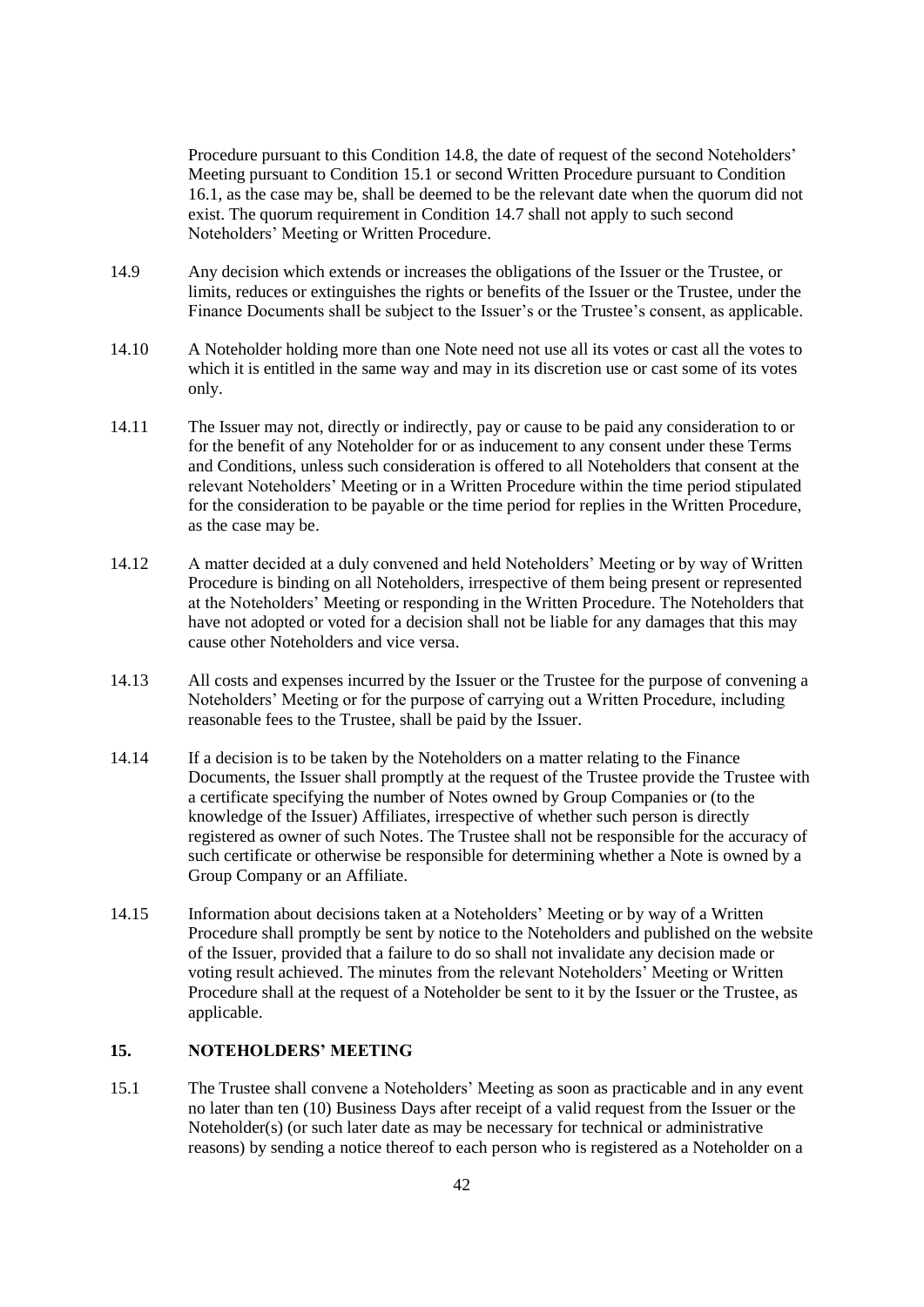date selected by the Trustee which falls no more than five (5) Business Days prior to the date on which the notice is sent.

- 15.2 Should the Issuer wish to replace the Trustee, it may convene a Noteholders' Meeting in accordance with Condition [15.1](#page-43-2) with a copy to the Trustee. After a request from the Noteholders pursuant to Condition [18.4.3,](#page-47-0) the Issuer shall no later than five (5) Business Days after receipt of such request (or such later date as may be necessary for technical or administrative reasons) convene a Noteholders Meeting in accordance with Condition [15.1.](#page-43-2)
- 15.3 The notice pursuant to Condition [15.1](#page-43-2) shall include (i) time for the meeting, (ii) place for the meeting, (iii) agenda for the meeting (including each request for a decision by the Noteholders), and (iv) a form of power of attorney. Only matters that have been included in the notice may be resolved upon at the Noteholders' Meeting. Should prior notification by the Noteholders be required in order to attend the Noteholders' Meeting, such requirement shall be included in the notice.
- 15.4 The Noteholders' Meeting shall be held no earlier than ten (10) Business Days and no later than thirty (30) Business Days after the effective date of the notice.
- 15.5 Without amending or varying these Terms and Conditions, the Trustee may prescribe such further regulations regarding the convening and holding of a Noteholders' Meeting as the Trustee may deem appropriate. Such regulations may include a possibility for Noteholders to vote without attending the meeting in person.

# <span id="page-44-0"></span>**16. WRITTEN PROCEDURE**

- <span id="page-44-2"></span>16.1 The Trustee shall instigate a Written Procedure as soon as practicable and in any event no later than ten (10) Business Days after receipt of a valid request from the Issuer or the Noteholder(s) (or such later date as may be necessary for technical or administrative reasons) by sending a communication to each person who is registered as a Noteholder on a date selected by the Trustee which falls no more than five (5) Business Days prior to the date on which the communication is sent.
- <span id="page-44-1"></span>16.2 Should the Issuer wish to replace the Trustee, it may instigate a Written Procedure in accordance with Condition [16.1](#page-44-2) with a copy to the Trustee.
- 16.3 A communication pursuant to Condition [16.1](#page-44-2) shall include (i) each request for a decision by the Noteholders, (ii) a description of the reasons for each request, (iii) a specification of the Business Day on which a person must be registered as a Noteholder in order to be entitled to exercise voting rights, (iv) instructions and directions on where to receive a form for replying to the request (such form to include an option to vote yes or no for each request) as well as a form of power of attorney, and (v) the stipulated time period within which the Noteholder must reply to the request (such time period to last at least ten (10) Business Days and not longer than thirty (30) Business Days from the effective date of the communication pursuant to Condition [16.1\)](#page-44-2). If the voting is to be made electronically, instructions for such voting shall be included in the communication.
- 16.4 When consents from Noteholders representing the requisite majority of the total Adjusted Nominal Amount pursuant to Conditions [14.5](#page-41-1) and [14.6](#page-42-2) have been received in a Written Procedure, the relevant decision shall be deemed to be adopted pursuant to Condition [14.5](#page-41-1) or [14.6,](#page-42-2) as the case may be, even if the time period for replies in the Written Procedure has not yet expired.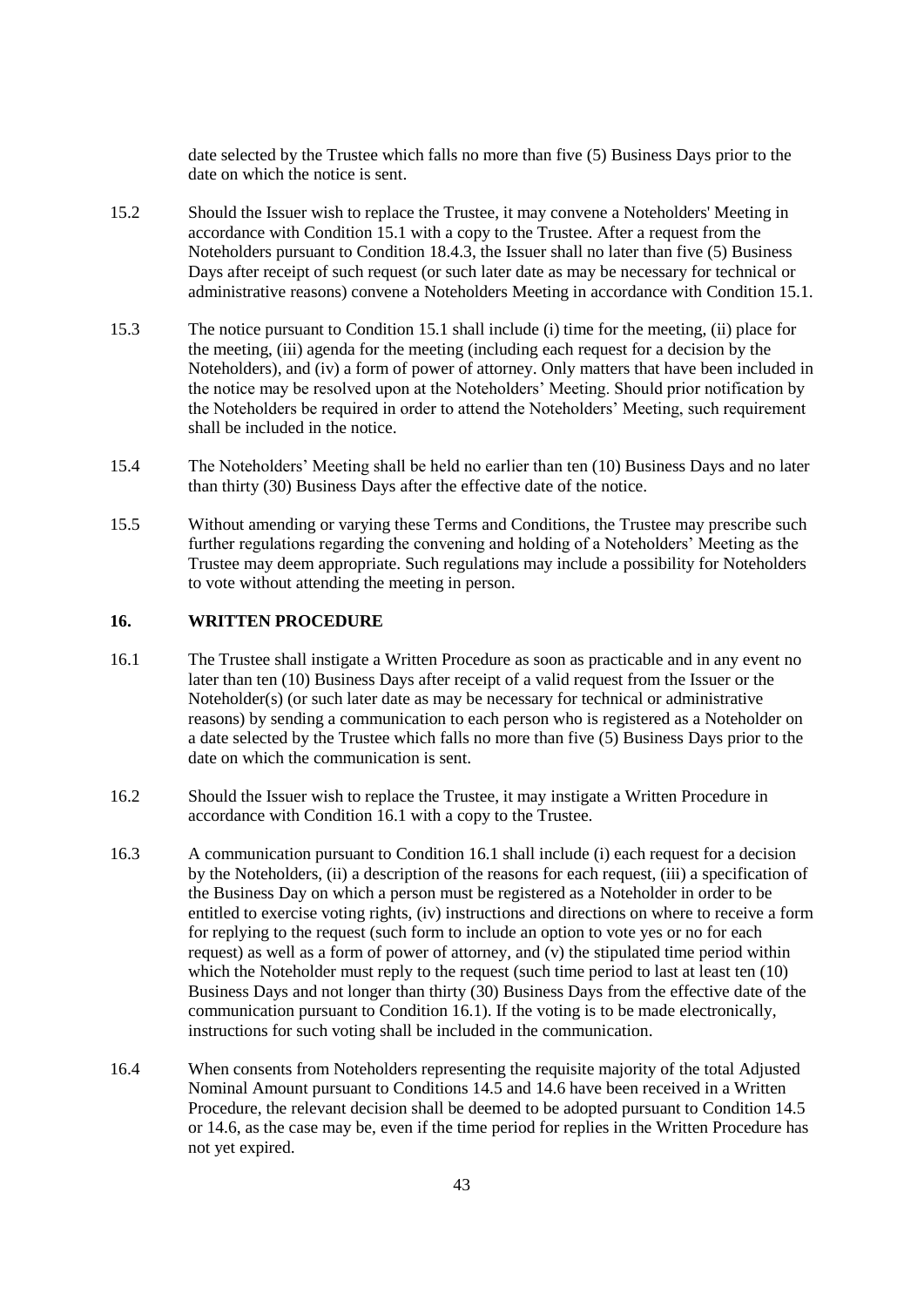# **17. AMENDMENTS AND WAIVERS**

- <span id="page-45-1"></span><span id="page-45-0"></span>17.1 The Issuer and the Trustee (acting on behalf of the Noteholders) may agree to amend the Finance Documents or waive any provision in a Finance Document, provided that:
	- (a) such amendment or waiver is not detrimental to the interest of the Noteholders as a group, or is made solely for the purpose of rectifying obvious errors and mistakes;
	- (b) such amendment or waiver is required by applicable law, a court ruling or a decision by a relevant authority; or
	- (c) such amendment or waiver has been duly approved by the Noteholders in accordance with Condition [14](#page-41-0) (*Decisions by Noteholders*).
- 17.2 The consent of the Noteholders is not necessary to approve the particular form of any amendment to the Finance Documents. It is sufficient if such consent approves the substance of the amendment.
- <span id="page-45-2"></span>17.3 The Trustee shall promptly notify the Noteholders of any amendments or waivers made in accordance with Condition [17.1,](#page-45-0) setting out the date from which the amendment or waiver will be effective, and ensure that any amendments to the Finance Documents are published in the manner stipulated in Condition [10.3](#page-34-1) (*Publication of Finance Documents*). The Issuer shall ensure that any amendments to the Finance Documents are duly registered with the CSD and each other relevant organisation or authority.
- 17.4 An amendment to the Finance Documents shall take effect on the date determined by the Noteholders Meeting, in the Written Procedure or by the Trustee, as the case may be.

# **18. APPOINTMENT AND REPLACEMENT OF THE TRUSTEE**

#### 18.1 **Appointment of the Trustee**

- 18.1.1 By subscribing for Notes, each initial Noteholder appoints the Trustee to act pursuant to the Trust Deed as trustee in all matters relating to the Notes and the Finance Documents, and authorises the Trustee to act on its behalf (without first having to obtain its consent, unless such consent is specifically required by these Terms and Conditions or the Trust Deed) in any legal or arbitration proceedings relating to the Notes held by such Noteholder. By acquiring Notes, each Additional Noteholder confirms such appointment and authorisation for the Trustee to act on its behalf.
- 18.1.2 The Trustee shall not be bound to take any action in relation to the Trust Deed and these Terms and Conditions unless directed to do so in accordance with Conditions [14,](#page-41-0) [15](#page-43-0) and/or [16,](#page-44-0) as applicable, and it has been indemnified and/or secured and/or prefunded to its satisfaction.
- 18.1.3 The Issuer shall promptly upon request provide the Trustee with any documents and other assistance (in form and substance satisfactory to the Trustee), that the Trustee deems necessary for the purpose of exercising its rights and/or carrying out its duties under the Finance Documents.
- 18.1.4 The Trustee is entitled to fees for its work and to be indemnified for costs, losses and liabilities on the terms set out in the Finance Documents and the Trustee's obligations as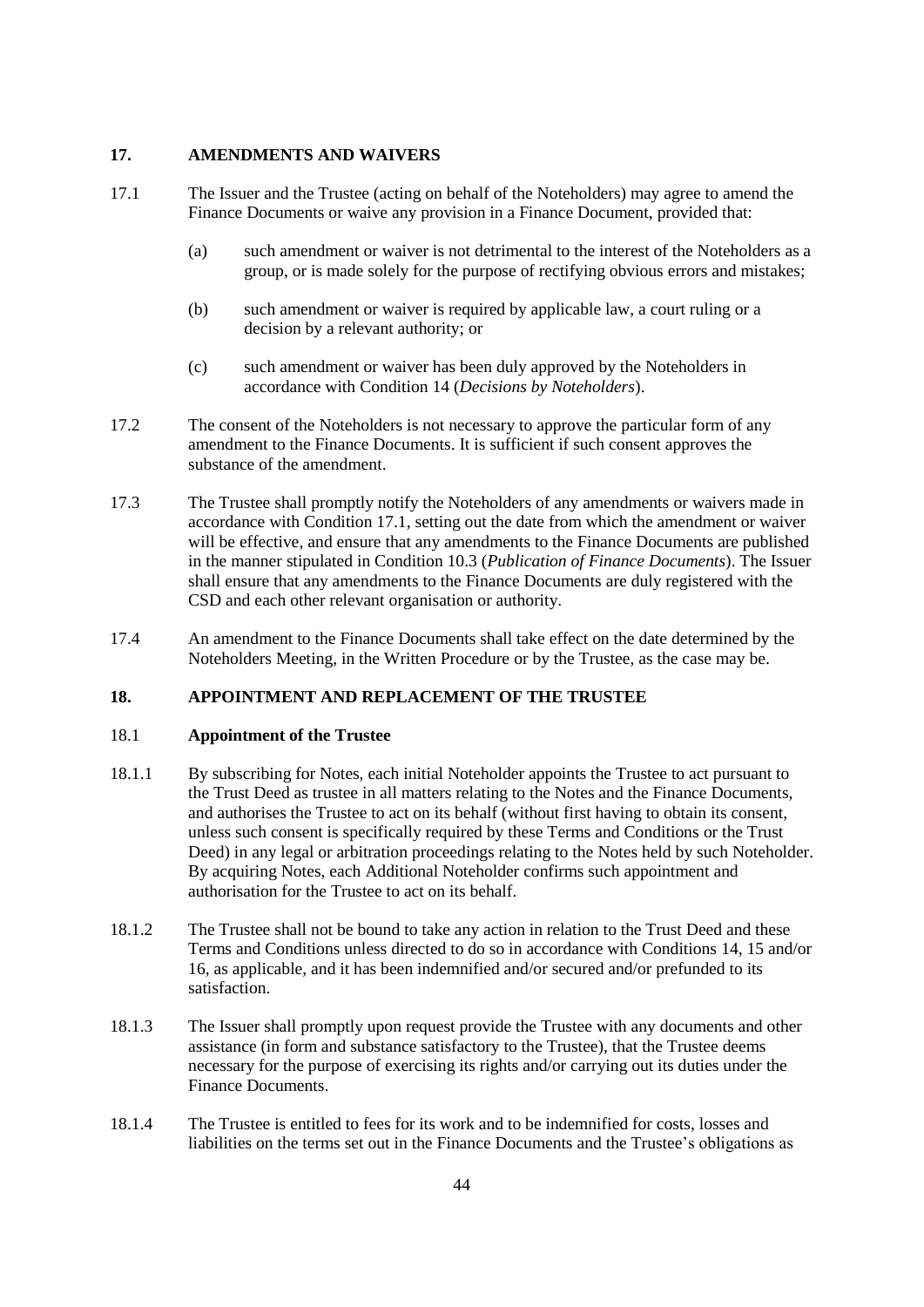Trustee under the Finance Documents are conditioned upon the due payment of such fees and indemnifications.

18.1.5 The Trustee may act as Trustee or trustee for several issues of securities issued by or relating to the Issuer and other Group Companies notwithstanding potential conflicts of interest.

## 18.2 **Duties of the Trustee**

- 18.2.1 The Trustee shall represent the Noteholders in accordance with the Finance Documents, The Trustee is not responsible for the execution or enforceability of the Finance **Documents**
- 18.2.2 When acting in accordance with the Finance Documents, the Trustee is always acting with binding effect on behalf of the Noteholders. The Trustee shall carry out its duties under the Finance Documents with the degree of care and diligence required of it as a trustee having regard to the provisions of the Trust Deed and the other Finance Documents.
- 18.2.3 The Trustee is entitled to delegate its duties to other professional parties, but the Trustee shall remain liable for the actions of such parties under the Finance Documents.
- 18.2.4 The Trustee shall treat all Noteholders equally and, when acting pursuant to the Finance Documents, act with regard only to the interests of the Noteholders and shall not be required to have regard to the interests or to act upon or comply with any direction or request of any other person, other than as explicitly stated in the Finance Documents.
- <span id="page-46-0"></span>18.2.5 The Trustee is entitled to engage external experts when carrying out its duties under the Finance Documents. The Issuer shall on demand by the Trustee pay all costs for external experts engaged after the occurrence of an Event of Default, or for the purpose of investigating or considering (i) an event or circumstance which the Trustee reasonably believes is or may lead to an Event of Default or (ii) a matter relating to the Issuer which the Trustee reasonably believes may be detrimental to the interests of the Noteholders under the Finance Documents. Any compensation for damages or other recoveries received by the Trustee from external experts engaged by it for the purpose of carrying out its duties under the Finance Documents shall be distributed in accordance with Condition [13](#page-40-0) (*Distribution of proceeds*).
- 18.2.6 The Trustee shall, as applicable, enter into agreements with the CSD, and comply with such agreement and the CSD Regulations applicable to the Trustee, as may be necessary in order for the Trustee to carry out its duties under the Finance Documents.
- 18.2.7 Notwithstanding any other provision of the Finance Documents to the contrary, the Trustee is not obliged to do or omit to do anything if it would or might in its reasonable opinion constitute a breach of any law or regulation.
- <span id="page-46-1"></span>18.2.8 If in the Trustee's reasonable opinion the cost, loss or liability which it may incur (including reasonable fees to the Trustee) in complying with instructions of the Noteholders, or taking any action at its own initiative, will not be covered by the Issuer, the Trustee may refrain from acting in accordance with such instructions, or taking such action, until it has received such funding or indemnities (or adequate Lien has been provided therefore) as it may reasonably require.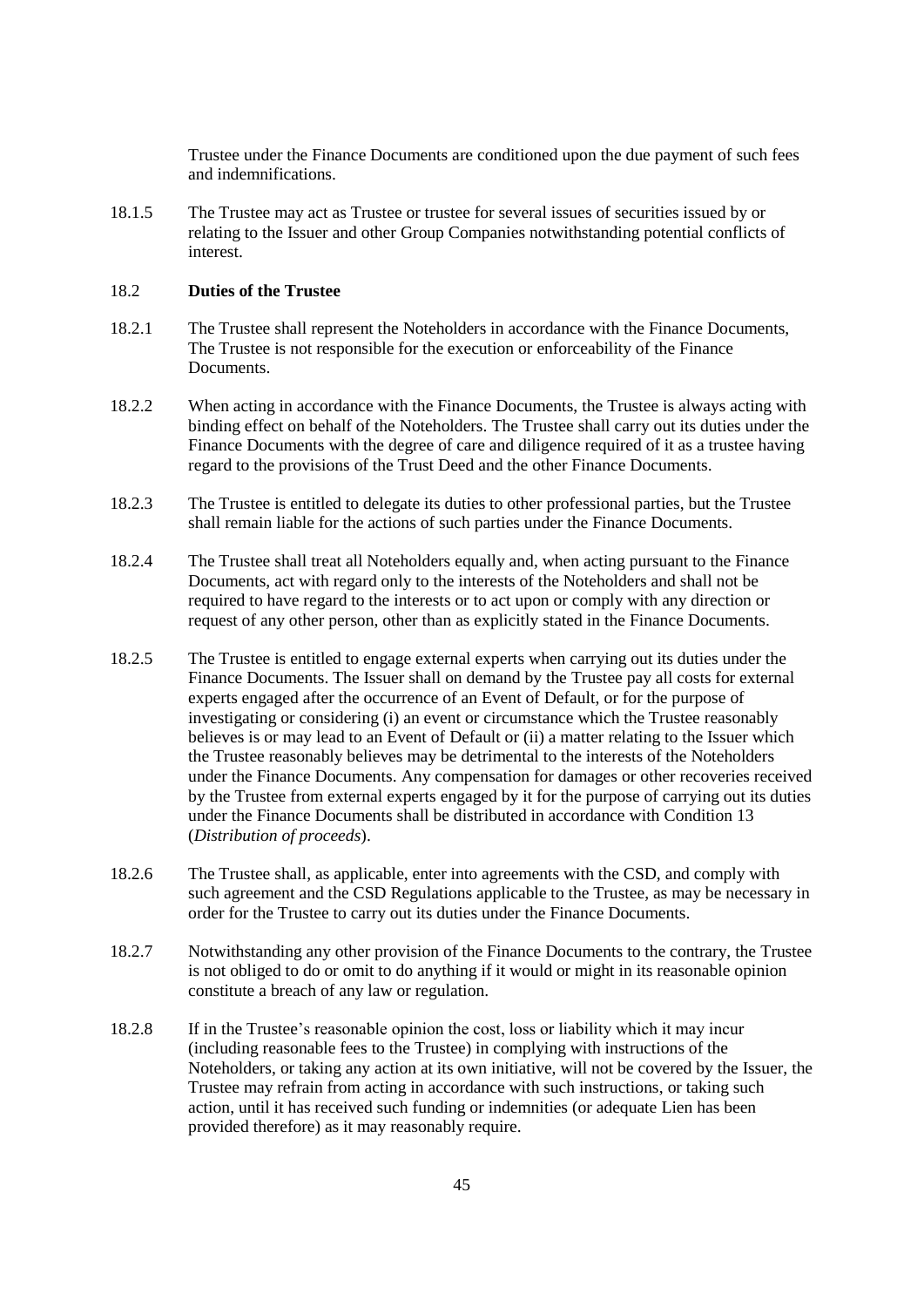18.2.9 The Trustee shall give a notice to the Noteholders (i) before it ceases to perform its obligations under the Finance Documents by reason of the non-payment by the Issuer of any fee or indemnity due to the Trustee under the Finance Documents or (ii) if it refrains from acting for any reason described in Condition [18.2.8.](#page-46-1)

## 18.3 **Limited liability for the Trustee**

- 18.3.1 The Trustee will not be liable to the Noteholders for damage or loss caused by any action taken or omitted by it under or in connection with any Finance Document, unless directly caused by its gross negligence, wilful default or fraud. The Trustee shall never be responsible for indirect or consequential loss.
- 18.3.2 The Trustee shall not be considered to have acted negligently if it has acted in accordance with advice from or opinions of reputable external experts engaged by the Trustee or if the Trustee has acted with reasonable care in a situation when the Trustee considers that it is detrimental to the interests of the Noteholders to delay the action in order to first obtain instructions from the Noteholders.
- 18.3.3 The Trustee shall not be liable for any delay (or any related consequences) in crediting an account with an amount required pursuant to the Finance Documents to be paid by the Trustee to the Noteholders, provided that the Trustee has taken all necessary steps as soon as reasonably practicable to comply with the regulations or operating procedures of any recognised clearing or settlement system used by the Trustee for that purpose.
- 18.3.4 The Trustee shall have no liability to the Noteholders for damage caused by the Trustee acting in accordance with instructions of the Noteholders given in accordance with Condition [14](#page-41-0) (*Decisions by Noteholders*) or a demand by Noteholders given pursuant to Condition [12.1.](#page-38-0)
- 18.3.5 Any liability towards the Issuer which is incurred by the Trustee in acting under, or in relation to, the Finance Documents shall not be subject to set-off against the obligations of the Issuer to the Noteholders under the Finance Documents.

### <span id="page-47-1"></span>18.4 **Replacement of the Trustee**

- 18.4.1 Subject to Condition [18.4.6,](#page-48-0) the Trustee may resign by giving notice to the Issuer and the Noteholders, in which case the Noteholders shall appoint a successor Trustee at a Noteholders' Meeting convened by the retiring Trustee or by way of Written Procedure initiated by the retiring Trustee.
- 18.4.2 Subject to Condition [18.4.6,](#page-48-0) if the Trustee is Insolvent, the Trustee shall be deemed to resign as Trustee and the Issuer shall within ten (10) Business Days appoint a successor Trustee which shall be an independent financial institution or other reputable company which regularly acts as trustee under debt issuances.
- <span id="page-47-0"></span>18.4.3 A Noteholder (or Noteholders) representing at least ten (10) per cent. of the Adjusted Nominal Amount may, by notice to the Issuer (such notice may only be validly given by a person who is a Noteholder on the Business Day immediately following the day on which the notice is received by the Issuer), require that a Noteholders' Meeting is held for the purpose of dismissing the Trustee and appointing a new Trustee. The Issuer may, at a Noteholders' Meeting convened by it or by way of Written Procedure initiated by it, propose to the Noteholders that the Trustee be dismissed and a new Trustee appointed.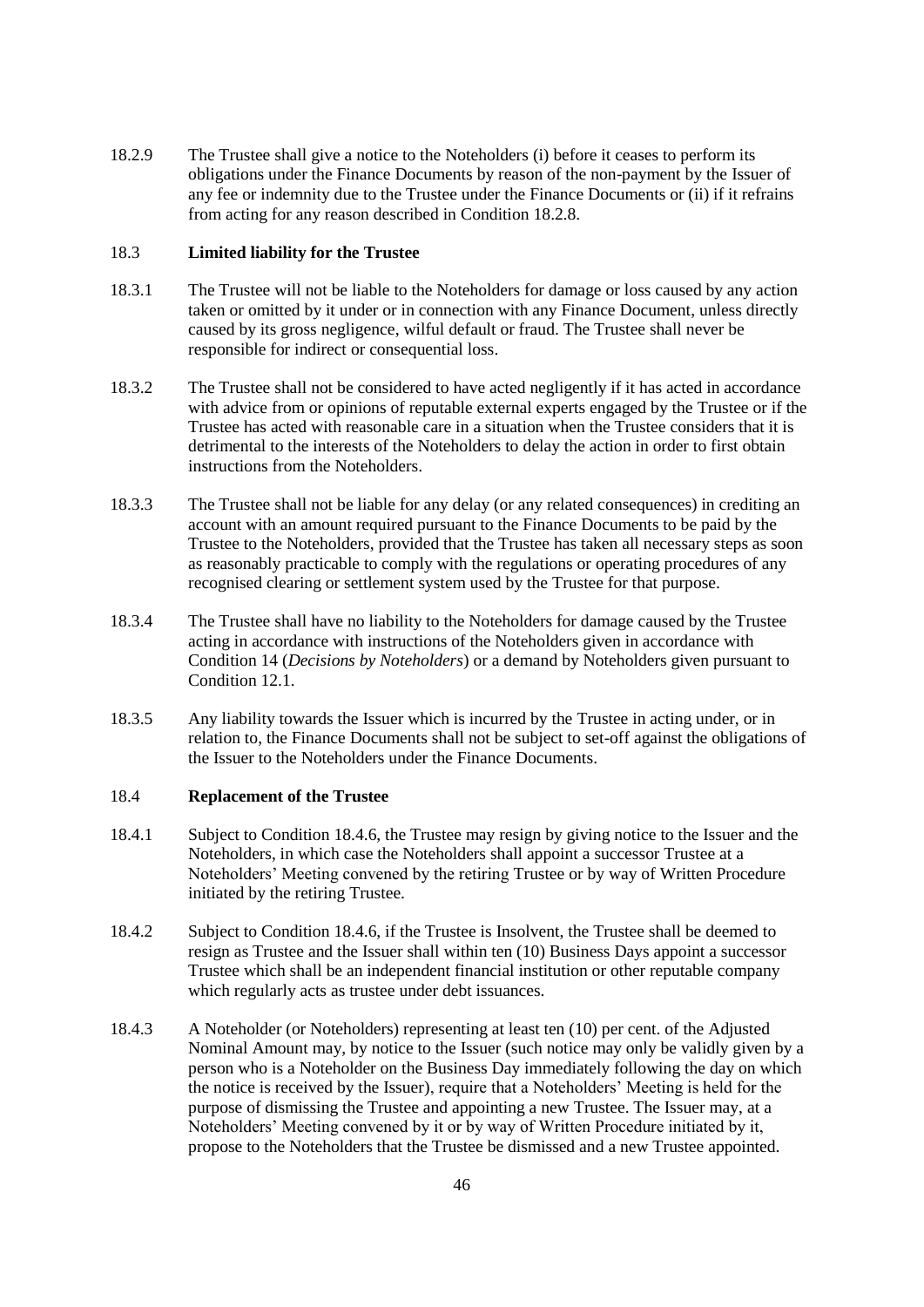- 18.4.4 If the Noteholders have not appointed a successor Trustee within ninety (90) days after (i) the earlier of the notice of resignation was given or the resignation otherwise took place or (ii) the Trustee was dismissed through a decision by the Noteholders, the Issuer shall appoint a successor Trustee which shall be an independent financial institution or other reputable company which regularly acts as trustee under debt issuances.
- 18.4.5 The retiring Trustee shall, at its own cost, make available to the successor Trustee such documents and records and provide such assistance as the successor Trustee may reasonably request for the purposes of performing its functions as Trustee under the Finance Documents.
- <span id="page-48-0"></span>18.4.6 The Trustee's resignation or dismissal shall only take effect upon the appointment of a successor Trustee and acceptance by such successor Trustee of such appointment and the execution of all necessary documentation to effectively substitute the retiring Trustee.
- 18.4.7 Upon the appointment of a successor, the retiring Trustee shall be discharged from any further obligation in respect of the Finance Documents but shall remain entitled to the benefit of the Finance Documents and remain liable under the Finance Documents in respect of any action which it took or failed to take whilst acting as Trustee. Its successor, the Issuer and each of the Noteholders shall have the same rights and obligations amongst themselves under the Finance Documents as they would have had if such successor had been the original Trustee.
- 18.4.8 In the event that there is a change of the Trustee in accordance with this Condition [18.4,](#page-47-1) the Issuer shall execute such documents and take such actions as the new Trustee may reasonably require for the purpose of vesting in such new Trustee the rights, powers and obligation of the Trustee and releasing the retiring Trustee from its further obligations under the Finance Documents. Unless the Issuer and the new Trustee agree otherwise, the new Trustee shall be entitled to the same fees and the same indemnities as the retiring Trustee.

# 18.5 **New Trustee and Separate and Co-Trustees**

- 18.5.1 One or more persons may hold office as trustee or trustees under the Trust Deed but such trustee or trustees shall be or include a trust corporation. The power to appoint a new trustee under the Trust Deed shall be vested in the Issuer but no person shall be appointed who shall not previously have been approved by the Noteholders pursuant to Condition 16.6. Any appointment of a new trustee shall as soon as practicable thereafter be notified by the Issuer to the Noteholders in accordance with these Terms and Conditions.
- 18.5.2 Notwithstanding the above, the Trustee may appoint any person established or resident in any jurisdiction (whether a trust corporation or not) to act either as a separate trustee or as a co-trustee jointly with the Trustee in certain circumstances.

# **19. APPOINTMENT AND REPLACEMENT OF THE ISSUING AGENT**

- 19.1 The Issuer has appointed the Issuing Agent to manage certain specified tasks under these Terms and Conditions and in accordance with the legislation, rules and regulations applicable to and/or issued by the CSD and relating to the Notes.
- 19.2 The Issuing Agent may retire from its assignment or be dismissed by the Issuer, provided that the Issuer has approved that a commercial bank or securities institution approved by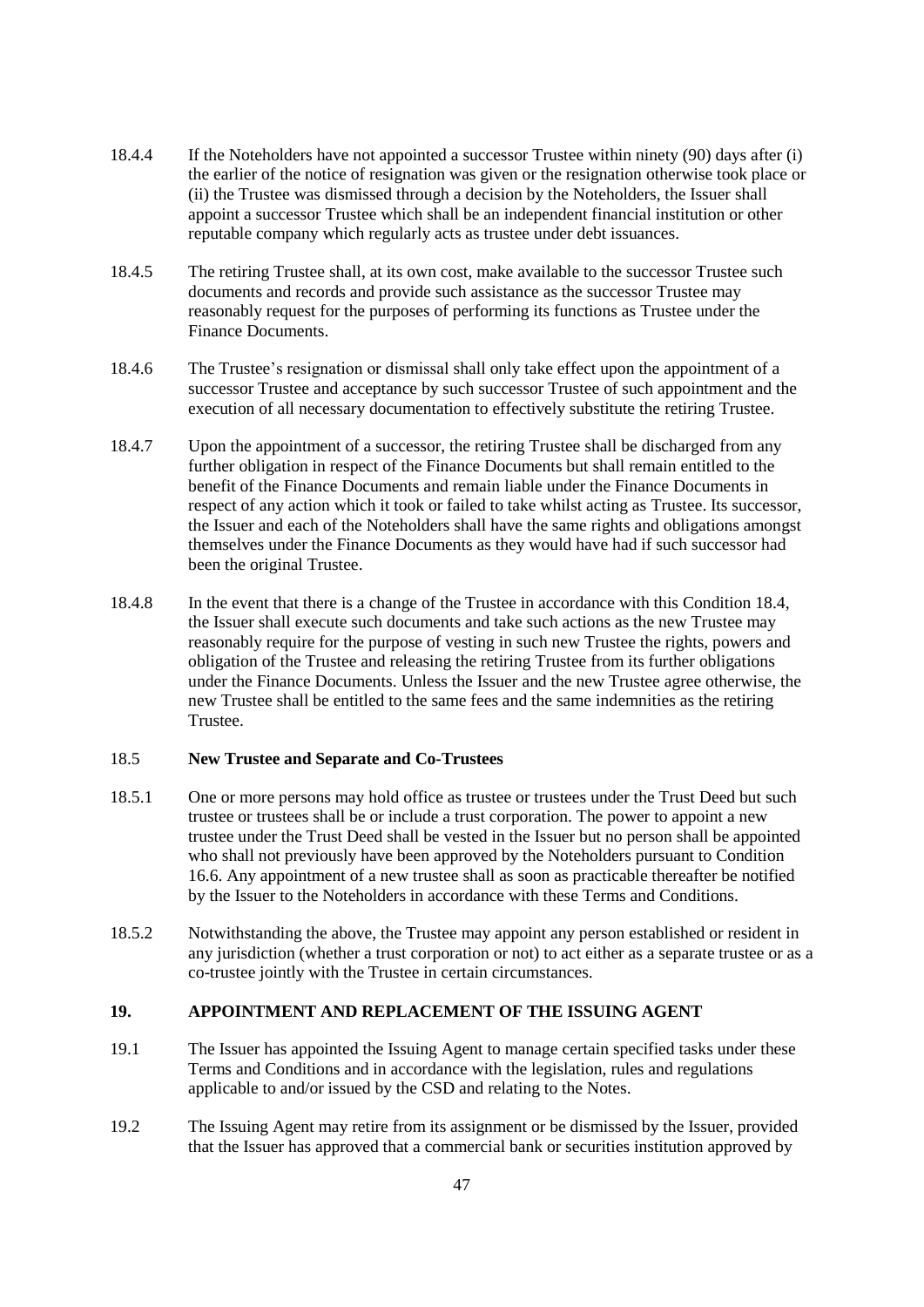the CSD accedes as new Issuing Agent at the same time as the old Issuing Agent retires or is dismissed.

# **20. APPOINTMENT AND REPLACEMENT OF THE CSD**

- 20.1 The Issuer has appointed the CSD to manage certain tasks under these Terms and Conditions and in accordance with the CSD Regulations and the other regulations applicable to the Notes.
- 20.2 The CSD may retire from its assignment or be dismissed by the Issuer, provided that the Issuer has effectively appointed a replacement CSD that accedes as CSD at the same time as the old CSD retires or is dismissed and provided also that the replacement does not have a negative effect on any Noteholder or the listing of the Notes on a Regulated Market. The replacing CSD must be authorised to professionally conduct clearing operations pursuant to the Securities Markets Act (*lag* (2007:528) *om värdepappersmarknaden*) and be authorised as a central securities depository in accordance with the Financial Instruments Account Act (*lag* (1998:1479) *om kontoföring av finansiella instrument*).

## **21. NO DIRECT ACTIONS BY NOTEHOLDERS**

No Noteholder shall itself be entitled to proceed directly against the Issuer unless the Trustee, having become bound to so proceed, fails to do so within a reasonable time and such failure is continuing. Further, a Noteholder may not take any steps whatsoever to enforce or recover any amount due or owing to it pursuant to the Trust Deed and/or the Notes, or to initiate, support or procure the winding-up, dissolution, liquidation, company reorganisation (*företagsrekonstruktion*) or bankruptcy (*konkurs*) (or its equivalent in any other jurisdiction) of the Issuer in relation to any of the obligations and liabilities of the Issuer under the Trust Deed and/or the Notes. Such steps may only be taken by the Trustee.

#### **22. PRESCRIPTION**

The right to receive repayment of the principal of the Notes shall become prescribed ten (10) years from the Redemption Date. The right to receive payment of interest (excluding any capitalised interest) shall be prescribed and become void five (5) years from the relevant due date for payment. The Issuer is entitled to any funds set aside for payments in respect of which the Noteholders' right to receive payment has been prescribed.

# <span id="page-49-0"></span>**23. NOTICES AND PRESS RELEASES**

## 23.1 **Notices**

- <span id="page-49-1"></span>23.1.1 Any notice or other communication to be made under or in connection with the Finance Documents:
	- (a) if to the Trustee, shall be given at Sveavägen 9, 111 57 Stockholm;
	- (b) if to the Issuer, shall be given at the address specified on its website www.millicom.com on the Business Day prior to dispatch; and
	- (c) if to the Noteholders, shall be given at their addresses as registered with the CSD, on the Record Date prior to dispatch, and by either courier delivery or letter for all Noteholders. A Notice to the Noteholders shall also be published on the websites of the Issuer and the Trustee.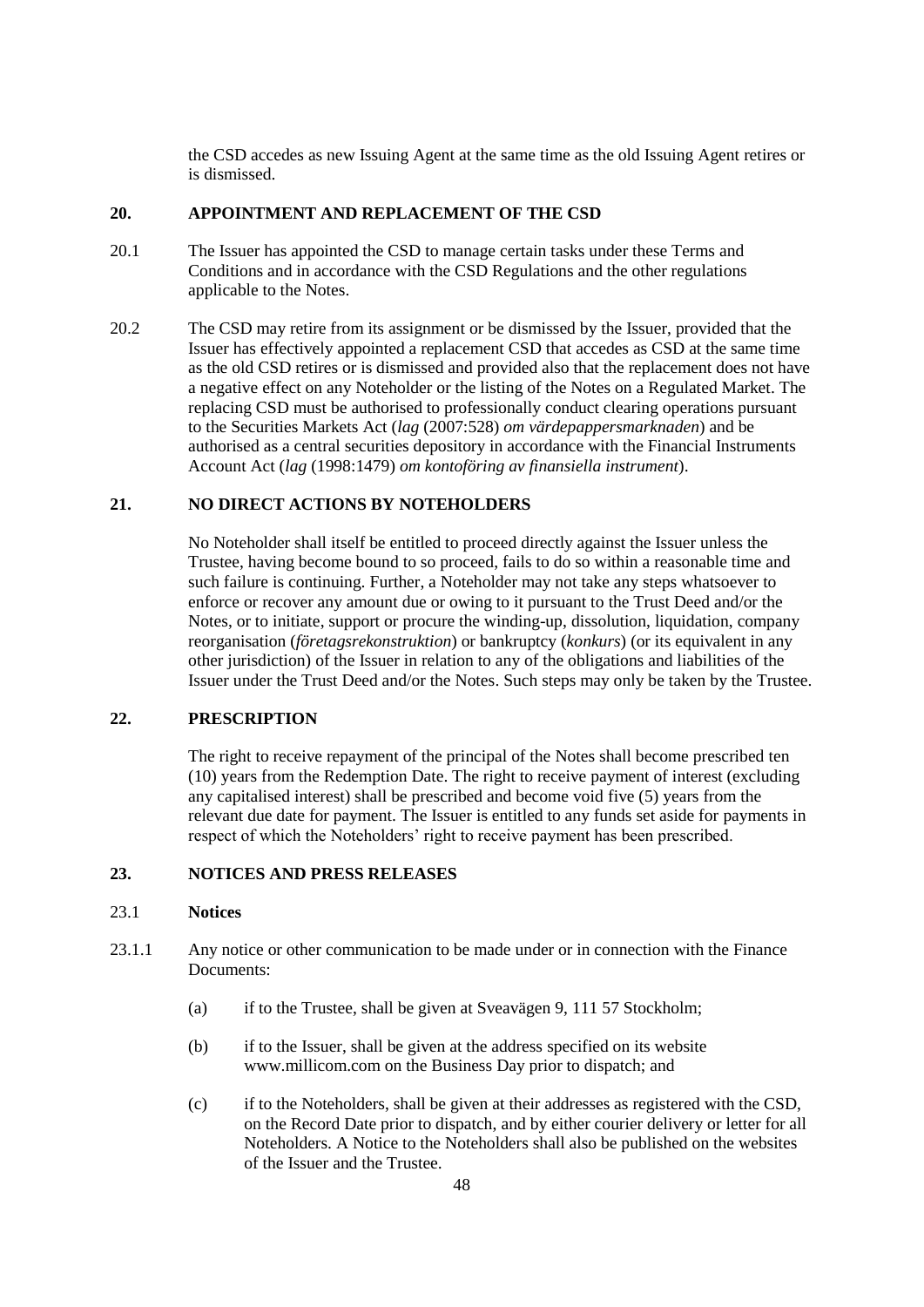- 23.1.2 Any notice or other communication made by one person to another under or in connection with the Finance Documents shall be sent by way of courier, personal delivery or letter, or, if between the Issuer and the Trustee, by email, and will only be effective, in case of courier or personal delivery, when it has been left at the address specified in Condition [23.1.1,](#page-49-1) in case of letter, three (3) Business Days after being deposited postage prepaid in an envelope addressed to the address specified in Condition [23.1.1,](#page-49-1) or, in case of email, when received in readable form by the email recipient.
- 23.1.3 Any notice pursuant to the Finance Documents shall be in English.
- 23.1.4 Failure to send a notice or other communication to a Noteholder or any defect in it shall not affect its sufficiency with respect to other Noteholders.

### 23.2 **Press releases**

- <span id="page-50-1"></span>23.2.1 Any notice that the Issuer or the Trustee shall send to the Noteholders pursuant to Conditions [9.3](#page-29-6) (*Voluntary total redemption (Call option)*), [9.4](#page-30-4) (*Early redemption due to illegality*), [9.5](#page-30-3) (*Repurchase with Excess Proceeds*), [10.1.2,](#page-33-0) [12.4,](#page-40-3) [14.15,](#page-43-3) [15.1,](#page-43-2) [16.1](#page-44-2) and [17.3](#page-45-2) shall also be published by way of press release by the Issuer or the Trustee, as applicable.
- 23.2.2 In addition to Condition [23.2.1,](#page-50-1) if any information relating to the Notes or the Issuer contained in a notice the Trustee may send to the Noteholders under these Terms and Conditions has not already been made public by way of a press release, the Trustee shall before it sends such information to the Noteholders give the Issuer the opportunity to issue a press release containing such information. If the Issuer does not promptly issue a press release and the Trustee considers it necessary to issue a press release containing such information before it can lawfully send a notice containing such information to the Noteholders, the Trustee shall be entitled to issue such press release.

# <span id="page-50-2"></span>**24. FORCE MAJEURE AND LIMITATION OF LIABILITY**

- <span id="page-50-0"></span>24.1 Neither the Trustee nor the Issuing Agent shall be held responsible for any damage arising out of any legal enactment, or any measure taken by a public authority, or war, strike, lockout, boycott, blockade, natural disaster, insurrection, civil commotion, terrorism or any other similar circumstance (a "**Force Majeure Event**"). The reservation in respect of strikes, lockouts, boycotts and blockades applies even if the Trustee or the Issuing Agent itself takes such measures, or is subject to such measures.
- 24.2 The Issuing Agent shall have no liability to the Noteholders if it has observed reasonable care. The Issuing Agent shall never be responsible for indirect damage with exception of gross negligence and wilful misconduct.
- 24.3 Should a Force Majeure Event arise which prevents the Trustee or the Issuing Agent from taking any action required to comply with these Terms and Conditions, such action may be postponed until the obstacle has been removed.
- 24.4 The provisions in this Condition [24](#page-50-2) apply unless they are inconsistent with the provisions of the Financial Instruments Accounts Act which provisions shall take precedence.

# **25. CONTRACTS (RIGHTS OF THIRD PARTIES) ACT 1999**

25.1 No person shall have any right to enforce any term or condition of the Notes under the Contracts (Rights of Third Parties) Act 1999 except and to the extent, if any, that the Notes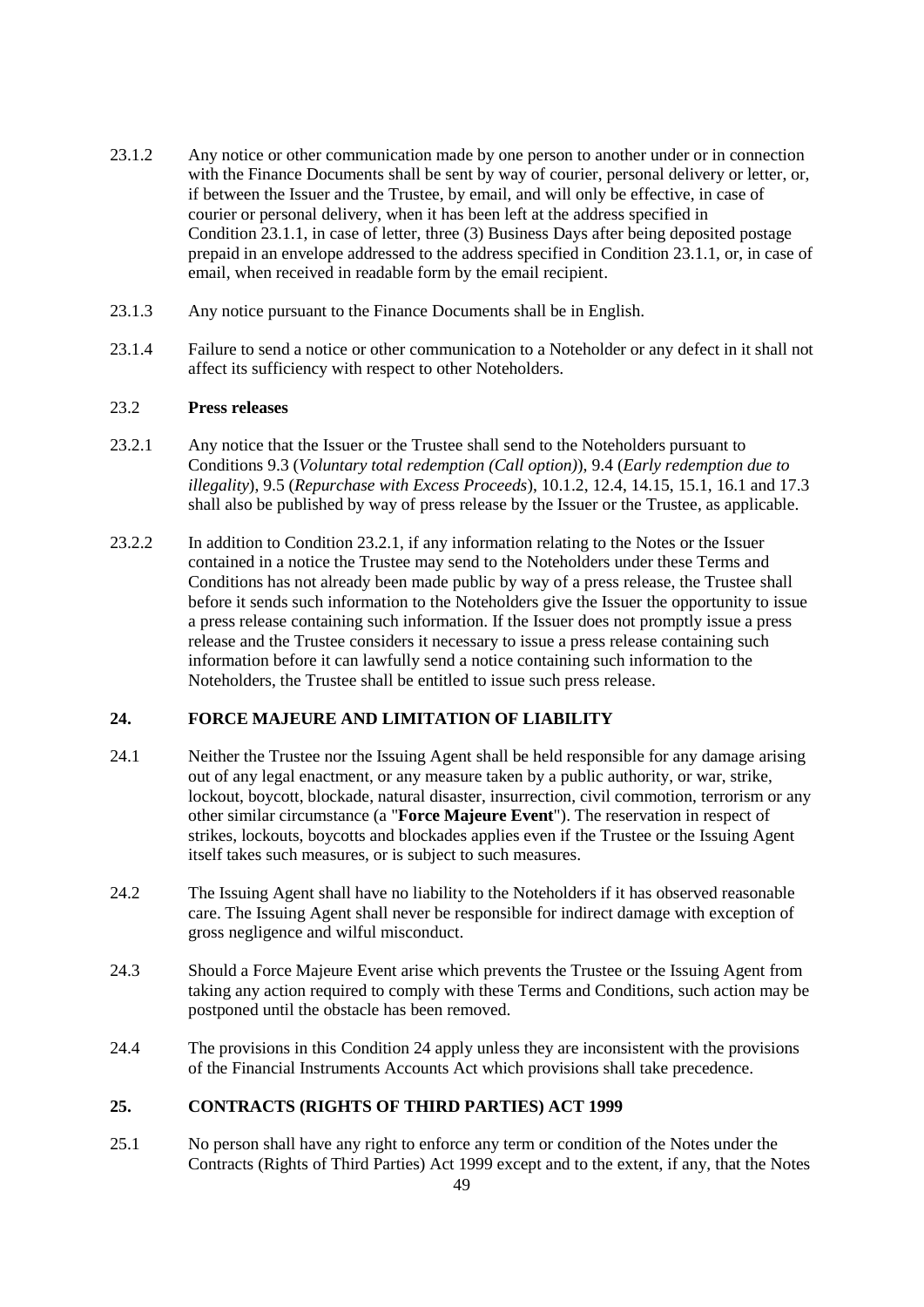expressly provide for such Act to apply to any of their terms. This does not affect any right or remedy of a third party which exists or is available apart from that Act.

25.2 For the avoidance of doubt, the Issuing Agent is intended by the parties to this Agreement to have the rights under the Contract (Rights of Third Parties) Act 1999 to enforce the terms of Condition [4](#page-27-3) (*Condition Precedent*)

#### **26. GOVERNING LAW AND JURISDICTION**

- 26.1 The Trust Deed and the Notes, and any non-contractual obligations arising out of or in connection therewith, shall be governed by and construed in accordance with English law.
- 26.2 The Issuer has in the Trust Deed agreed for the benefit of the Trustee and the Noteholders that the English courts shall have exclusive jurisdiction in relation to all disputes arising out of or in connection with the Trust Deed or the Notes (including claims for set-off and counterclaims), including, without limitation, disputes arising out of or in connection with: (i) the creation, validity, effect, interpretation, performance or non-performance of, or the legal relationships established by the Trust Deed and the Notes; and (ii) any noncontractual obligation arising out of or in connection with the Trust Deed and the Notes and accordingly submits to the exclusive jurisdiction of the English courts. For such purposes each of the Issuer and the Trustee irrevocably submits to the jurisdiction of the English courts and waives any objection to the exercise of such jurisdiction.
- 26.3 Notwithstanding that, under the Financial Instruments Accounts Act or the operating procedures, rules and regulations of the CSD, (together, the "**Swedish Remedies**"), holders of the Notes may have remedies against the Issuer for non-payment or non-performance under the Trust Deed and the Notes, a Noteholder must first exhaust all available remedies in the courts of England and Wales for non-payment or non-performance before any proceedings may be brought against the Issuer in Sweden in respect of the Swedish Remedies. Notwithstanding the above, and in this limited respect only, a Noteholder may not therefore take concurrent proceedings in Sweden.
- 26.4 The Issuer:
	- (a) waives any objection to the choice of or submission to the English courts on the grounds of inconvenient forum or otherwise as regards proceedings in connection with the Trust Deed and the Notes or any non-contractual obligations arising out of or in connection with the Trust Deed and the Notes; and
	- (b) agrees that a judgment, declaration or order (whether interim or final) of an English court in connection with the Trust Deed and the Notes or any noncontractual obligations arising out of or in connection with the Trust Deed and the Notes is conclusive and binding on it and may be enforced against it in the courts of any other jurisdiction.
- 26.5 To the extent permitted by law, the Trustee and the Noteholders may take any suit, action or proceeding arising out of or in connection with the Trust Deed and the Notes against the Issuer in any other court of competent jurisdiction.
- 26.6 If at any time the Issuer ceases to maintain an office at 5<sup>th</sup> Floor, 610 Chiswick High Road. London, W4 5RU, United Kingdom or at such other address in England and Wales as the Issuer may specify by notice in writing to the Trustee to which service of process and any